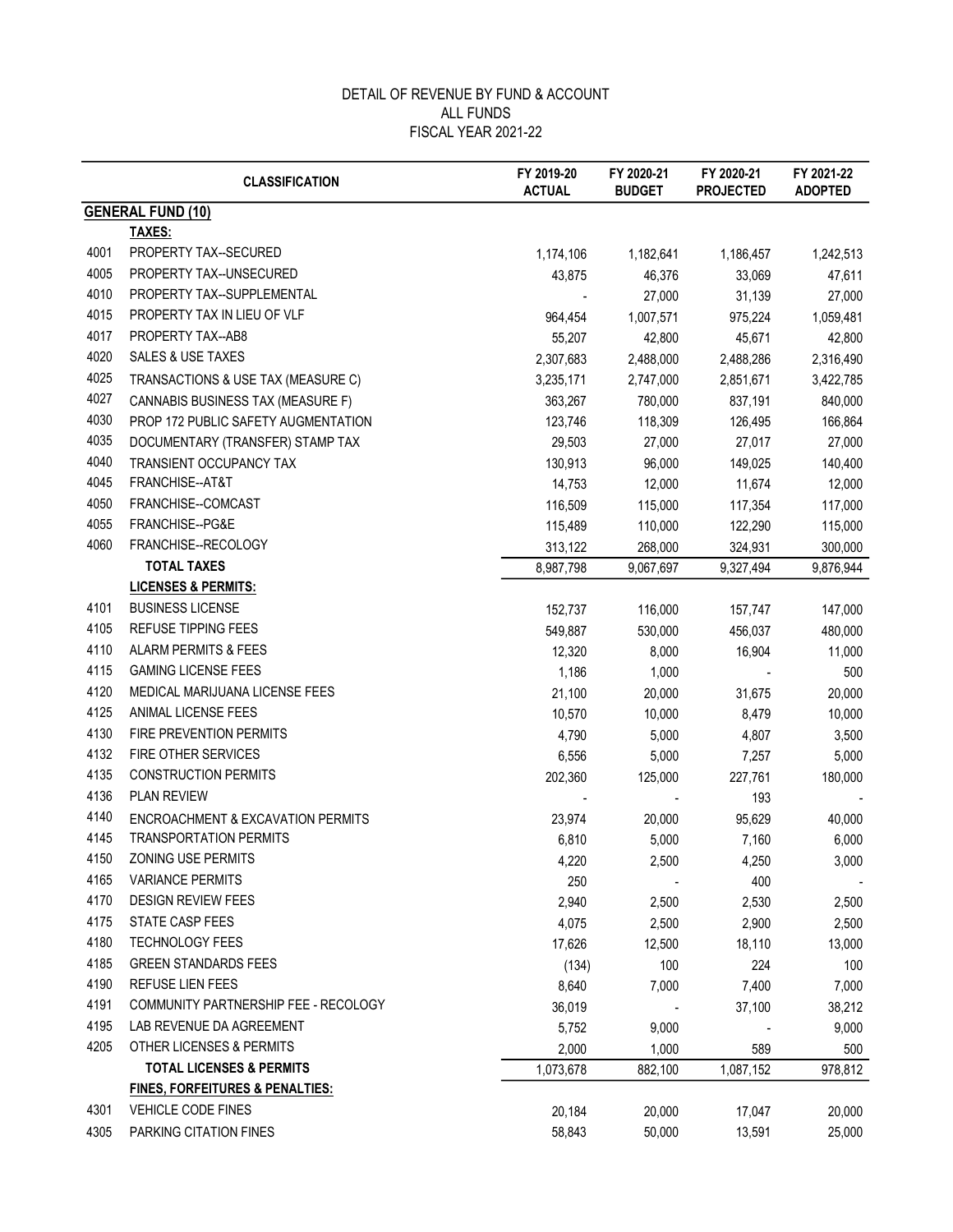|      | <b>CLASSIFICATION</b>                            | FY 2019-20<br><b>ACTUAL</b> | FY 2020-21<br><b>BUDGET</b> | FY 2020-21<br><b>PROJECTED</b> | FY 2021-22<br><b>ADOPTED</b> |
|------|--------------------------------------------------|-----------------------------|-----------------------------|--------------------------------|------------------------------|
| 4310 | CODE ENFORCEMENT FINES & PENALTIES               | 4,025                       | 3,000                       | 5,876                          | 3,000                        |
| 4315 | <b>WEED ABATEMENT FEES</b>                       | 60                          | 100                         |                                |                              |
| 4320 | ANIMAL CONTROL CORRECTION VIOLATION              | 775                         | 700                         | 267                            | 500                          |
|      | TOTAL FINES, FORFEITURES & PENALTIES             | 83,887                      | 73,800                      | 36,781                         | 48,500                       |
|      | <b>USE OF MONEY &amp; PROPERTY:</b>              |                             |                             |                                |                              |
| 4401 | <b>INTEREST EARNINGS</b>                         | 31,512                      | 15,000                      | 13,069                         | 15,000                       |
| 4410 | OFF HIGHWAY VEHICLE LEASE REVENUE                | 70,733                      | 65,000                      | 65,292                         | 65,000                       |
| 4415 | <b>COMMUNICATION TOWER RENTS</b>                 | 68,674                      | 65,000                      | 70,103                         | 72,588                       |
| 4420 | <b>USPS PARKING PERMITS</b>                      | 16,580                      | 16,500                      | 16,580                         | 16,580                       |
| 4425 | PARKING PERMITS                                  | 3,770                       | 3,500                       | 2,880                          | 3,000                        |
| 4430 | BASEBALL/SOFTBALL LEASE REVENUE                  | 2,500                       |                             |                                |                              |
| 4431 | BRYANT FIELD LEASE REVENUE                       | 900                         | 2,500                       | 3,000                          | 3,000                        |
| 4435 | <b>FACILITY USER FEES</b>                        | 1,261                       | 2,500                       | 2,312                          | 1,300                        |
| 4440 | <b>BOAT LAUNCH FEES</b>                          | 5,477                       | 6,000                       | 1,828                          | 5,000                        |
| 4445 | SIGN USER FEES                                   | 1,520                       | 2,000                       | 370                            | 1,000                        |
| 4450 | OTHER RENTS & CONCESSIONS                        | 3,345                       | 3,000                       | 5,167                          | 4,600                        |
|      | <b>TOTAL USE OF MONEY &amp; PROPERTY</b>         | 206,272                     | 181,000                     | 180,601                        | 187,068                      |
|      | INTERGOVERNMENTAL:                               |                             |                             |                                |                              |
|      | STATE:                                           |                             |                             |                                |                              |
| 4501 | MOTOR VEHICLE IN LIEU FEES                       | 9,994                       | 5,500                       | 9,112                          | 5,500                        |
| 4510 | HOMEOWNER PROPERTY TAX RELIEF                    | 14,345                      | 14,300                      | 11,944                         | 14,300                       |
| 4515 | STATE MANDATED COST REIMBURSEMENT                | 10,171                      | 10,000                      | 9,820                          | 10,000                       |
| 4526 | <b>HCD SB2 GRANT</b>                             |                             | 160,000                     | 49,610                         | 110,000                      |
| 4527 | SB68 CDP FUNDING FOR ECONOMIC DEVELOPMENT        |                             | 90,000                      | 30,000                         |                              |
| 4530 | POLICE OFFICER STANDARDS TRAINING (POST)         | 42,083                      | $\sim$                      | 14,594                         |                              |
| 4536 | <b>PROP 64 GRANT REVENUE - BSCC</b>              |                             | 214,718                     | 214,718                        | 315,000                      |
| 4537 | CALVIP GRANT REVENUE - BSCC                      |                             | 45,600                      | 45,600                         | 91,200                       |
| 4565 | STATE HIGHWAY REIMBURSEMENT                      | 26,529                      | 28,940                      | 28,940                         | 28,940                       |
|      | FEDERAL:                                         |                             |                             |                                |                              |
| 4580 | DEPT OF JUSTICE BODY VEST PROGRAM                | 2,904                       | 4,500                       | 4,500                          | 4,500                        |
| 4581 | DEPT OF HOMELAND SECURITY POLICE                 | 33,000                      | 23,706                      |                                |                              |
| 4582 | DEPT OF HOMELAND SECURITY FIRE                   | 9,131                       |                             |                                |                              |
| 4590 | DEPT OF HOMELAND SECURITY DISPATCH               |                             | 4,200                       |                                |                              |
| 4584 | SAFER GRANT REVENUE RESERVE                      |                             | 27,700                      | 5,000                          | 7,200                        |
| 4585 | SAFER GRANT REVENUE                              | 204,461                     | 197,426                     | 167,537                        | 164,000                      |
| 4586 | DEPT OF TREASURY CREB SUBSIDY                    | 18,625                      | 27,750                      | 27,598                         | 27,500                       |
| 4588 | STATE OES GRANT REVENUE HAZMAT RADIOS            |                             | 12,300                      |                                |                              |
| 4589 | STATE OES GRANT REVENUE HAZMAT LAPTOP            | 3,000                       |                             |                                |                              |
| 4583 | STATE OES GRANT REVENUE SCBA REPLACEMENT         | 14,994                      | 46,000                      |                                |                              |
| 4592 | USDA REAP GRANT                                  |                             | 65,000                      | 65,000                         |                              |
| 4593 | STATE OES GRANT REVENUE HAZMAT SUITS             |                             | 13,250                      |                                |                              |
| 4594 | STATE OES GRANT REVENUE TOOLS                    |                             | 18,000                      |                                |                              |
| 4595 | STATE OES GRANT REVENUE HAZMAT ELECTRIC UPGRADES |                             | 11,000                      |                                |                              |
| 4596 | VFG GRANT - CAL FIRE                             | 13,980                      |                             |                                |                              |
|      | OTUED.                                           |                             |                             |                                |                              |

OTHER: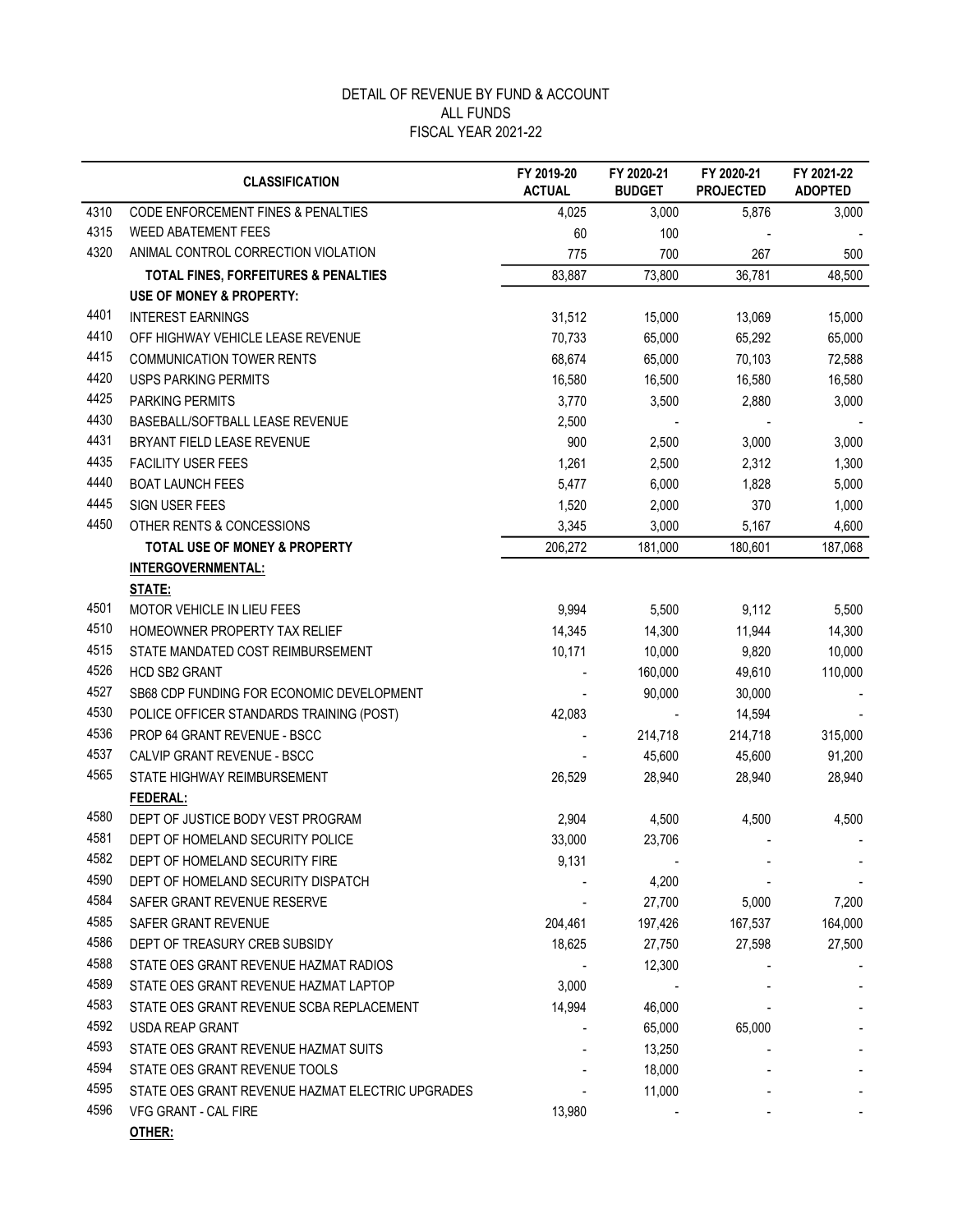|      | <b>CLASSIFICATION</b>                       | FY 2019-20<br><b>ACTUAL</b> | FY 2020-21<br><b>BUDGET</b> | FY 2020-21<br><b>PROJECTED</b> | FY 2021-22<br><b>ADOPTED</b> |
|------|---------------------------------------------|-----------------------------|-----------------------------|--------------------------------|------------------------------|
| 4655 | COUNTY--CORRECTIONS PARTNERSHIP GRANT       |                             | 12,000                      |                                |                              |
| 4665 | COUNTY--VEHICLE ABATEMENT REVENUE           | 19,940                      | 15,000                      | 15,182                         | 15,000                       |
| 4667 | COUNTY--OES FIRE EQUIPMENT GRANT REVENUE    | 10,000                      |                             |                                |                              |
| 4668 | SACOG - RETAIL WINDOW MAKEOVER GRANT        |                             | 20,000                      |                                |                              |
| 4672 | EMERGENCY SOLUTIONS GRANT - CV2             |                             |                             | 3,055                          | 40,000                       |
| 4673 | YWA GRANT REIMURSEMENT                      |                             |                             | 11,713                         |                              |
| 4674 | FRAQMD GRANT--FIRE                          | 12,315                      |                             |                                |                              |
| 4675 | YUBA COUNTY WATER AGENCY GRANT REVENUE      | 11,864                      | 20,000                      | 21,250                         |                              |
| 4677 | FEATHER RIVER AQMD - MOWER GRANT            | 39,020                      |                             |                                |                              |
| 4678 | COUNTY OF YUBA - COMMUNITY EVENTS           | 25,000                      | 25,000                      |                                | 25,000                       |
| 4679 | CAL WATER GRANT - FIRE                      | 30,000                      |                             |                                |                              |
|      | TOTAL INTERGOVERNMENTAL                     | 551,356                     | 1,111,890                   | 735,173                        | 858,140                      |
|      | <b>CHARGES FOR SERVICES:</b>                |                             |                             |                                |                              |
| 4701 | POLICE OTHER SERVICES                       | 25,781                      | 15,000                      | 22,003                         | 20,000                       |
| 4702 | LIVESCAN REVENUE                            | 2,900                       | 2,500                       | 2,300                          | 2,000                        |
| 4703 | CONTRACT SERVICES (SCHOOL RESOURCE OFFICER) | 100,000                     | 100,000                     | 100,000                        | 100,000                      |
| 4705 | DISTRICT 10/HALLWOOD CONTRACT REVENUE       | 115,000                     | 115,000                     | 115,000                        | 115,000                      |
| 4710 | FIRE STRIKE TEAM REVENUE                    | 57,644                      | 263,000                     | 299,070                        | 60,000                       |
| 4726 | COST RECOVERY - PLANNING                    | 50                          |                             |                                |                              |
| 4727 | COST RECOVERY - HOLLYWOOD                   |                             | 75,000                      | 77,312                         |                              |
| 4730 | COST RECOVERY - FIRE                        | 30,017                      | 25,000                      | 14,579                         | 15,000                       |
|      | <b>TOTAL CHARGES FOR SERVICES</b>           | 331,392                     | 595,500                     | 630,264                        | 312,000                      |
|      | <b>OTHER REVENUES:</b>                      |                             |                             |                                |                              |
| 4801 | MISCELLANEOUS REVENUE                       | 57,815                      | 10,000                      | 28,603                         | 10,000                       |
| 4802 | <b>INSURANCE REIMBURSEMENTS</b>             | 1,542                       |                             | 7,685                          |                              |
| 4805 | PEACH FESTIVAL BOOTH REVENUE                | 13,871                      |                             |                                | 25,000                       |
| 4810 | PEACH FESTIVAL SPONSORSHIP REVENUE          | 6,002                       |                             |                                | 16,500                       |
| 4812 | CITY PARADE PARTICIPATION REVENUE           | 2,510                       | 2,510                       |                                | 2,500                        |
| 4813 | CITY PARADE SPONSORSHIP REVENUE             | 6,450                       | 6,450                       | 900                            | 5,000                        |
| 4814 | FIREWORKS SPONSORSHIP                       | 22,500                      |                             | 5,000                          | 20,000                       |
| 4815 | DONATIONS FOR PUBLIC SAFETY                 | 1,100                       | 6,299                       | 10,549                         |                              |
| 4816 | MHS BANNER PROJECT                          | 4,500                       |                             |                                |                              |
| 4835 | <b>VEHICLE RELEASE FEES</b>                 | 20,500                      | 15,000                      | 25,250                         | 20,000                       |
| 4840 | TOWING COMPANY FEES                         | 14,000                      | 12,000                      | 14,000                         | 12,000                       |
| 4845 | POLICE REPORT COPIES                        | 6,890                       | 6,000                       | 6,719                          | 6,000                        |
| 4846 | POST/CCW TRAINING                           | 4,709                       | 4,000                       | 680                            |                              |
| 4847 | FIRE HOSTED CLASSES                         |                             | 5,000                       |                                | 5,000                        |
| 4850 | SALE OF DUPLICATED MATERIALS                | 18                          | 50                          | 2                              | 25                           |
| 4855 | SALE OF SURPLUS PROPERTY                    |                             | 500                         | 103                            |                              |
| 4856 | PROPERTY/EVIDENCE CURRENCY                  |                             |                             |                                |                              |
| 4857 | PROPERTY/EVIDENCE SALE                      | 11,397                      |                             |                                |                              |
| 4858 | YUBA RIVER HDD PIPELINE (KINDER MORGAN)     | 10,000                      |                             | 10,200                         | 10,200                       |
| 4860 | OES/FEMA REIMBURSEMENTS                     |                             |                             |                                |                              |
| 4861 | FIRE INSURANCE RECEIVED                     | 605                         |                             | 29,939                         |                              |
| 4865 | HARD ROCK CASINO                            | 166,667                     | 250,000                     | 250,000                        | 250,000                      |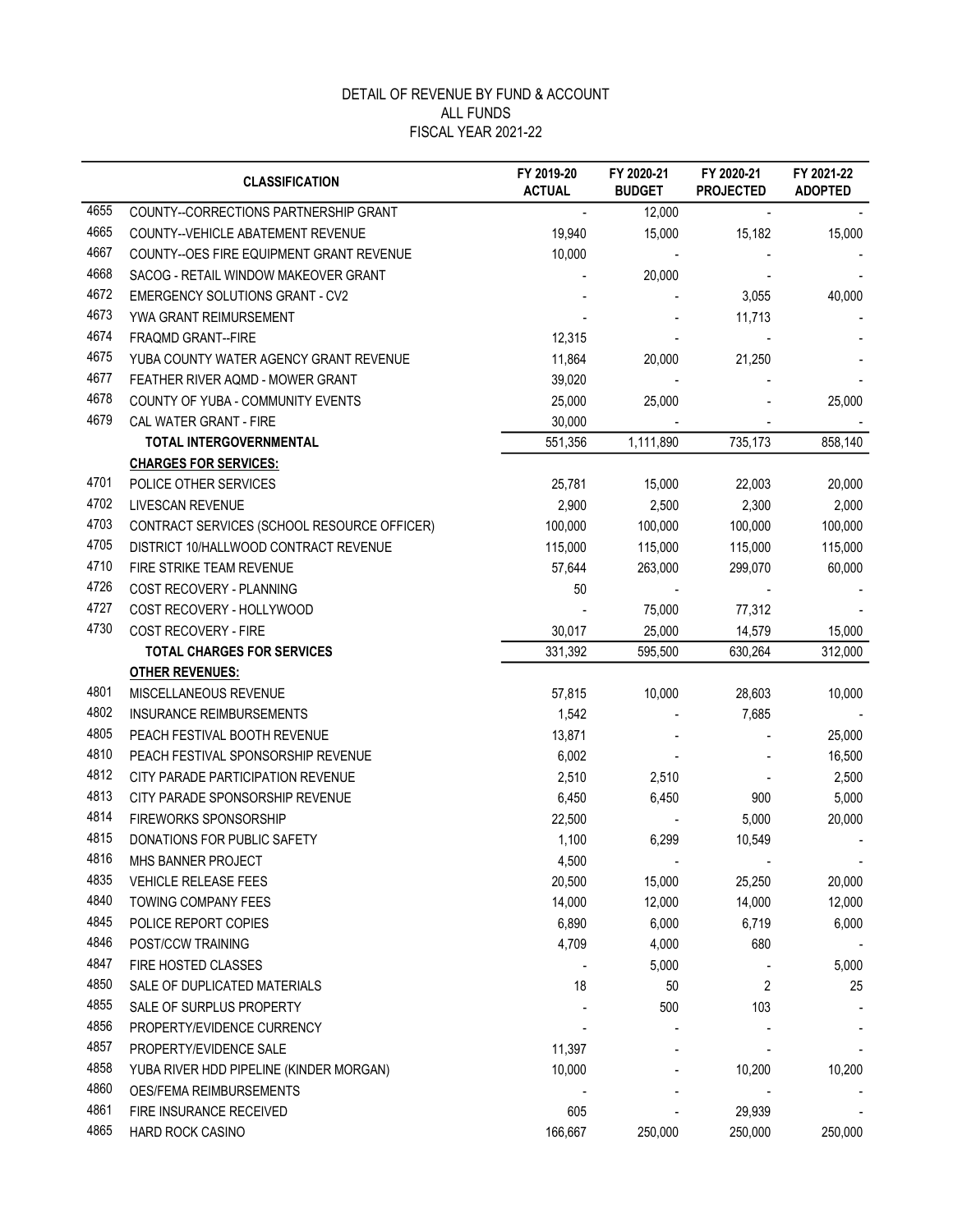|      | <b>CLASSIFICATION</b>                                                  | FY 2019-20<br><b>ACTUAL</b> | FY 2020-21<br><b>BUDGET</b> | FY 2020-21<br><b>PROJECTED</b> | FY 2021-22<br><b>ADOPTED</b> |
|------|------------------------------------------------------------------------|-----------------------------|-----------------------------|--------------------------------|------------------------------|
| 4870 | COVID 19 EMERGENCY GRANT                                               | 1,106                       | 156,000                     | 153,401                        |                              |
| 4903 | PLUMAS LAKE GOLF COURSE SALE                                           |                             |                             | 803,980                        |                              |
|      | <b>TOTAL OTHER REVENUES</b>                                            | 352,182                     | 473,809                     | 1,347,011                      | 382,225                      |
|      | <b>TOTAL REVENUE-GENERAL FUND(10)</b>                                  | 11,586,565                  | 12,385,796                  | 13,344,476                     | 12,643,689                   |
|      | <b>CODE ENFORCEMENT NUISANCE ABATEMENT (11)</b>                        |                             |                             |                                |                              |
|      | USE OF MONEY & PROPERTY:                                               |                             |                             |                                |                              |
| 4310 | <b>CODE ENFORCEMENT FINES &amp; PENALTIES</b>                          | 385                         |                             |                                |                              |
| 4401 | <b>INTEREST EARNINGS</b>                                               | 421                         |                             |                                |                              |
|      | <b>TOTAL USE OF MONEY &amp; PROPERTY</b>                               | 806                         | $\overline{a}$              | ٠                              |                              |
|      | <b>TOTAL - CODE ENFORCEMENT NUISANCE ABATEMENT (11)</b>                | 806                         |                             |                                |                              |
|      | <b>SIDEWALK IMPROVEMENT FUND (20)</b>                                  |                             |                             |                                |                              |
|      | <b>USE OF MONEY &amp; PROPERTY:</b>                                    |                             |                             |                                |                              |
| 4401 | <b>INTEREST EARNINGS</b>                                               | 156                         | 50                          |                                |                              |
|      | <b>TOTAL USE OF MONEY &amp; PROPERTY</b>                               | 156                         | 50                          | $\overline{\phantom{0}}$       |                              |
|      | TOTAL REVENUE-SIDEWALK IMPROVEMENT FUND                                | 156                         | 50                          |                                |                              |
|      |                                                                        |                             |                             |                                |                              |
|      | <b>STREETS HIGHWAY USERS TAX FUND(21)</b>                              |                             |                             |                                |                              |
| 4191 | <b>LICENSES &amp; PERMITS:</b><br>COMMUNITY PARTNERSHIP FEE - RECOLOGY |                             |                             |                                |                              |
|      |                                                                        |                             | 36,000                      |                                |                              |
|      | <b>TOTAL LICENSES &amp; PERMITS</b>                                    |                             | 36,000                      | $\overline{\phantom{a}}$       |                              |
|      | USE OF MONEY & PROPERTY:                                               |                             |                             |                                |                              |
| 4401 | <b>INTEREST EARNINGS</b>                                               | 4,900                       | 2,000                       | 868                            | 500                          |
|      | <b>TOTAL USE OF MONEY &amp; PROPERTY</b>                               | 4,900                       | 2,000                       | 868                            | 500                          |
|      | <b>INTERGOVERNMENTAL:</b>                                              |                             |                             |                                |                              |
|      | <b>STATE:</b>                                                          |                             |                             |                                |                              |
| 4540 | STATE HIGHWAY USERS TAX - SECTION 2103                                 | 87,068                      | 106,688                     | 97,717                         | 111,546                      |
| 4545 | STATE HIGHWAY USERS TAX - SECTION 2105                                 | 64,411                      | 66,930                      | 67,353                         | 72,684                       |
| 4550 | STATE HIGHWAY USERS TAX - SECTION 2106                                 | 39,455                      | 40,984                      | 39,678                         | 42,499                       |
| 4555 | STATE HIGHWAY USERS TAX - SECTION 2107                                 | 81,332                      | 80,518                      | 85,491                         | 92,496                       |
| 4560 | STATE HIGHWAY USERS TAX - SECTION 2107.5                               | 3,000                       | 3,000                       | 3,000                          | 3,000                        |
| 4567 | TCRF LOAN REPAYMENT                                                    | 14,196                      |                             |                                |                              |
| 4566 | ROAD MAINTENANCE & REHABILITATION                                      | 218,698                     | 217,016                     | 225,341                        | 246,791                      |
|      | OTHER:                                                                 |                             |                             |                                |                              |
| 4660 | COUNTY -- MEASURE D FUNDS                                              | 53,411                      | 18,000                      |                                | 18,000                       |
|      | <b>TOTAL INTERGOVERNMENTAL</b>                                         | 561,571                     | 533,136                     | 518,580                        | 587,016                      |
|      | <b>OTHER REVENUES:</b>                                                 |                             |                             |                                |                              |
| 4801 | MISCELLANEOUS REVENUE                                                  | 7,696                       | 1,000                       | 13,500                         | 1,000                        |
|      | <b>TOTAL OTHER REVENUES</b>                                            | 7,696                       | 1,000                       | 13,500                         | 1,000                        |
|      | TOTAL - STREETS HIGHWAY USERS TAX FUND(21)                             | 574,167                     | 572,136                     | 532,948                        | 588,516                      |

#### STREETS TRANSPORTATION DEV ACT FUND(22) USE OF MONEY & PROPERTY: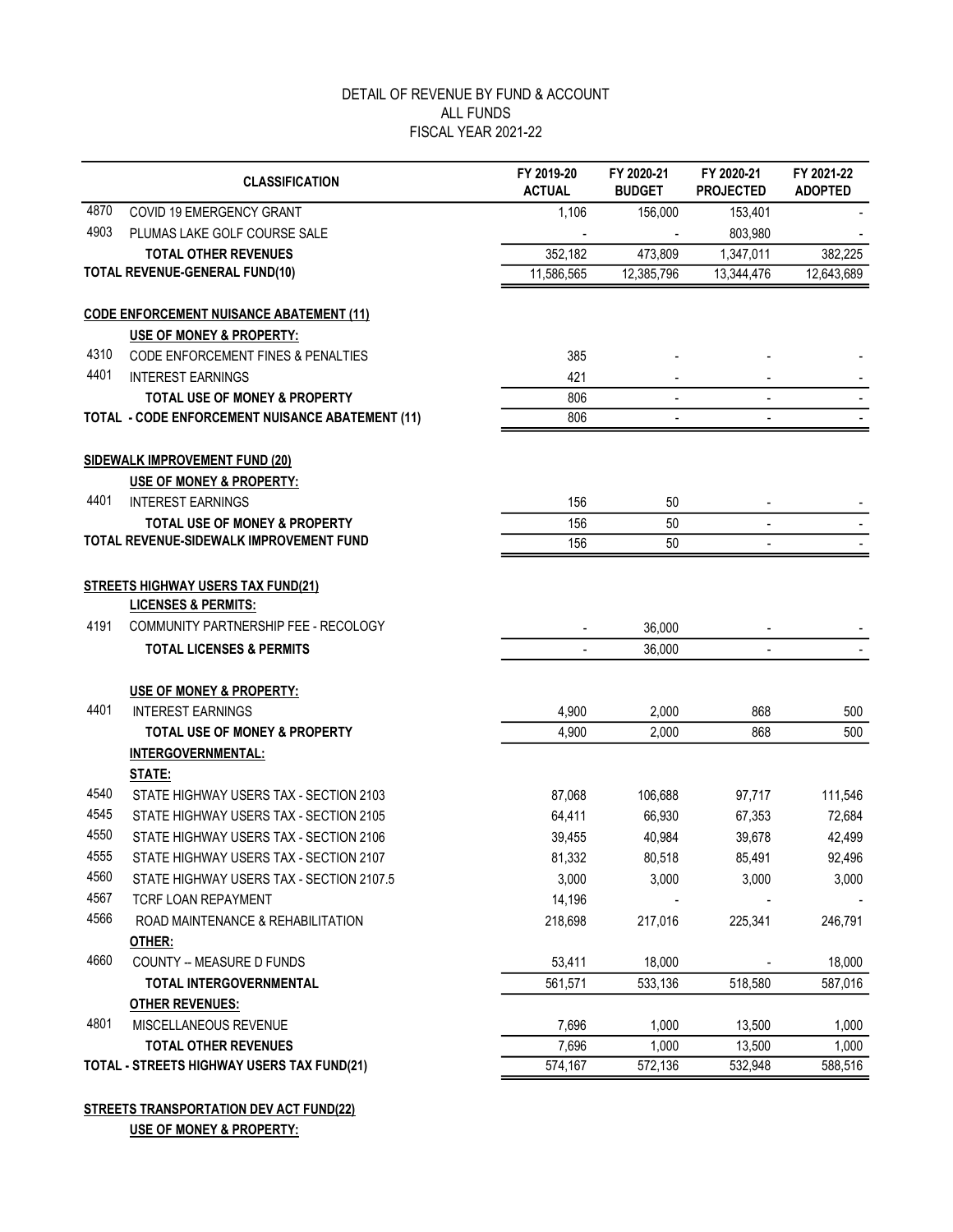|      | <b>CLASSIFICATION</b>                                                                            | FY 2019-20<br><b>ACTUAL</b> | FY 2020-21<br><b>BUDGET</b> | FY 2020-21<br><b>PROJECTED</b> | FY 2021-22<br><b>ADOPTED</b> |
|------|--------------------------------------------------------------------------------------------------|-----------------------------|-----------------------------|--------------------------------|------------------------------|
| 4401 | <b>INTEREST EARNINGS</b>                                                                         | 8                           | $\overline{\phantom{a}}$    | $\overline{a}$                 |                              |
|      | <b>TOTAL USE OF MONEY &amp; PROPERTY</b>                                                         | 8                           |                             |                                |                              |
|      | TOTAL - STREETS TRANSPORTATION DEV ACT FUND(22)                                                  | 8                           |                             |                                |                              |
|      | <b>CITIZEN OPTION FOR PUBLIC SAFETY (23)</b>                                                     |                             |                             |                                |                              |
|      | USE OF MONEY & PROPERTY:                                                                         |                             |                             |                                |                              |
| 4401 | <b>INTEREST EARNINGS</b>                                                                         | 3,030                       | 500                         |                                | 500                          |
|      | <b>TOTAL USE OF MONEY &amp; PROPERTY</b>                                                         | 3,030                       | 500                         |                                | 500                          |
|      | INTERGOVERNMENTAL:                                                                               |                             |                             |                                |                              |
|      | FEDERAL:                                                                                         |                             |                             |                                |                              |
| 4520 | COPS/SLESF                                                                                       | 143,756                     | 114,000                     | 128,061                        | 138,000                      |
|      | <b>TOTAL INTERGOVERNMENTAL</b>                                                                   | 143,756                     | 114,000                     | 128,061                        | 138,000                      |
|      | TOTAL REVENUE - CITIZEN OPTION FOR PUBLIC SAFETY (23)                                            | 146,786                     | 114,500                     | 128,061                        | 138,500                      |
|      | SELECTIVE TRAFFIC ENFORCEMENT PROGRAM FUND(25)<br><b>INTERGOVERNMENTAL:</b><br>FEDERAL:          |                             |                             |                                |                              |
| 4532 | OTS - SELECTIVE TRAFFIC ENFORCEMENT PROGRAM GRANT                                                | 12,628                      | 22,397                      | 43,265                         | 13,811                       |
|      | <b>TOTAL INTERGOVERNMENTAL</b>                                                                   | 12,628                      | 22,397                      | 43,265                         | 13,811                       |
|      | TOTAL REVENUE - SELECTIVE TRAFFIC ENFORCEMENT PROGRAM FUND(                                      | 12,628                      | 22,397                      | 43,265                         | 13,811                       |
| 4401 | <b>ASSET SEIZURE FUND(26)</b><br><b>USE OF MONEY &amp; PROPERTY:</b><br><b>INTEREST EARNINGS</b> | 12                          |                             |                                |                              |
|      | <b>TOTAL USE OF MONEY &amp; PROPERTY</b>                                                         | 12                          |                             |                                |                              |
|      | <b>INTERGOVERNMENTAL:</b>                                                                        |                             |                             |                                |                              |
|      | FEDERAL:                                                                                         |                             |                             |                                |                              |
| 4575 | ASSET SEIZURE REVENUE                                                                            |                             |                             |                                |                              |
|      | <b>TOTAL INTERGOVERNMENTAL</b>                                                                   |                             | $\blacksquare$              | $\overline{\phantom{a}}$       |                              |
|      | TOTAL REVENUE - ASSET SEIZURE FUND(26)                                                           | 12                          | $\blacksquare$              |                                |                              |
|      | <b>NARCOTICS ENFORCEMENT FUND(27)</b><br>USE OF MONEY & PROPERTY:                                |                             |                             |                                |                              |
| 4401 | <b>INTEREST EARNINGS</b>                                                                         | 14                          |                             |                                |                              |
|      | <b>TOTAL USE OF MONEY &amp; PROPERTY</b>                                                         | 14                          |                             |                                |                              |
|      | <b>INTERGOVERNMENTAL:</b>                                                                        |                             |                             |                                |                              |
|      | FEDERAL:                                                                                         |                             |                             |                                |                              |
| 4533 | NARCOTICS ENFORCEMENT REVENUE                                                                    |                             |                             |                                |                              |
|      | <b>TOTAL INTERGOVERNMENTAL</b>                                                                   |                             |                             |                                |                              |
|      | TOTAL REVENUE - NARCOTICS ENFORCEMENT FUND(27)                                                   | 14                          |                             |                                |                              |
|      | <b>TOBACCO GRANT FUND(29)</b>                                                                    |                             |                             |                                |                              |
|      | <b>USE OF MONEY &amp; PROPERTY:</b>                                                              |                             |                             |                                |                              |
| 4401 | <b>INTEREST EARNINGS</b>                                                                         |                             |                             |                                |                              |
|      | TOTAL USE OF MONEY & PROPERTY                                                                    |                             |                             |                                |                              |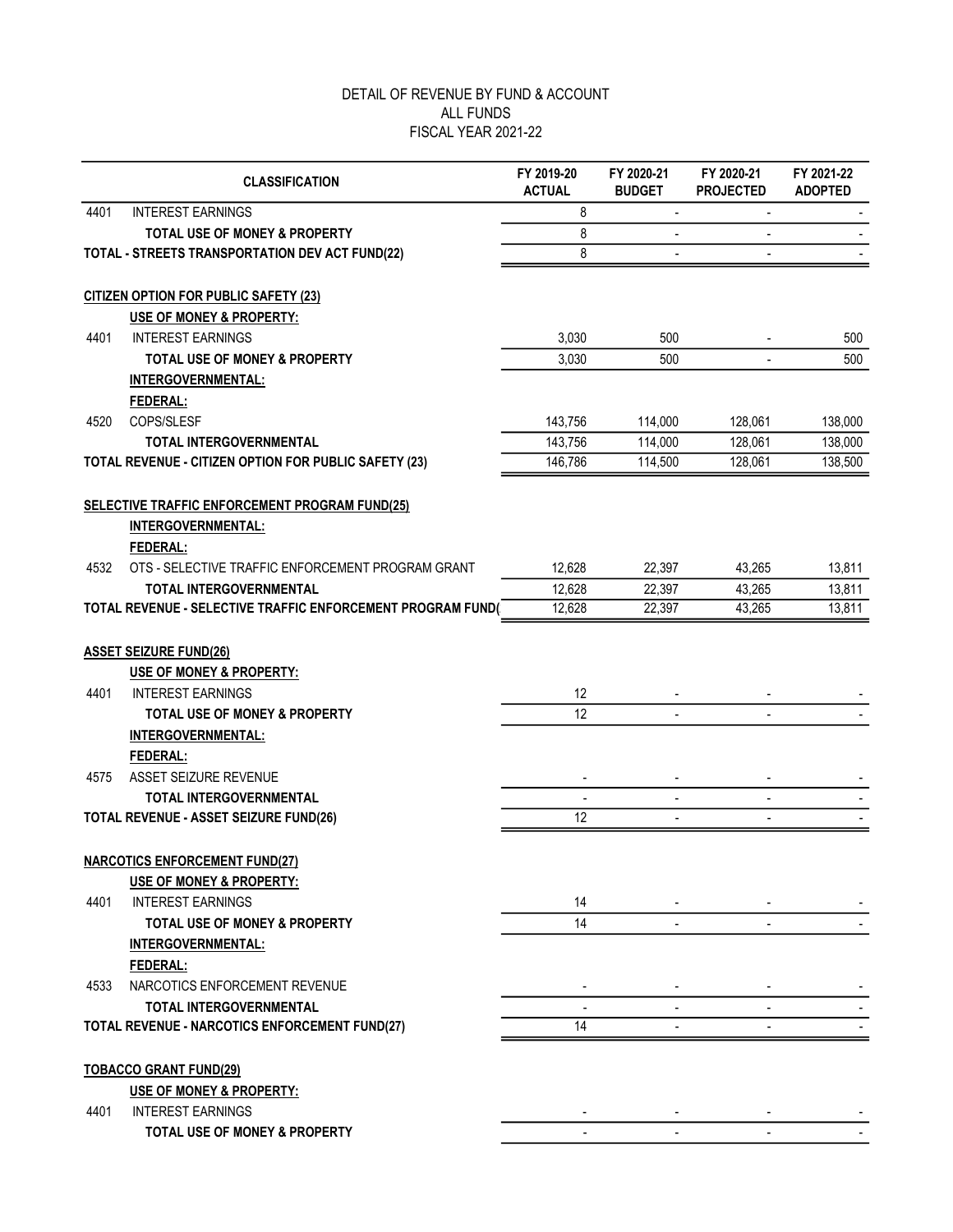|      | <b>CLASSIFICATION</b>                         | FY 2019-20<br><b>ACTUAL</b> | FY 2020-21<br><b>BUDGET</b> | FY 2020-21<br><b>PROJECTED</b> | FY 2021-22<br><b>ADOPTED</b> |
|------|-----------------------------------------------|-----------------------------|-----------------------------|--------------------------------|------------------------------|
|      | INTERGOVERNMENTAL:                            |                             |                             |                                |                              |
|      | FEDERAL:                                      |                             |                             |                                |                              |
| 4572 | <b>TOBACCO GRANT REVENUE</b>                  | 36,450                      | 40,334                      | 18,403                         |                              |
|      | <b>TOTAL INTERGOVERNMENTAL</b>                | 36,450                      | 40,334                      | 18,403                         |                              |
|      | <b>TOTAL REVENUE - TOBACCO GRANT FUND(29)</b> | 36,450                      | 40,334                      | 18,403                         |                              |
|      | <b>CDBG PROGRAM INCOME FUND(35)</b>           |                             |                             |                                |                              |
|      | <b>USE OF MONEY &amp; PROPERTY:</b>           |                             |                             |                                |                              |
| 4401 | <b>INTEREST EARNINGS</b>                      | 4,713                       | 2,000                       |                                |                              |
|      | <b>TOTAL USE OF MONEY &amp; PROPERTY</b>      | 4,713                       | 2,000                       |                                |                              |
|      | <b>INTERGOVERNMENTAL:</b>                     |                             |                             |                                |                              |
|      | FEDERAL:                                      |                             |                             |                                |                              |
| 4535 | <b>GRANT REVENUE</b>                          |                             |                             |                                |                              |
| 4590 | CDBG PROGRAM INCOME                           | 58,240                      | 3,600                       | 3,600                          | 3,600                        |
| 4595 | 88-STBG-287                                   |                             |                             |                                |                              |
| 4596 | 90-STBG-487                                   | 56,137                      |                             |                                |                              |
|      | OTHER:                                        |                             |                             |                                |                              |
| 4598 | 92-STBG-649                                   | 847                         | 1,140                       | 1,007                          | 780                          |
| 4599 | 96-STBG-1019                                  | 4,848                       | 4,800                       | 4,848                          | 4,848                        |
|      | <b>TOTAL INTERGOVERNMENTAL</b>                | 120,072                     | 9,540                       | 9,455                          | 9,228                        |
|      | TOTAL REVENUE - CDBG PROGRAM INCOME FUND      | 124,785                     | 11,540                      | 9,455                          | 9,228                        |
|      | <b>HOME PROGRAM INCOME FUND(36)</b>           |                             |                             |                                |                              |
|      | USE OF MONEY & PROPERTY:                      |                             |                             |                                |                              |
| 4401 | <b>INTEREST EARNINGS</b>                      | 363                         |                             |                                |                              |
|      | <b>TOTAL USE OF MONEY &amp; PROPERTY</b>      | 363                         | $\overline{\phantom{a}}$    | $\blacksquare$                 |                              |
|      | <b>INTERGOVERNMENTAL:</b>                     |                             |                             |                                |                              |
|      | FEDERAL:                                      |                             |                             |                                |                              |
| 4630 | HOME PROGRAM INCOME                           |                             |                             |                                |                              |
| 4635 | 07-HOME-242                                   | 5,252                       |                             |                                |                              |
|      | <b>TOTAL INTERGOVERNMENTAL</b>                | 5,252                       | $\overline{\phantom{a}}$    |                                |                              |
|      | TOTAL REVENUE - HOME PROGRAM INCOME FUND(36)  | 5,615                       |                             |                                |                              |
|      | 15-HOME-10900 FUND(45)                        |                             |                             |                                |                              |
|      | <b>INTERGOVERNMENTAL:</b>                     |                             |                             |                                |                              |
|      | FEDERAL:                                      |                             |                             |                                |                              |
| 4535 | <b>GRANT REVENUE</b>                          | 3,189                       |                             |                                |                              |
|      | TOTAL INTERGOVERNMENTAL                       | 3,189                       | $\blacksquare$              | $\blacksquare$                 |                              |
|      | TOTAL REVENUE - 15-HOME-10900 FUND(45)        | 3,189                       | $\blacksquare$              |                                |                              |
|      | <b>WASTEWATER OPERATING FUND(50)</b>          |                             |                             |                                |                              |
|      | <b>LICENSES &amp; PERMITS:</b>                |                             |                             |                                |                              |
| 4195 | SEWER CONNECTION FEES                         | 2                           |                             | 1,651                          |                              |
|      | <b>TOTAL LICENSES &amp; PERMITS</b>           | $\overline{2}$              |                             | 1,651                          |                              |
|      | USE OF MONEY & PROPERTY:                      |                             |                             |                                |                              |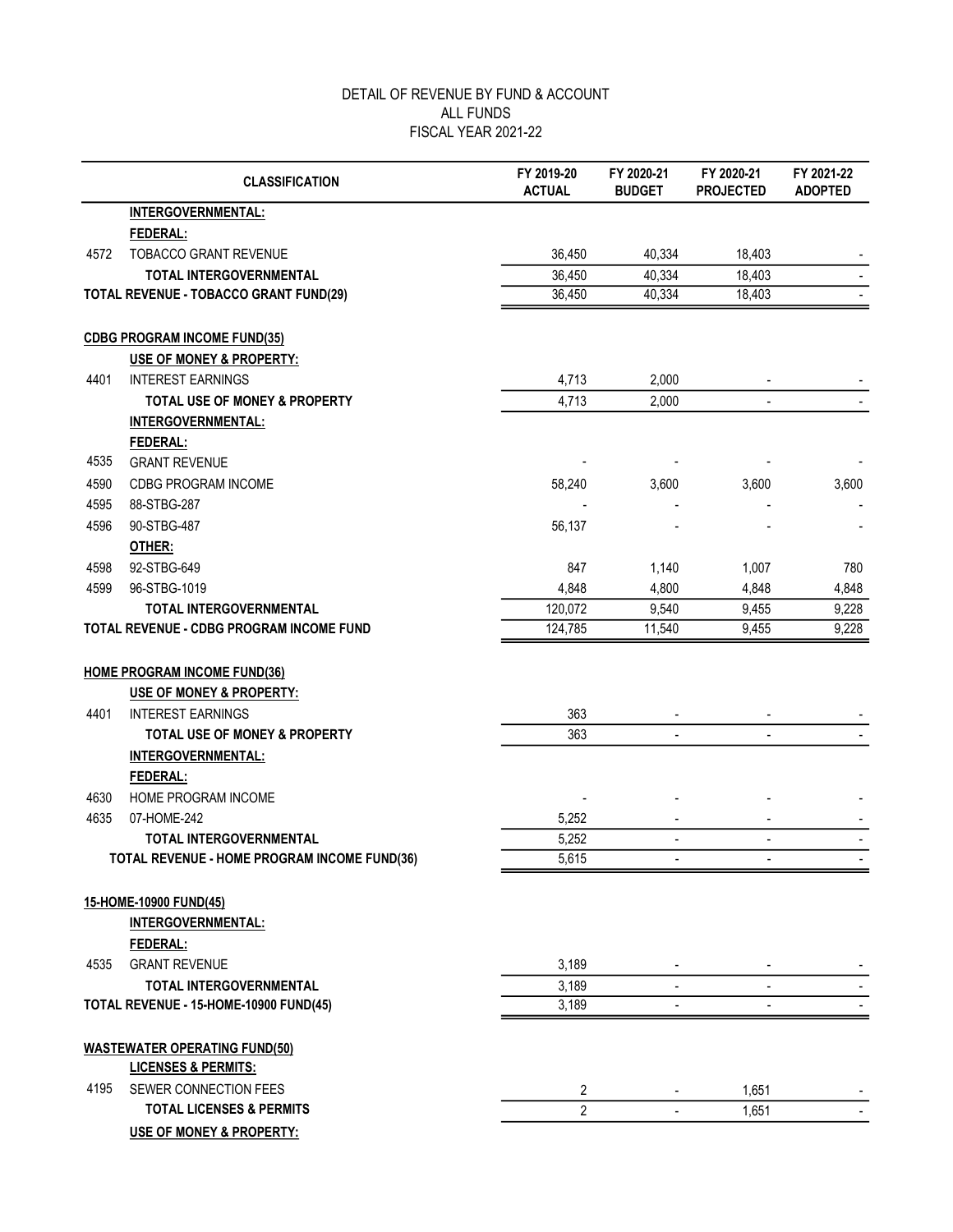|      | <b>CLASSIFICATION</b>                                         | FY 2019-20<br><b>ACTUAL</b> | FY 2020-21<br><b>BUDGET</b> | FY 2020-21<br><b>PROJECTED</b> | FY 2021-22<br><b>ADOPTED</b> |
|------|---------------------------------------------------------------|-----------------------------|-----------------------------|--------------------------------|------------------------------|
| 4401 | <b>INTEREST EARNINGS</b>                                      | 6,531                       | 5,000                       | 2,059                          | 5,000                        |
|      | <b>TOTAL USE OF MONEY &amp; PROPERTY</b>                      | 6,531                       | 5,000                       | 2,059                          | 5,000                        |
|      | <b>CHARGES FOR SERVICES:</b>                                  |                             |                             |                                |                              |
| 4725 | SEWER SERVICE CHARGES                                         | 3,371,939                   | 3,660,000                   | 3,653,072                      | 3,660,000                    |
|      | <b>TOTAL CHARGES FOR SERVICES</b>                             | 3.371.939                   | 3,660,000                   | 3,653,072                      | 3,660,000                    |
|      | <b>OTHER REVENUES:</b>                                        |                             |                             |                                |                              |
| 4801 | MISCELLANEOUS REVENUE                                         | 55,027                      | 15,000                      | 9,530                          | 10,000                       |
| 4802 | <b>INSURANCE REIMBURSEMENTS</b>                               | 7,500                       |                             |                                |                              |
|      | <b>TOTAL OTHER REVENUES</b>                                   | 62,527                      | 15,000                      | 9,530                          | 10,000                       |
|      | TOTAL REVENUE - WASTEWATER OPERATING FUND(50)                 | 3,440,999                   | 3,680,000                   | 3,666,312                      | 3,675,000                    |
|      | <b>MARY AARON MUSEUM FUND(70)</b><br>USE OF MONEY & PROPERTY: |                             |                             |                                |                              |
| 4401 | <b>INTEREST EARNINGS</b>                                      | 151                         |                             |                                |                              |
|      | <b>TOTAL USE OF MONEY &amp; PROPERTY</b>                      | 151                         |                             |                                |                              |
| 4801 | <b>OTHER REVENUES:</b><br>MISCELLANEOUS REVENUE               | 695                         |                             |                                |                              |
| 4830 | OTHER DONATIONS & CONTRIBUTIONS                               | 10.800                      | 10,800                      | 10,800                         | 10,800                       |
|      | <b>TOTAL OTHER REVENUES</b>                                   | 11,495                      | 10,800                      | 10,800                         | 10,800                       |
|      | <b>TOTAL REVENUE - MARY AARON MUSEUM FUND(70)</b>             | 11,646                      | 10,800                      | 10,800                         | 10,800                       |
|      |                                                               |                             |                             |                                |                              |
|      | <b>TOTAL REVENUES - ALL OPERATING FUNDS</b>                   | 15,907,376                  | 16.797.219                  | 17.735.317                     | 17,079,544                   |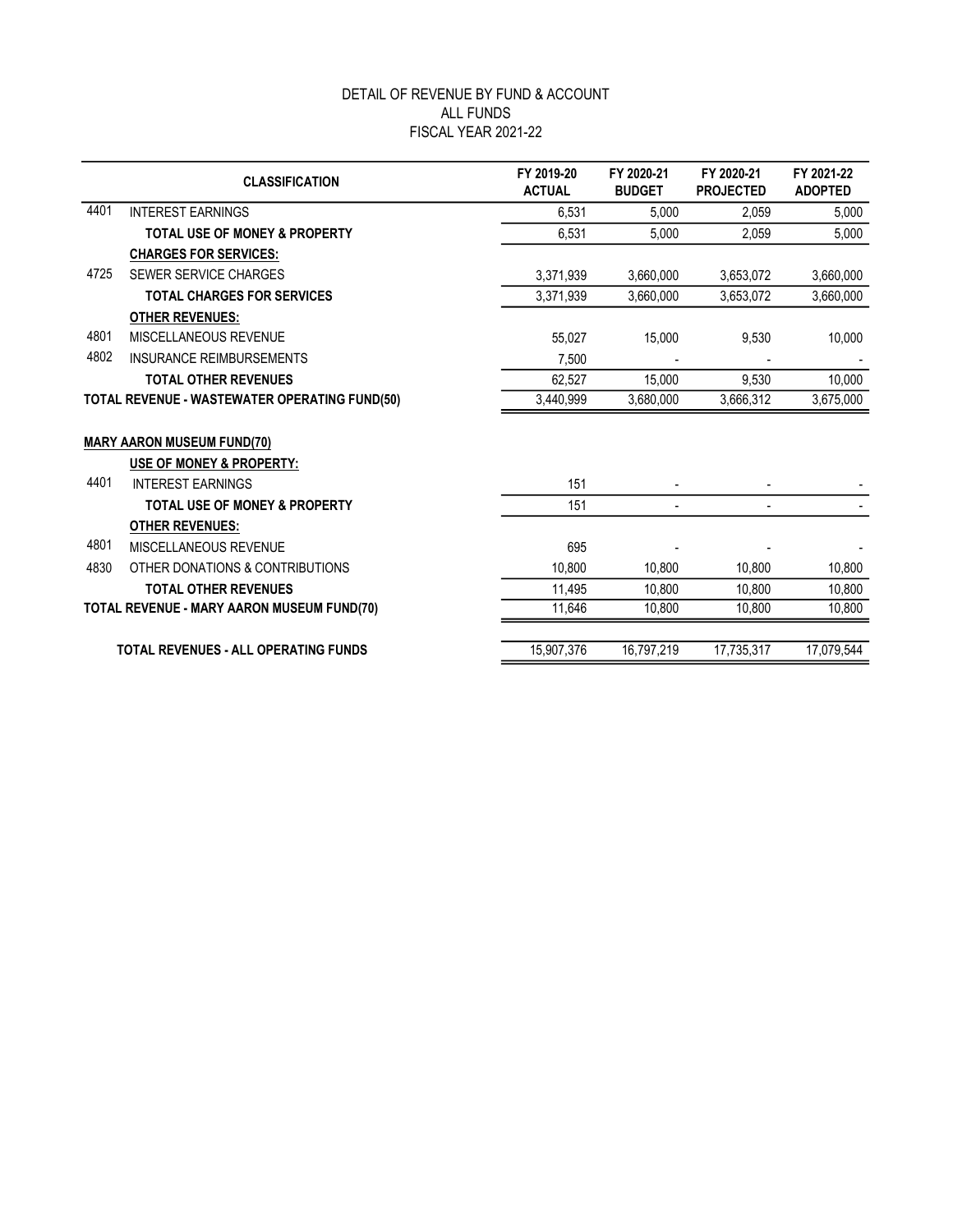|                  | <b>CITY COUNCIL BUDGET DETAIL</b>             |                             |                             |                                |                              |
|------------------|-----------------------------------------------|-----------------------------|-----------------------------|--------------------------------|------------------------------|
| <b>FUND - 10</b> |                                               |                             | <b>BUDGET UNIT - 100</b>    |                                |                              |
|                  | <b>CLASSIFICATION</b>                         | FY 2019-20<br><b>ACTUAL</b> | FY 2020-21<br><b>BUDGET</b> | FY 2020-21<br><b>PROJECTED</b> | FY 2021-22<br><b>ADOPTED</b> |
|                  | <b>EXPENDITURE/APPROPRIATIONS</b>             |                             |                             |                                |                              |
|                  | <b>SALARIES &amp; EMPLOYEE BENEFITS</b>       |                             |                             |                                |                              |
| 5010             | SALARIES--ELECTED                             | 18,000                      | 18,000                      | 18,450                         | 18,000                       |
| 5011             | SALARIES--STIPEND                             | 810                         | 960                         | 880                            | 960                          |
| 5035             | <b>MEDICARE</b>                               | 249                         | 275                         | 280                            | 275                          |
| 5055             | LIFE & DISABILITY INSURANCE                   | $\overline{7}$              |                             |                                |                              |
| 5060             | <b>RETIREMENT--PERS CITY</b>                  | 362                         | 447                         | 438                            | 441                          |
| 5070             | <b>RETIREMENT--PARS CITY</b>                  | 149                         | 216                         | 190                            | 216                          |
|                  | <b>TOTAL SALARIES &amp; EMPLOYEE BENEFITS</b> | 19,577                      | 19,898                      | 20,238                         | 19,892                       |
|                  | <b>SERVICES &amp; SUPPLIES</b>                |                             |                             |                                |                              |
| 5155             | OFFICE SUPPLIES                               | 43                          | 100                         | 439                            | 8,375                        |
| 5165             | PROFESSIONAL & SPECIALIZED SERVICES           | 3,844                       | 1,260                       | 330                            | 1,260                        |
| 5170             | PROFESSIONAL DEVELOPMENT                      | 21,360                      | 11,925                      | 100                            | 5,000                        |
| 5210             | PRINTING & BINDING                            | 801                         | 300                         | 1,139                          | 800                          |
| 5235             | TRAVEL, LODGING & MEALS                       | 4,586                       | 9,550                       | 2,579                          | 5,000                        |
| 5250             | <b>COMMUNITY FUNCTIONS &amp; PROMOTIONS</b>   | 589                         | 500                         |                                | 500                          |
|                  | <b>TOTAL SERVICES &amp; SUPPLIES</b>          | 31,223                      | 23,635                      | 4.587                          | 20,935                       |
|                  | <b>GROSS TOTAL</b>                            | 50,800                      | 43,533                      | 24,825                         | 40,827                       |
| <b>NET TOTAL</b> |                                               | 50,800                      | 43,533                      | 24,825                         | 40,827                       |
|                  | <b>BUDGETED POSITIONS (FTE)</b>               |                             |                             |                                |                              |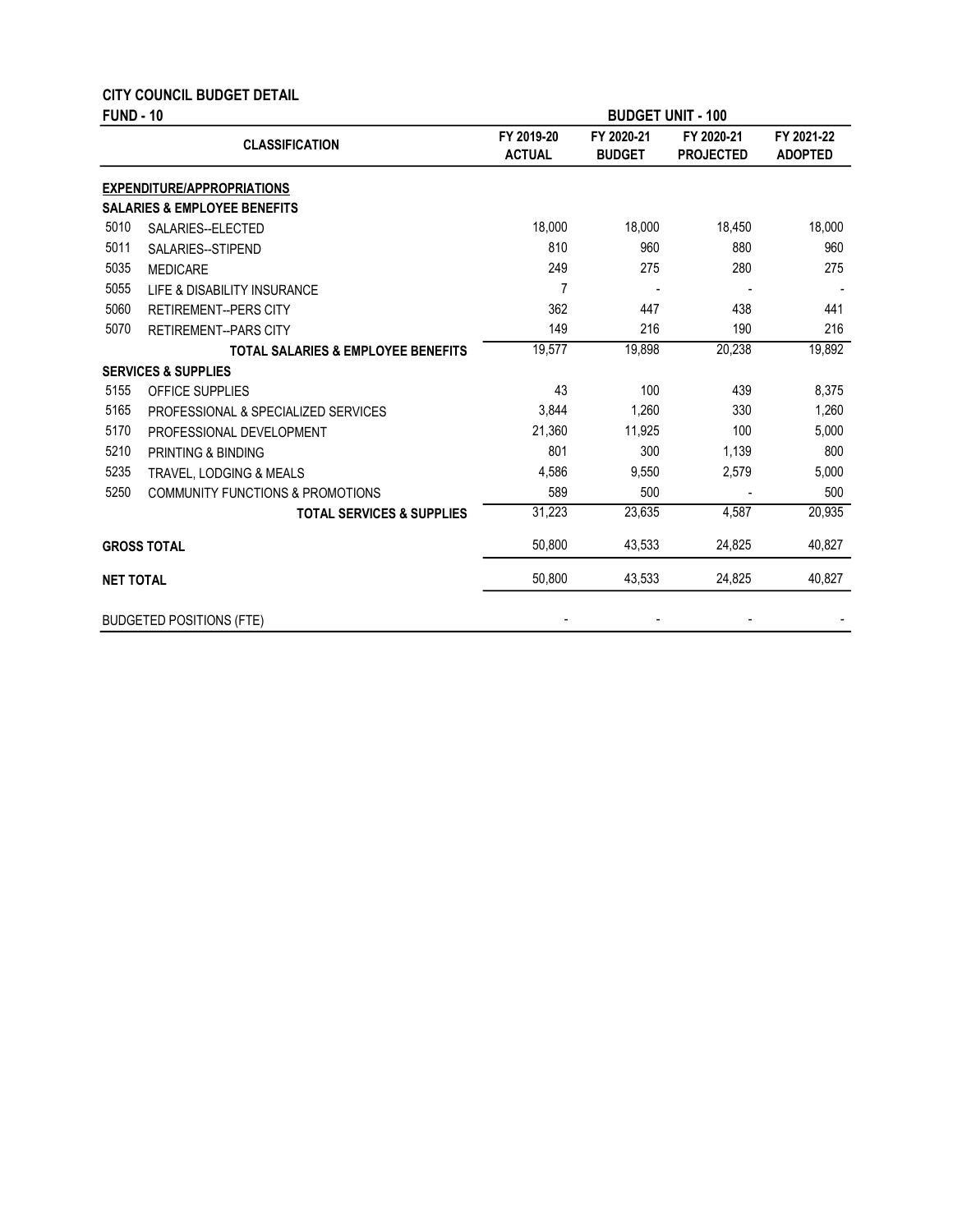|                  | <b>CITY MANAGER BUDGET DETAIL</b>             |                             |                             |                                |                              |
|------------------|-----------------------------------------------|-----------------------------|-----------------------------|--------------------------------|------------------------------|
| <b>FUND - 10</b> |                                               |                             |                             | <b>BUDGET UNIT - 105</b>       |                              |
|                  | <b>CLASSIFICATION</b>                         | FY 2019-20<br><b>ACTUAL</b> | FY 2020-21<br><b>BUDGET</b> | FY 2020-21<br><b>PROJECTED</b> | FY 2021-22<br><b>ADOPTED</b> |
|                  | <b>EXPENDITURE/APPROPRIATIONS</b>             |                             |                             |                                |                              |
|                  | <b>SALARIES &amp; EMPLOYEE BENEFITS</b>       |                             |                             |                                |                              |
| 5001             | SALARIES--PERMANENT                           | 177,027                     | 212,092                     | 214,394                        | 221,428                      |
| 5005             | SALARIES--TEMPORARY                           |                             | 75,400                      | 79,183                         |                              |
| 5025             | <b>AUTO ALLOWANCE</b>                         |                             |                             | 2,000                          | 6,000                        |
| 5030             | ACCRUED LEAVE PAYOUT                          | 3,565                       | 15,921                      | 15,921                         |                              |
| 5035             | <b>MEDICARE</b>                               | 2,284                       | 2,727                       | 5,302                          | 3,211                        |
| 5050             | <b>HEALTH INSURANCE</b>                       | 15,664                      | 8,492                       | 11,246                         | 12,058                       |
| 5051             | DENTAL INSURANCE                              | 1,500                       | 2,457                       | 2,585                          | 2,155                        |
| 5052             | <b>VISION INSURANCE</b>                       | 491                         | 410                         | 431                            | 381                          |
| 5055             | LIFE & DISABILITY INSURANCE                   | 2,448                       | 2,241                       | 2,167                          | 2,303                        |
| 5060             | <b>RETIREMENT--PERS CITY</b>                  | 11,910                      | 13,620                      | 17,368                         | 15,554                       |
|                  | <b>TOTAL SALARIES &amp; EMPLOYEE BENEFITS</b> | 214,889                     | 333,360                     | 350,597                        | 263,090                      |
|                  | <b>SERVICES &amp; SUPPLIES</b>                |                             |                             |                                |                              |
| 5110             | <b>COMMUNICATIONS</b>                         | 1,290                       |                             |                                |                              |
| 5115             | DUES & SUBSCRIPTIONS                          | 3,385                       | 2,000                       | 1,988                          | 2,250                        |
| 5155             | OFFICE SUPPLIES                               | 934                         | 500                         | 1,313                          | 750                          |
| 5165             | PROFESSIONAL & SPECIALIZED SERVICES           | 50,822                      | 37,000                      | 54,730                         | 31,500                       |
| 5170             | PROFESSIONAL DEVELOPMENT                      | 3,379                       | 7,830                       | 4,777                          | 7,830                        |
| 5210             | PRINTING & BINDING                            | 454                         | 100                         | 167                            | 200                          |
| 5230             | SPECIAL DEPARTMENTAL EXPENSE                  |                             | 10,000                      | 10,083                         |                              |
| 5235             | <b>TRAVEL LODGING &amp; MEALS</b>             | 5,030                       | 5,000                       | 332                            | 5,000                        |
| 5250             | <b>COMMUNITY FUNCTIONS &amp; PROMOTION</b>    | 90                          | 200                         | 18                             | 200                          |
|                  | <b>TOTAL SERVICES &amp; SUPPLIES</b>          | 65,384                      | 62,630                      | 73,408                         | 47,730                       |
|                  | <b>GROSS TOTAL</b>                            | 280,273                     | 395,990                     | 424,005                        | 310,820                      |
| <b>NET TOTAL</b> |                                               | 280,273                     | 395,990                     | 424,005                        | 310,820                      |
|                  | <b>BUDGETED POSITIONS (FTE)</b>               | 3.0                         | 3.0                         | 3.0                            | 3.0                          |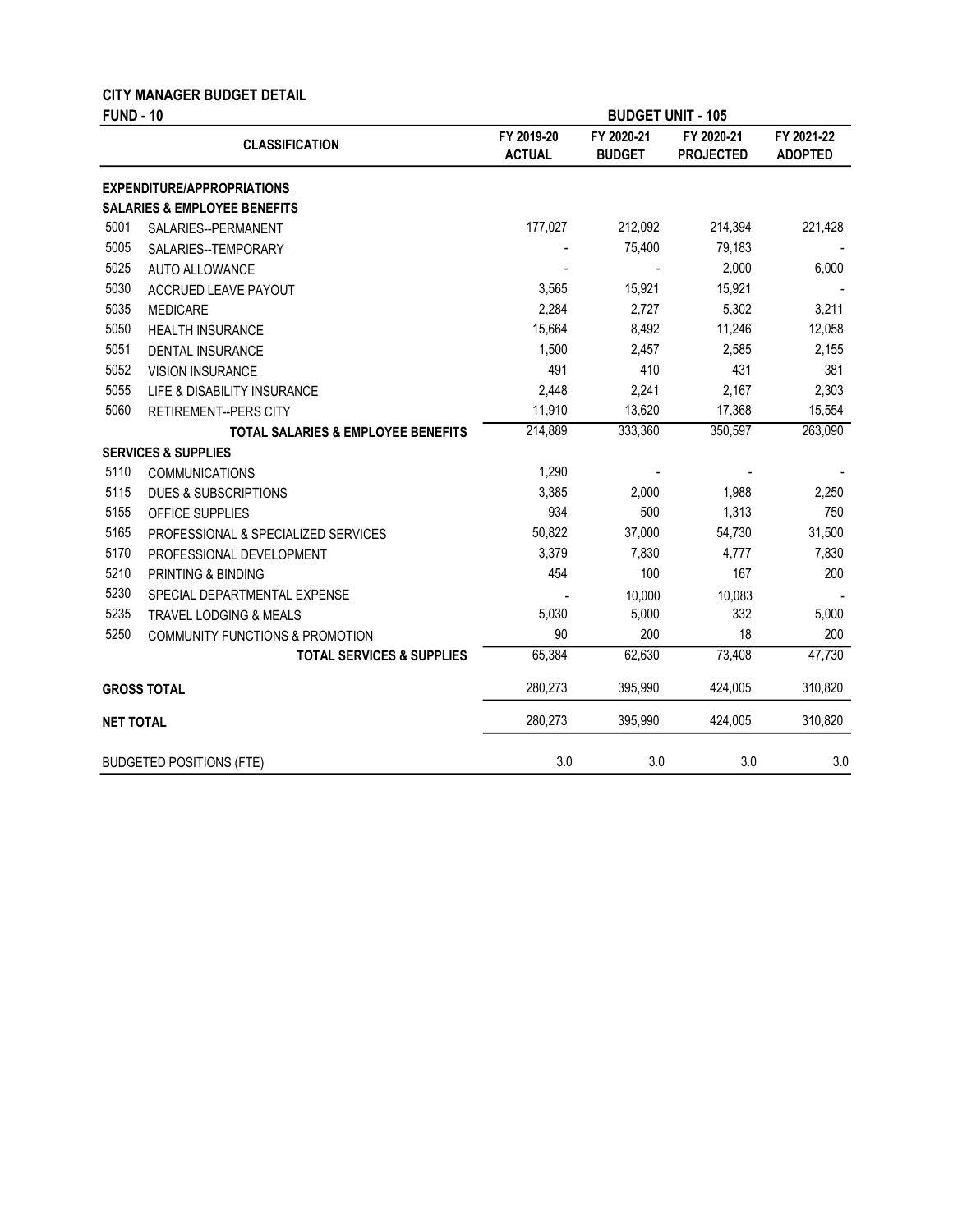# CITY ATTORNEY BUDGET DETAIL

| <b>FUND - 10</b><br><b>BUDGET UNIT - 111</b> |                                                     |                             |                             |                                |                              |
|----------------------------------------------|-----------------------------------------------------|-----------------------------|-----------------------------|--------------------------------|------------------------------|
|                                              | <b>CLASSIFICATION</b>                               | FY 2019-20<br><b>ACTUAL</b> | FY 2020-21<br><b>BUDGET</b> | FY 2020-21<br><b>PROJECTED</b> | FY 2021-22<br><b>ADOPTED</b> |
|                                              | <b>EXPENDITURE/APPROPRIATIONS</b>                   |                             |                             |                                |                              |
|                                              | <b>SERVICES &amp; SUPPLIES</b>                      |                             |                             |                                |                              |
| 5165                                         | PROFESSIONAL & SPECIALIZED SERVICES - CITY ATTORNEY | 167,668                     | 289,000                     | 289,445                        | 170,000                      |
| 5167                                         | PROFESSIONAL & SPECIALIZED SERVICES - OUTSIDE LEGAL |                             |                             |                                | 25,000                       |
|                                              | <b>TOTAL SERVICES &amp; SUPPLIES</b>                | 167,668                     | 289,000                     | 289,445                        | 195,000                      |
|                                              | <b>GROSS TOTAL</b>                                  | 167,668                     | 289.000                     | 289.445                        | 195,000                      |
|                                              | <b>INTERFUND TRANSFERS (IN)/OUT</b>                 |                             |                             |                                |                              |
| 5515                                         | INTERFUND TRANSFER--SEWER FUND                      | (15,000)                    | (15,000)                    | (15,000)                       | (15,000)                     |
|                                              | TOTAL INTERFUND TRANSFERS (IN)/OUT                  | (15,000)                    | (15,000)                    | (15,000)                       | (15,000)                     |
| <b>NET TOTAL</b>                             |                                                     | 152,668                     | 274,000                     | 274,445                        | 180,000                      |
|                                              | <b>BUDGETED POSITIONS (FTE)</b>                     |                             |                             |                                |                              |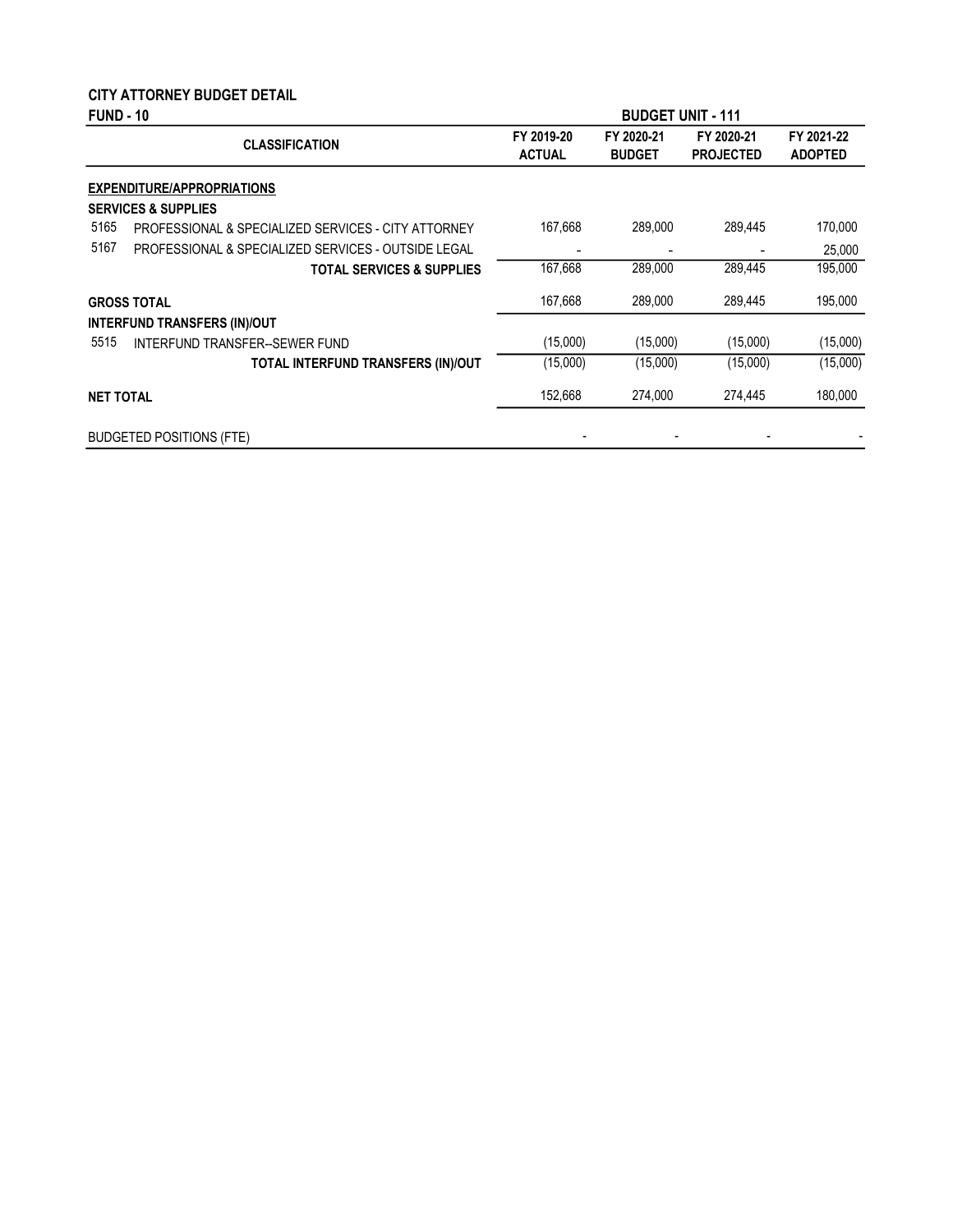#### HUMAN RESOURCES BUDGET DETAIL

| <b>FUND - 10</b> |                                                    | <b>BUDGET UNIT - 112</b>    |                             |                                |                              |
|------------------|----------------------------------------------------|-----------------------------|-----------------------------|--------------------------------|------------------------------|
|                  | <b>CLASSIFICATION</b>                              | FY 2019-20<br><b>ACTUAL</b> | FY 2020-21<br><b>BUDGET</b> | FY 2020-21<br><b>PROJECTED</b> | FY 2021-22<br><b>ADOPTED</b> |
|                  | <b>EXPENDITURE/APPROPRIATIONS</b>                  |                             |                             |                                |                              |
|                  | <b>SALARIES &amp; EMPLOYEE BENEFITS</b>            |                             |                             |                                |                              |
| 5040             | UNEMPLOYMENT INSURANCE                             | 10,791                      | 19,466                      | 29,233                         | 12,000                       |
| 5045             | <b>WORKERS COMPENSATION INSURANCE</b>              | 245,983                     | 398,432                     | 372,583                        | 255,555                      |
| 5067             | RETIREMENT--PERS UNFUNDED LIABILITY                | 295,451                     | 13,969                      | 15,772                         | 37,796                       |
|                  | <b>TOTAL SALARIES &amp; EMPLOYEE BENEFITS</b>      | 552,225                     | 431,867                     | 417,588                        | 305,351                      |
|                  | <b>SERVICES &amp; SUPPLIES</b>                     |                             |                             |                                |                              |
| 5165             | PROFESSIONAL & SPECIALIZED SERVICES                | 99,074                      | 103,771                     | 85,771                         | 138,200                      |
|                  | <b>TOTAL SERVICES &amp; SUPPLIES</b>               | 99,074                      | 103,771                     | 85,771                         | 138,200                      |
|                  | <b>DEBT, CONTINGENCY &amp; OTHER CHARGES</b>       |                             |                             |                                |                              |
| 5301             | <b>PRINCIPAL</b>                                   |                             | 241,445                     | 240,785                        | 552,389                      |
| 5305             | <b>INTEREST</b>                                    | 162,899                     | 605,697                     | 598,555                        | 578,726                      |
|                  | <b>TOTAL DEBT, CONTINGENCY &amp; OTHER CHARGES</b> | 162,899                     | 847,142                     | 839,340                        | 1,131,115                    |
|                  | <b>GROSS TOTAL</b>                                 | 814,198                     | 1,382,780                   | 1,342,699                      | 1,574,666                    |
| <b>NET TOTAL</b> |                                                    | 814,198                     | 1,382,780                   | 1,342,699                      | 1,574,666                    |
|                  | <b>BUDGETED POSITIONS (FTE)</b>                    |                             |                             |                                |                              |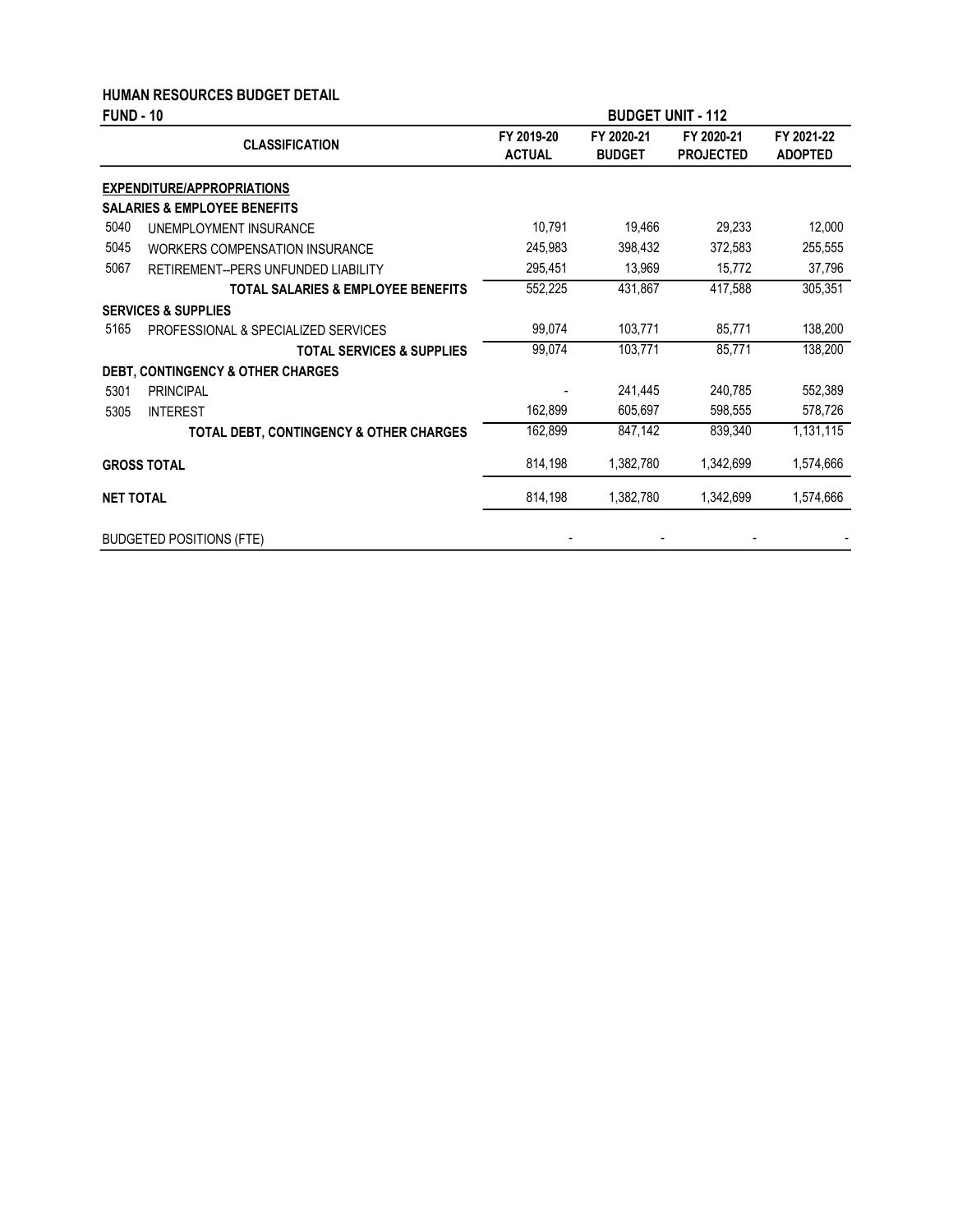# FINANCE DEPARTMENT BUDGET DETAIL

| <b>FUND - 10</b> |                                           |                             | <b>BUDGET UNIT - 115</b>    |                                |                              |
|------------------|-------------------------------------------|-----------------------------|-----------------------------|--------------------------------|------------------------------|
|                  | <b>CLASSIFICATION</b>                     | FY 2019-20<br><b>ACTUAL</b> | FY 2020-21<br><b>BUDGET</b> | FY 2020-21<br><b>PROJECTED</b> | FY 2021-22<br><b>ADOPTED</b> |
|                  | <b>EXPENDITURE/APPROPRIATIONS</b>         |                             |                             |                                |                              |
|                  | <b>SALARIES &amp; EMPLOYEE BENEFITS</b>   |                             |                             |                                |                              |
| 5001             | SALARIES--PERMANENT                       | 171,709                     | 195,209                     | 190,998                        | 193,402                      |
| 5005             | SALARIES--TEMPORARY                       |                             | 15,000                      | 17,550                         | 15,300                       |
| 5015             | SALARIES--OVERTIME                        | 638                         | 425                         |                                | 425                          |
| 5030             | ACCRUED LEAVE PAYOUT                      | 12,776                      |                             | 2,742                          |                              |
| 5035             | <b>MEDICARE</b>                           | 2,067                       | 2,837                       | 2,823                          | 3,032                        |
| 5050             | <b>HEALTH INSURANCE</b>                   | 28,386                      | 28,915                      | 41,469                         | 33,425                       |
| 5051             | DENTAL INSURANCE                          | 3,610                       | 2,141                       | 2,463                          | 2,398                        |
| 5052             | <b>VISION INSURANCE</b>                   | 395                         | 357                         | 419                            | 411                          |
| 5055             | LIFE & DISABILITY INSURANCE               | 1,964                       | 2,338                       | 2,368                          | 2,289                        |
| 5060             | <b>RETIREMENT--PERS CITY</b>              | 11,122                      | 14,135                      | 14,318                         | 13,967                       |
|                  | TOTAL SALARIES & EMPLOYEE BENEFITS        | 232,667                     | 261,357                     | 275,150                        | 264,649                      |
|                  | <b>SERVICES &amp; SUPPLIES</b>            |                             |                             |                                |                              |
| 5110             | <b>COMMUNICATIONS</b>                     | 737                         |                             |                                |                              |
| 5115             | <b>DUES &amp; SUBSCRIPTIONS</b>           | 670                         | 1,000                       | 370                            | 1,000                        |
| 5120             | FUEL & OIL                                |                             | 100                         |                                |                              |
| 5155             | OFFICE SUPPLIES                           | 797                         | 1,000                       | 897                            | 800                          |
| 5165             | PROFESSIONAL & SPECIALIZED SERVICES       | 206,022                     | 96,220                      | 57,544                         | 60,340                       |
| 5170             | PROFESSIONAL DEVELOPMENT                  | 4,805                       | 6,100                       | 2,826                          | 4,000                        |
| 5205             | ADVERTISING & LEGAL NOTICES               | 294                         | 500                         | 592                            | 700                          |
| 5210             | PRINTING & BINDING                        | 9,133                       | 8,000                       | 7,059                          | 8,000                        |
| 5235             | TRAVEL, LODGING & MEALS                   | 1,331                       | 1,500                       | 1,400                          | 1,500                        |
|                  | <b>TOTAL SERVICES &amp; SUPPLIES</b>      | 223,789                     | 114,420                     | 70,688                         | 76,340                       |
|                  | <b>GROSS TOTAL</b>                        | 456,456                     | 375,777                     | 345,838                        | 340,989                      |
|                  | <b>INTERFUND TRANSFERS (IN)/OUT</b>       |                             |                             |                                |                              |
| 5525             | INTERFUND TRANSFER--SUCCESSOR AGENCY FUND | (27, 713)                   |                             |                                |                              |
|                  | TOTAL INTERFUND TRANSFERS (IN)/OUT        | (27, 713)                   | $\mathbb{L}$                | $\overline{a}$                 |                              |
| <b>NET TOTAL</b> |                                           | 428,743                     | 375,777                     | 345.838                        | 340,989                      |
|                  | <b>BUDGETED POSITIONS (FTE)</b>           | 3.0                         | 3.0                         | 3.0                            | 3.0                          |
|                  |                                           |                             |                             |                                |                              |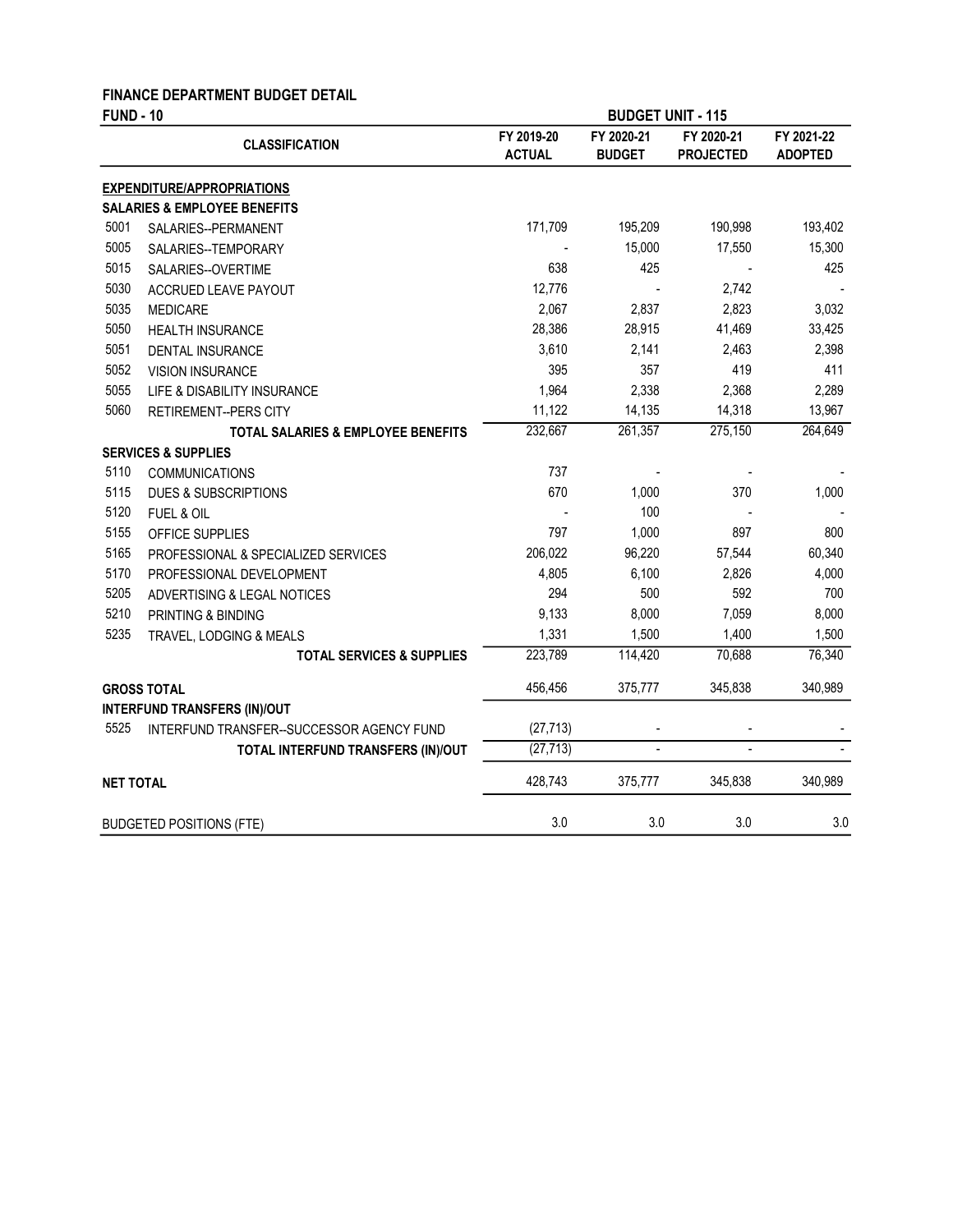### INFORMATION TECHNOLOGY BUDGET DETAIL

| <b>FUND - 10</b> |                                         |                             | <b>BUDGET UNIT - 116</b>    |                                |                              |
|------------------|-----------------------------------------|-----------------------------|-----------------------------|--------------------------------|------------------------------|
|                  | <b>CLASSIFICATION</b>                   | FY 2019-20<br><b>ACTUAL</b> | FY 2020-21<br><b>BUDGET</b> | FY 2020-21<br><b>PROJECTED</b> | FY 2021-22<br><b>ADOPTED</b> |
|                  | <b>EXPENDITURE/APPROPRIATIONS</b>       |                             |                             |                                |                              |
|                  | <b>SERVICES &amp; SUPPLIES</b>          |                             |                             |                                |                              |
| 5110             | <b>COMMUNICATIONS</b>                   | 3,796                       | 77,195                      | 73,748                         | 83,427                       |
| 5165             | PROFESSIONAL & SPECIALIZED SERVICES     | 85,286                      | 90,000                      | 97,210                         | 84,300                       |
| 5220             | <b>INFORMATION TECHNOLOGY EQUIPMENT</b> | 36,674                      | 95,382                      | 138,529                        | 56,320                       |
| 5225             | SOFTWARE LICENSING & FEES               | 80,630                      | 126,673                     | 111,538                        | 136,124                      |
|                  | <b>TOTAL SERVICES &amp; SUPPLIES</b>    | 206,386                     | 389,250                     | 421,025                        | 360,171                      |
|                  | <b>CAPITAL OUTLAY</b>                   |                             |                             |                                |                              |
| 5401             | <b>VEHICLES &amp; HEAVY EQUIPMENT</b>   | 27,595                      |                             |                                |                              |
|                  | <b>TOTAL CAPITAL OUTLAY</b>             | 27,595                      |                             |                                |                              |
|                  | <b>GROSS TOTAL</b>                      | 233,981                     | 389,250                     | 421,025                        | 360,171                      |
|                  | <b>INTERFUND TRANSFERS (IN)/OUT</b>     |                             |                             |                                |                              |
| 5515             | <b>INTERFUND TRANSFER--SEWER FUND</b>   | (7,000)                     | (7,000)                     | (7,000)                        |                              |
|                  | TOTAL INTERFUND TRANSFERS (IN)/OUT      | (7,000)                     | (7,000)                     | (7,000)                        |                              |
| <b>NET TOTAL</b> |                                         | 226,981                     | 382,250                     | 414,025                        | 360,171                      |
|                  | <b>BUDGETED POSITIONS (FTE)</b>         |                             |                             |                                |                              |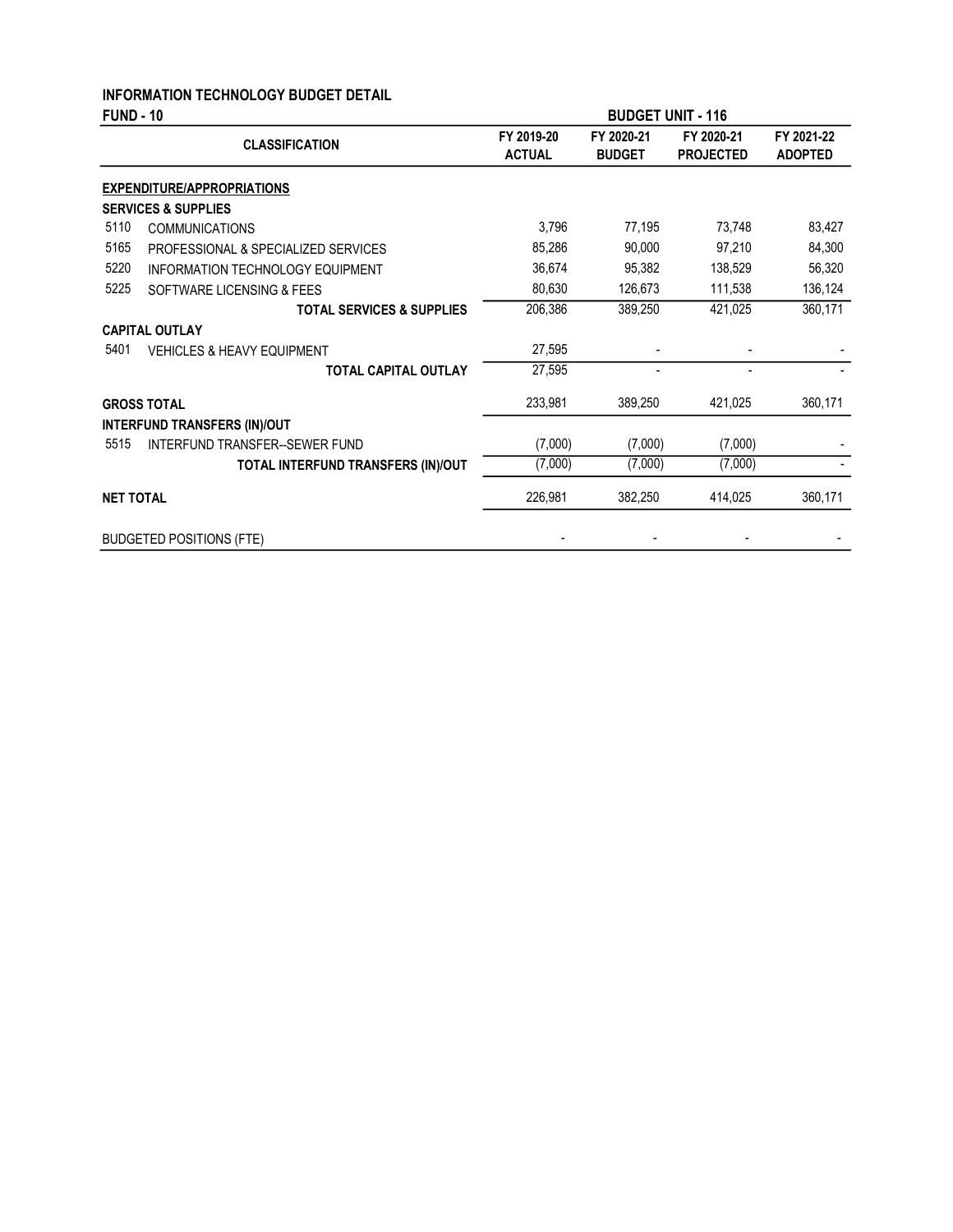#### GENERAL SERVICES DEPARTMENT BUDGET DETAIL

| <b>FUND - 10</b> |                                              |                             | <b>BUDGET UNIT - 120</b>    |                                |                              |
|------------------|----------------------------------------------|-----------------------------|-----------------------------|--------------------------------|------------------------------|
|                  | <b>CLASSIFICATION</b>                        | FY 2019-20<br><b>ACTUAL</b> | FY 2020-21<br><b>BUDGET</b> | FY 2020-21<br><b>PROJECTED</b> | FY 2021-22<br><b>ADOPTED</b> |
|                  | <b>EXPENDITURE/APPROPRIATIONS</b>            |                             |                             |                                |                              |
|                  | <b>SERVICES &amp; SUPPLIES</b>               |                             |                             |                                |                              |
| 5110             | <b>COMMUNICATIONS</b>                        | 15,739                      |                             |                                |                              |
| 5115             | <b>DUES &amp; SUBSCRIPTIONS</b>              | 15,715                      | 15,900                      | 15,132                         | 14,850                       |
| 5135             | HOUSEHOLD EXPENSES--OTHER                    | 1,850                       | 1,000                       | 15,633                         | 25,000                       |
| 5140             | INSURANCE--CASUALTY & LIABILITY              | 246,281                     | 264,636                     | 272,706                        | 444,112                      |
| 5145             | INSURANCE--VEHICLE                           | 23,736                      | 30,773                      | 26,351                         | 33,650                       |
| 5150             | INSURANCE--FIDELITY                          | 1,361                       | 1,515                       | 3,894                          | 4,069                        |
| 5155             | OFFICE SUPPLIES                              | 8,053                       | 5,000                       | 4,082                          | 5,000                        |
| 5160             | POSTAGE & DELIVERY                           | 7,976                       | 10,000                      | 8,515                          | 8,000                        |
| 5165             | PROFESSIONAL & SPECIALIZED SERVICES          | 26,024                      | 22,800                      | 15,994                         | 33,700                       |
| 5175             | RENTS & LEASES--VEHICLES & EQUIPMENT         | 19,206                      | 18,000                      | 21,864                         | 25,200                       |
| 5195             | REPAIR & MTC--OFFICE EQUIPMENT               | 311                         | 1,000                       | 339                            | 500                          |
| 5205             | ADVERTISING & LEGAL NOTICES                  | 729                         | 2,000                       | 4,743                          | 4,000                        |
| 5210             | PRINTING & BINDING                           | 6,827                       | 1,000                       | 3,561                          | 2,000                        |
| 5250             | <b>COMMUNITY FUNCTIONS &amp; PROMOTIONS</b>  | 2,049                       | 2,500                       | 20                             | 2,000                        |
| 5275             | PROP 64 CONTRACT SERVICES - GRANT            |                             | 214,718                     | 214,718                        | 315,000                      |
| 5276             | CALVIP CONTRACT SERVICES - GRANT             |                             | 45,600                      | 45,600                         | 91,200                       |
|                  | <b>TOTAL SERVICES &amp; SUPPLIES</b>         | 375,857                     | 636,442                     | 653,152                        | 1,008,281                    |
|                  | <b>DEBT, CONTINGENCY &amp; OTHER CHARGES</b> |                             |                             |                                |                              |
| 5315             | <b>JUDGEMENT &amp; DAMAGES</b>               | 899                         |                             |                                |                              |
| 5325             | PROPERTY TAXES & ASSESSMENTS                 | 7,170                       | 7,400                       | 7,500                          | 1,158                        |
| 5340             | PAYMENTS & CONTRIBUTIONS TO OTHER AGENCIES   | 56,581                      | 66,200                      | 66,182                         | 69,490                       |
| 5345             | PRIOR PERIOD ADJUSTMENT                      | 7,724                       |                             |                                |                              |
|                  | TOTAL DEBT, CONTINGENCY & OTHER CHARGES      | 72,374                      | 73,600                      | 73,682                         | 70,648                       |
|                  | <b>GROSS TOTAL</b>                           | 448,231                     | 710,042                     | 726,834                        | 1,078,929                    |
|                  | <b>INTERFUND TRANSFERS (IN)/OUT</b>          |                             |                             |                                |                              |
| 5530             | INTERFUND TRANSFER (IN)/OUT                  | 69,000                      | 171,200                     | 171,200                        | 471,770                      |
|                  | TOTAL INTERFUND TRANSFERS (IN)/OUT           | 69,000                      | 171,200                     | 171,200                        | 471,770                      |
| <b>NET TOTAL</b> |                                              | 517,231                     | 881,242                     | 898,034                        | 1,550,699                    |
|                  | <b>BUDGETED POSITIONS (FTE)</b>              |                             |                             |                                |                              |
|                  |                                              |                             |                             |                                |                              |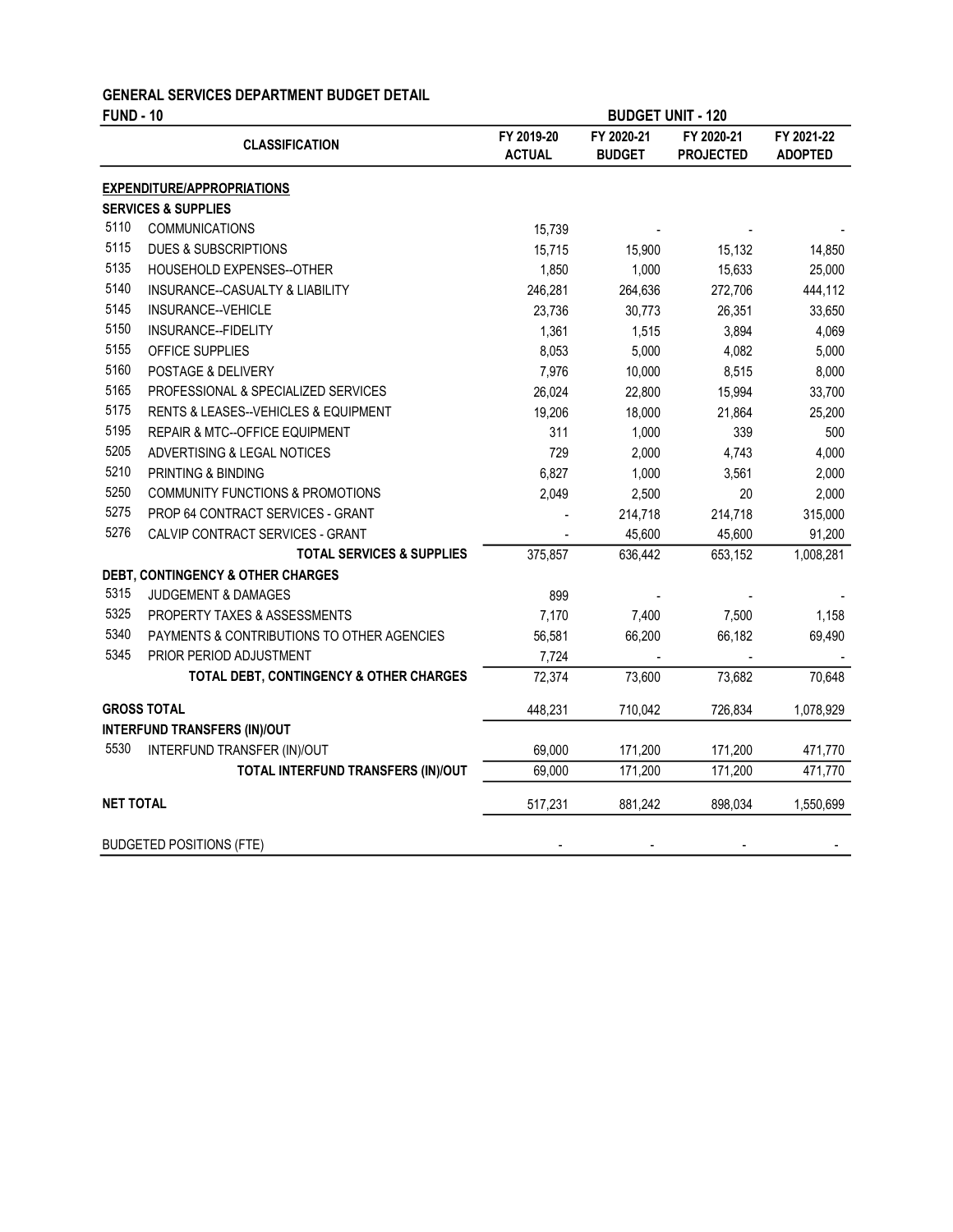### GENERAL DEBT SERVICE BUDGET DETAIL

| <b>FUND - 10</b> |                                                 | <b>BUDGET UNIT - 180</b>    |                             |                                |                              |
|------------------|-------------------------------------------------|-----------------------------|-----------------------------|--------------------------------|------------------------------|
|                  | <b>CLASSIFICATION</b>                           | FY 2019-20<br><b>ACTUAL</b> | FY 2020-21<br><b>BUDGET</b> | FY 2020-21<br><b>PROJECTED</b> | FY 2021-22<br><b>ADOPTED</b> |
|                  | EXPENDITURE/APPROPRIATIONS                      |                             |                             |                                |                              |
|                  | <b>SERVICES &amp; SUPPLIES</b>                  |                             |                             |                                |                              |
| 5175             | <b>RENTS &amp; LEASES--VEHICLES &amp; EQUIP</b> | 49,455                      | 38,922                      | 41,283                         | 45,007                       |
|                  | <b>TOTAL SERVICES AND SUPPLIES</b>              | 49,455                      | 38,922                      | 41,283                         | 45,007                       |
|                  | <b>DEBT, CONTINGENCY &amp; OTHER CHARGES</b>    |                             |                             |                                |                              |
| 5301             | <b>PRINCIPAL</b>                                | 208,212                     | 516,665                     | 516,279                        | 579,204                      |
| 5305             | <b>INTEREST</b>                                 | 376,688                     | 297,343                     | 296,955                        | 276,231                      |
| 5310             | <b>DEBT SERVICE FEES</b>                        | 4,253                       | 2,000                       | 4,860                          | 5,000                        |
|                  | TOTAL DEBT, CONTINGENCY & OTHER CHARGES         | 589,153                     | 816,008                     | 818.094                        | 860,435                      |
|                  | <b>GROSS TOTAL</b>                              | 638,608                     | 854,930                     | 859,377                        | 905,442                      |
| <b>NET TOTAL</b> |                                                 | 638,608                     | 854,930                     | 859,377                        | 905,442                      |
|                  | <b>BUDGETED POSITIONS (FTE)</b>                 |                             |                             |                                |                              |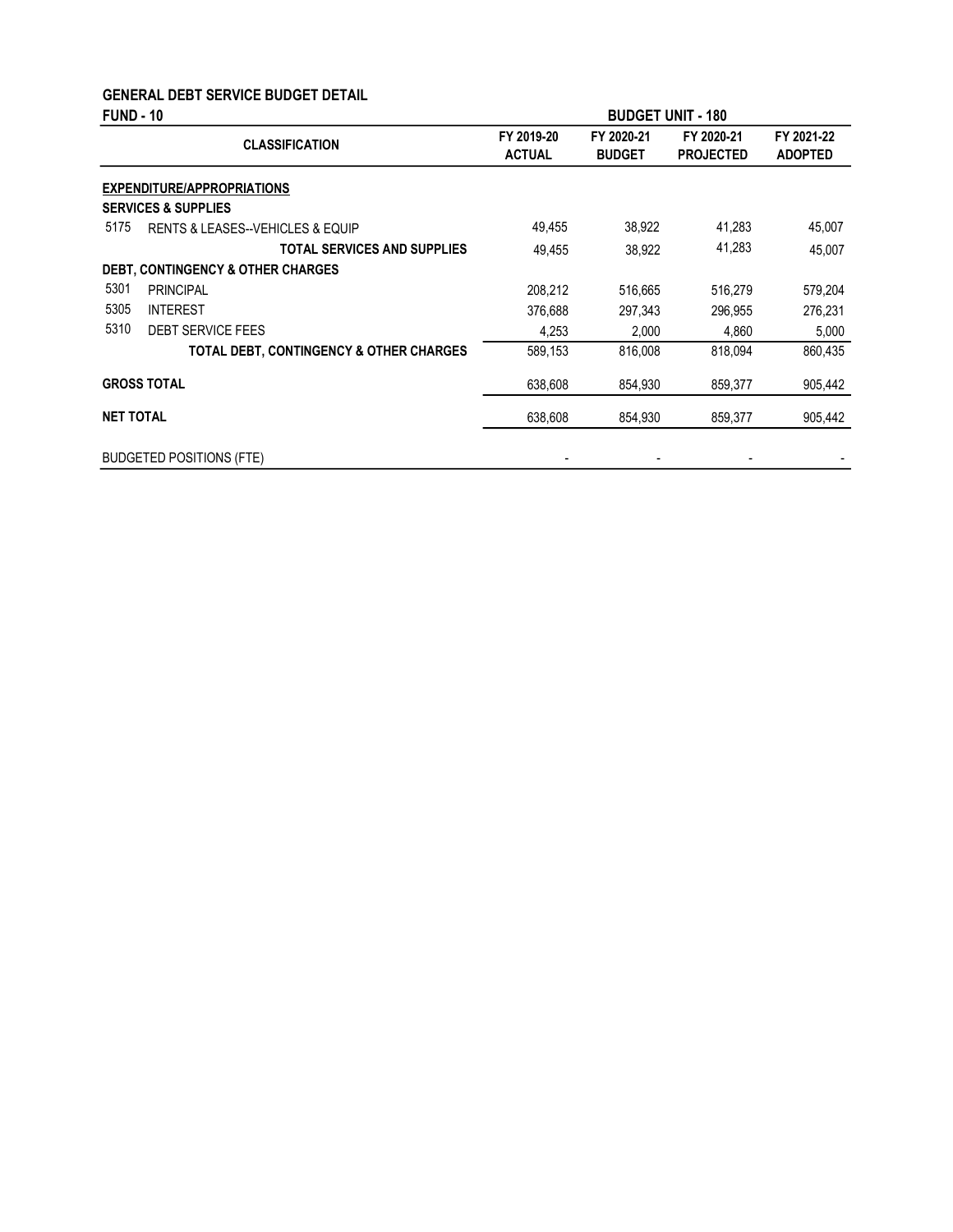#### COMMUNITY SPONSORSHIP BUDGET DETAIL

| <b>FUND - 10</b> |                                               |                             | <b>BUDGET UNIT - 190</b>    |                                |                              |  |
|------------------|-----------------------------------------------|-----------------------------|-----------------------------|--------------------------------|------------------------------|--|
|                  | <b>CLASSIFICATION</b>                         | FY 2019-20<br><b>ACTUAL</b> | FY 2020-21<br><b>BUDGET</b> | FY 2020-21<br><b>PROJECTED</b> | FY 2021-22<br><b>ADOPTED</b> |  |
|                  | <b>EXPENDITURE/APPROPRIATIONS</b>             |                             |                             |                                |                              |  |
|                  | <b>SALARIES &amp; EMPLOYEE BENEFITS</b>       |                             |                             |                                |                              |  |
| 5001             | SALARIES--CD--REGULAR                         |                             | 29,987                      |                                |                              |  |
| 5005             | SALARIES--RESERVES--PD AND FIRE               |                             | 2,103                       |                                |                              |  |
| 5015             | SALARIES--OVERTIME--PD AND FIRE               |                             | 4,826                       |                                |                              |  |
|                  | <b>TOTAL SALARIES &amp; EMPLOYEE BENEFITS</b> | $\overline{a}$              | 36,916                      |                                |                              |  |
|                  | <b>SERVICES &amp; SUPPLIES</b>                |                             |                             |                                |                              |  |
| 5140             | INSURANCE--CASUALTY & LIABILITY               |                             | 1,309                       |                                |                              |  |
| 5165             | PROFESSIONAL & SPECIALIZED SERVICES           |                             | 14,054                      | 40,150                         | 25,000                       |  |
| 5175             | EQUIPMENT FEE--PD AND FIRE                    |                             | 5,160                       |                                |                              |  |
| 5265             | COMMUNITY SPONSORSHIP FUNDING POOL            |                             | 10,000                      |                                |                              |  |
| 5270             | SPONSORSHIPS TO OUTSIDE NGO'S                 | 5,000                       | 5,000                       |                                | 5,000                        |  |
|                  | <b>TOTAL SERVICES &amp; SUPPLIES</b>          | 5,000                       | 35,523                      | 40,150                         | 30,000                       |  |
|                  | <b>GROSS TOTAL</b>                            | 5,000                       | 72,439                      | 40,150                         | 30,000                       |  |
| <b>NET TOTAL</b> |                                               | 5,000                       | 72,439                      | 40,150                         | 30,000                       |  |
|                  | <b>BUDGETED POSITIONS (FTE)</b>               |                             |                             |                                |                              |  |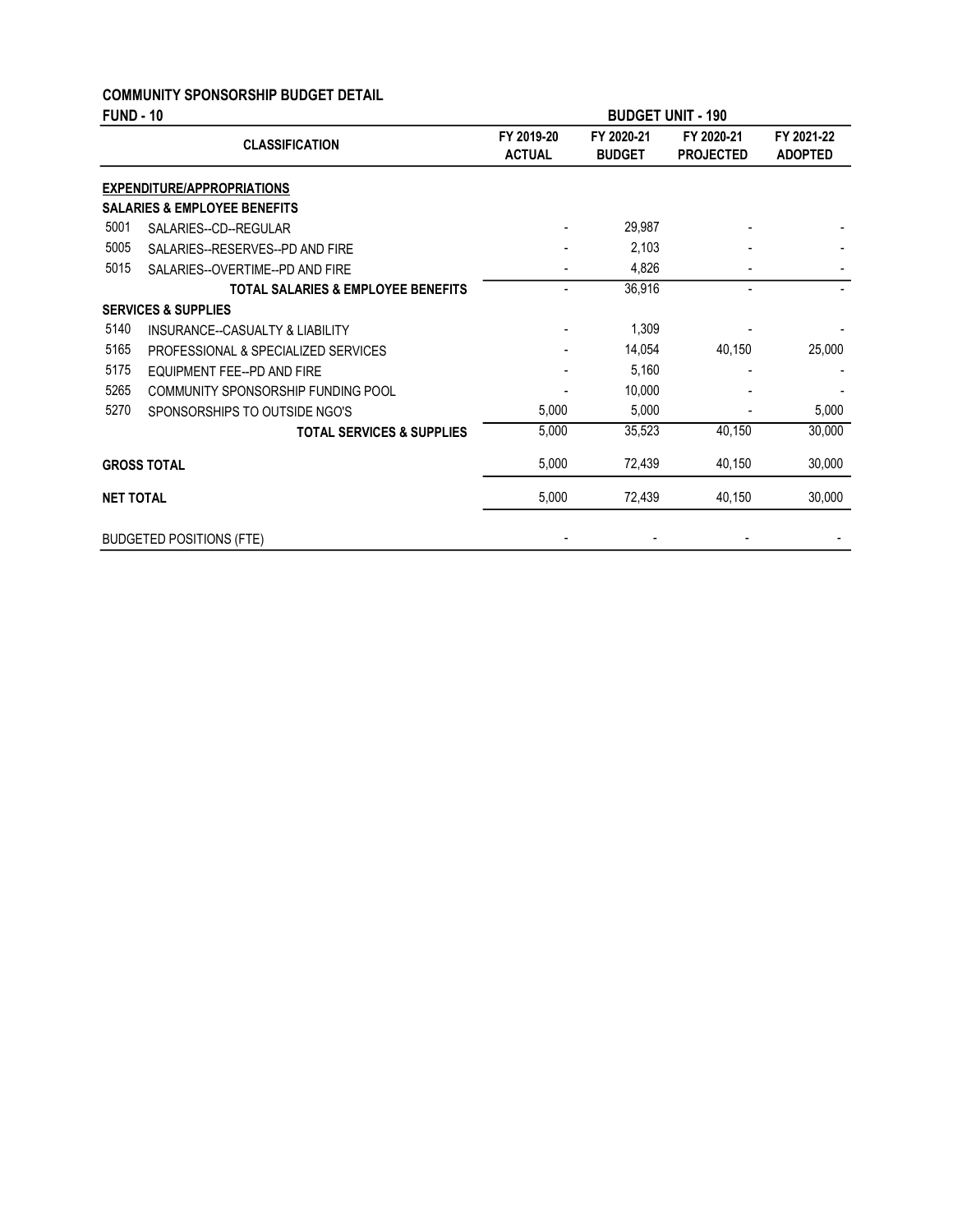### HOMELESS SERVICES BUDGET DETAIL

| <b>FUND - 10</b> |                                            | <b>BUDGET UNIT - 195</b>    |                             |                                |                              |  |
|------------------|--------------------------------------------|-----------------------------|-----------------------------|--------------------------------|------------------------------|--|
|                  | <b>CLASSIFICATION</b>                      | FY 2019-20<br><b>ACTUAL</b> | FY 2020-21<br><b>BUDGET</b> | FY 2020-21<br><b>PROJECTED</b> | FY 2021-22<br><b>ADOPTED</b> |  |
|                  | <b>EXPENDITURE/APPROPRIATIONS</b>          |                             |                             |                                |                              |  |
|                  | <b>SERVICES &amp; SUPPLIES</b>             |                             |                             |                                |                              |  |
| 5125             | HOUSEHOLD EXPENSES--CUSTODIAL SERVICES     | 1,755                       | 8,000                       | 7,306                          | 8,000                        |  |
| 5135             | <b>HOUSEHOLD EXPENSES--OTHER</b>           | 472                         | 1,000                       | 278                            |                              |  |
| 5165             | PROFESSIONAL & SPECIALIZED SERVICES        |                             | 12,500                      | 12,500                         | 12,500                       |  |
| 5250             | COMMUNITY PROMOTION, OUTREACH, ENFORCEMENT | ٠                           | 1.000                       | 191                            | 500                          |  |
|                  | <b>TOTAL SERVICES &amp; SUPPLIES</b>       | 2,227                       | 22,500                      | 20,275                         | 21,000                       |  |
|                  | <b>GROSS TOTAL</b>                         | 2,227                       | 22,500                      | 20,275                         | 21,000                       |  |
| <b>NET TOTAL</b> |                                            | 2,227                       | 22,500                      | 20,275                         | 21,000                       |  |
|                  | <b>BUDGETED POSITIONS (FTE)</b>            |                             |                             |                                |                              |  |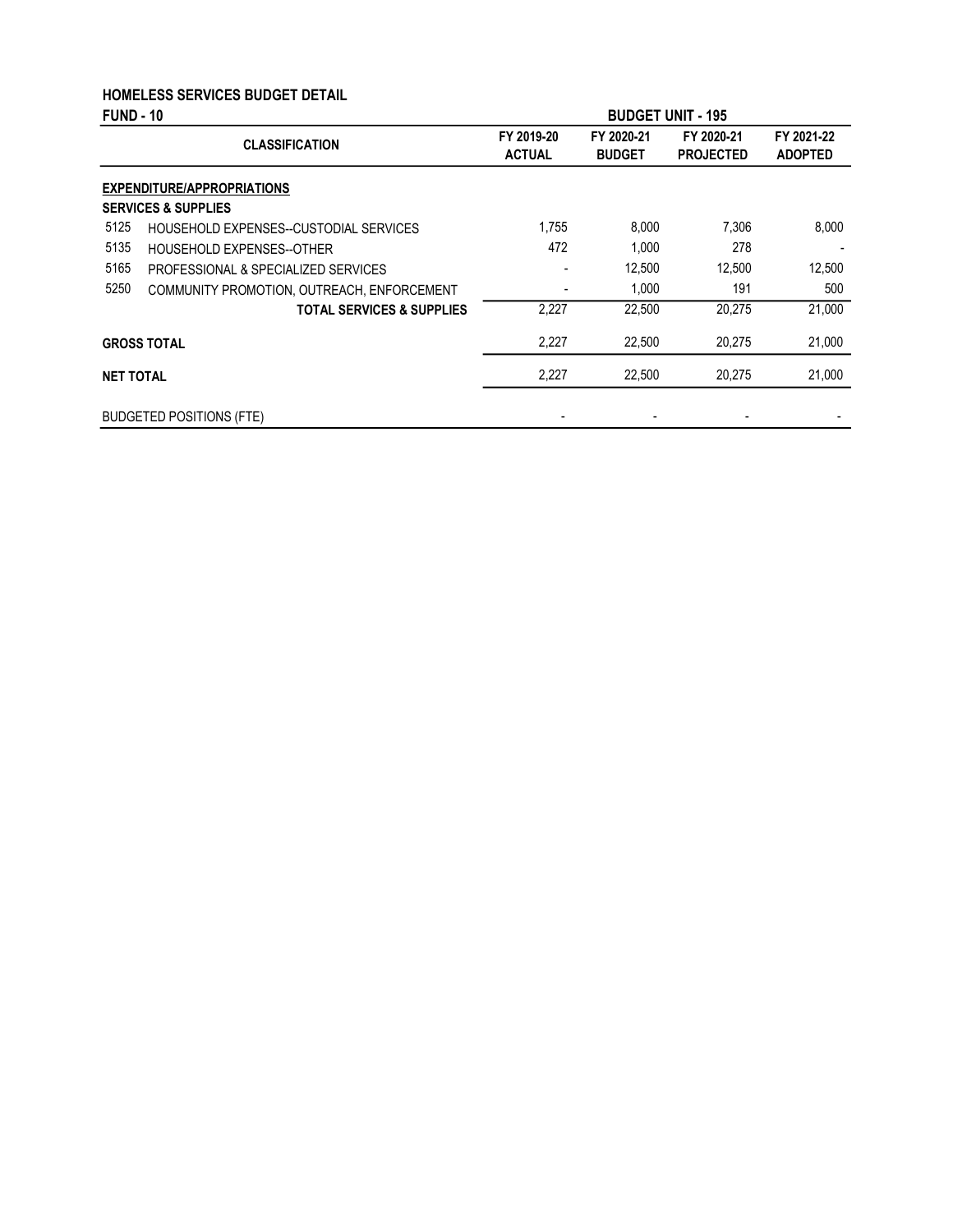### POLICE DEPARTMENT BUDGET DETAIL

| <b>FUND - 10</b> |                                               | <b>BUDGET UNIT - 130</b>    |                             |                                |                              |
|------------------|-----------------------------------------------|-----------------------------|-----------------------------|--------------------------------|------------------------------|
|                  | <b>CLASSIFICATION</b>                         | FY 2019-20<br><b>ACTUAL</b> | FY 2020-21<br><b>BUDGET</b> | FY 2020-21<br><b>PROJECTED</b> | FY 2021-22<br><b>ADOPTED</b> |
|                  | <b>EXPENDITURE/APPROPRIATIONS</b>             |                             |                             |                                |                              |
|                  | <b>SALARIES &amp; EMPLOYEE BENEFITS</b>       |                             |                             |                                |                              |
| 5001             | SALARIES--PERMANENT                           | 1,399,566                   | 1,440,054                   | 1,340,327                      | 1,452,409                    |
| 5005             | SALARIES--TEMPORARY Sworn                     | 71,252                      | 87,233                      | 86,670                         | 104,000                      |
| 5009             | SALARIES-PART-TIME Non-Sworn                  | 37,018                      | 40,426                      | 39,897                         | 40,493                       |
| 5015             | SALARIES--OVERTIME                            | 311,060                     | 201,180                     | 320,117                        | 206,000                      |
| 5020             | UNIFORM ALLOWANCE                             | 18,845                      | 18,000                      | 15,690                         | 18,600                       |
| 5030             | ACCRUED LEAVE PAYOUT                          | 73,433                      |                             | 60,243                         |                              |
| 5035             | <b>MEDICARE</b>                               | 23,325                      | 25,992                      | 25,466                         | 26,412                       |
| 5050             | HEALTH INSURANCE                              | 294,951                     | 225,736                     | 230,752                        | 221,183                      |
| 5051             | DENTAL INSURANCE                              | 23,297                      | 16,026                      | 14,372                         | 16,584                       |
| 5052             | <b>VISION INSURANCE</b>                       | 2,979                       | 2,920                       | 2,793                          | 2,842                        |
| 5055             | LIFE & DISABILITY INSURANCE                   | 14,276                      | 16,624                      | 14,907                         | 16,709                       |
| 5060             | <b>RETIREMENT--PERS CITY</b>                  | 163,029                     | 223,615                     | 158,814                        | 218,221                      |
| 5070             | RETIREMENT--PARS CITY                         | 654                         | 1,668                       | 532                            | 1,892                        |
| 5075             | <b>RETIREE HEALTH INSURANCE</b>               | 10,643                      | 11,500                      | 7,585                          | 5,000                        |
|                  | <b>TOTAL SALARIES &amp; EMPLOYEE BENEFITS</b> | 2,444,328                   | 2,310,974                   | 2,318,165                      | 2,330,345                    |
|                  | <b>SERVICES &amp; SUPPLIES</b>                |                             |                             |                                |                              |
| 5105             | <b>CLOTHING &amp; PROTECTIVE GEAR</b>         | 31,751                      | 26,630                      | 24,404                         | 25,330                       |
| 5110             | <b>COMMUNICATIONS</b>                         | 22,750                      |                             |                                |                              |
| 5115             | <b>DUES &amp; SUBSCRIPTIONS</b>               | 5,025                       | 5,300                       | 4,347                          | 5,285                        |
| 5120             | FUEL & OIL                                    | 54,727                      | 62,000                      | 52,222                         | 70,000                       |
| 5135             | HOUSEHOLD EXPENSES--OTHER                     | 6,078                       | 6,300                       | 5,331                          | 7,600                        |
| 5155             | OFFICE SUPPLIES                               | 5,725                       | 5,400                       | 4,721                          | 4,400                        |
| 5160             | POSTAGE & DELIVERY                            | 506                         | 1,000                       | 261                            | 600                          |
| 5165             | PROFESSIONAL & SPECIALIZED SERVICES           | 14,283                      | 17,725                      | 16,885                         | 3,725                        |
| 5170             | PROFESSIONAL DEVELOPMENT                      | 15,105                      | 14,000                      | 8,027                          | 14,000                       |
| 5171             | LIVESCAN SERVICES                             | 2,619                       | 3,000                       | 1,713                          | 3,000                        |
| 5175             | RENTS & LEASES--VEHICLES & EQUIP              | 10,003                      | 11,000                      | 9,350                          | 11,000                       |
| 5185             | RENTS & LEASES--BLDGS & GROUNDS               | 400                         | 700                         |                                | 700                          |
| 5190             | REPAIR & MTC--VEHICLES & EQUIP                | 30,392                      | 36,584                      | 39,919                         | 42,920                       |
| 5195             | <b>REPAIR &amp; MTC--OFFICE EQUIPMENT</b>     | 2,123                       | 5,000                       | 2,338                          | 5,000                        |
| 5200             | REPAIR & MTC--BLDGS & GROUNDS                 | 3,498                       | 3,750                       | 3,303                          | 2,750                        |
| 5205             | ADVERTISING & LEGAL NOTICES                   | 25                          | 1,200                       |                                | 600                          |
| 5210             | PRINTING & BINDING                            | 2,066                       | 3,700                       | 4,748                          | 5,000                        |
| 5215             | <b>SMALL TOOLS &amp; INSTRUMENTS</b>          | 5,383                       | 7,220                       | 7,148                          | 9,120                        |
| 5230             | SPECIAL DEPARTMENTAL EXPENSE                  | 49,511                      | 73,258                      | 39,096                         | 46,650                       |
| 5232             | <b>VEHICLE ABATEMENT</b>                      | 5,661                       | 30,187                      | 25,372                         | 30,997                       |
| 5235             | TRAVEL, LODGING & MEALS                       | 22,905                      | 30,000                      | 21,495                         | 30,000                       |
| 5250             | <b>COMMUNITY FUNCTIONS &amp; PROMOTIONS</b>   | 4,087                       | 10,770                      | 14,882                         | 7,500                        |
| 5265             | PROPERTY/EVIDENCE CURRENCY                    | 15,843                      |                             |                                |                              |
|                  | <b>TOTAL SERVICES &amp; SUPPLIES</b>          | 310,466                     | 354,724                     | 285,562                        | 326,177                      |
|                  | <b>CAPITAL OUTLAY</b>                         |                             |                             |                                |                              |
| 5401             | <b>VEHICLES &amp; HEAVY EQUIPMENT</b>         | 55,369                      | 38,000                      | 38,000                         |                              |
|                  | <b>TOTAL CAPITAL OUTLAY</b>                   | 55,369                      | 38,000                      | 38,000                         |                              |
|                  | <b>GROSS TOTAL</b>                            | 2,810,163                   | 2,703,698                   | 2,641,727                      | 2,656,522                    |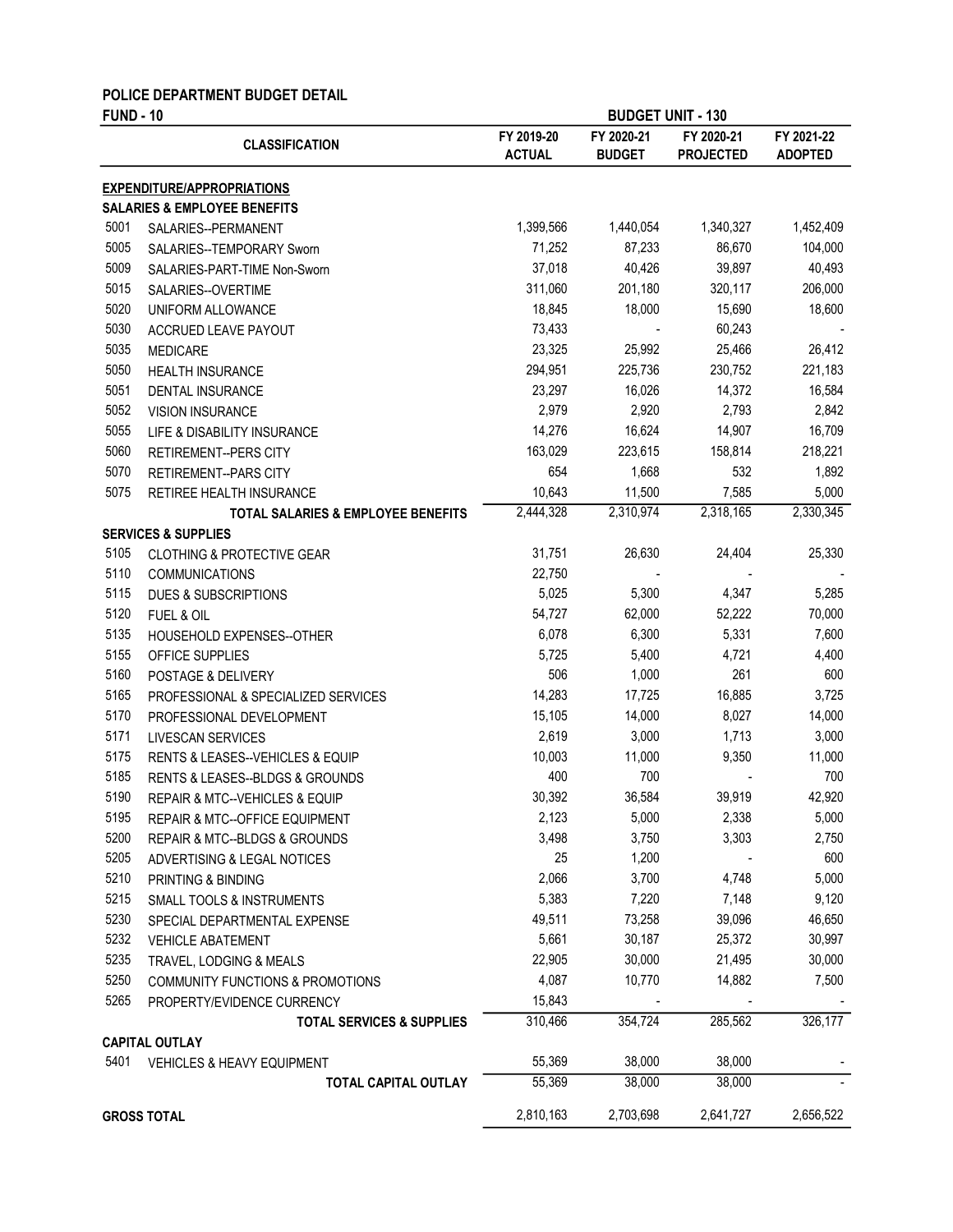#### POLICE DEPARTMENT BUDGET DETAIL FUND - 10

| <b>FUND - 10</b> |                                      | <b>BUDGET UNIT - 130</b>    |                             |                                |                              |
|------------------|--------------------------------------|-----------------------------|-----------------------------|--------------------------------|------------------------------|
|                  | <b>CLASSIFICATION</b>                | FY 2019-20<br><b>ACTUAL</b> | FY 2020-21<br><b>BUDGET</b> | FY 2020-21<br><b>PROJECTED</b> | FY 2021-22<br><b>ADOPTED</b> |
|                  | <b>INTERFUND TRANSFERS (IN)/OUT</b>  |                             |                             |                                |                              |
| 5530             | <b>INTERFUND TRANSFER--COPS</b>      | (100,000)                   | (100,000)                   | (100,000)                      | (100,000)                    |
| 5610             | INTRAFUND TRANSFER--DISPATCH SERVICE | $\overline{\phantom{0}}$    | $\overline{\phantom{0}}$    |                                | 367,781                      |
|                  | <b>TOTAL GROSS TOTAL</b>             | (100,000)                   | (100,000)                   | (100,000)                      | 267,781                      |
| <b>NET TOTAL</b> |                                      | 2,710,163                   | 2.603.698                   | 2,541,727                      | 2,924,303                    |
|                  | <b>BUDGETED POSITIONS (FTE)</b>      | 21.0                        | 21.0                        | 21.0                           | 22.0                         |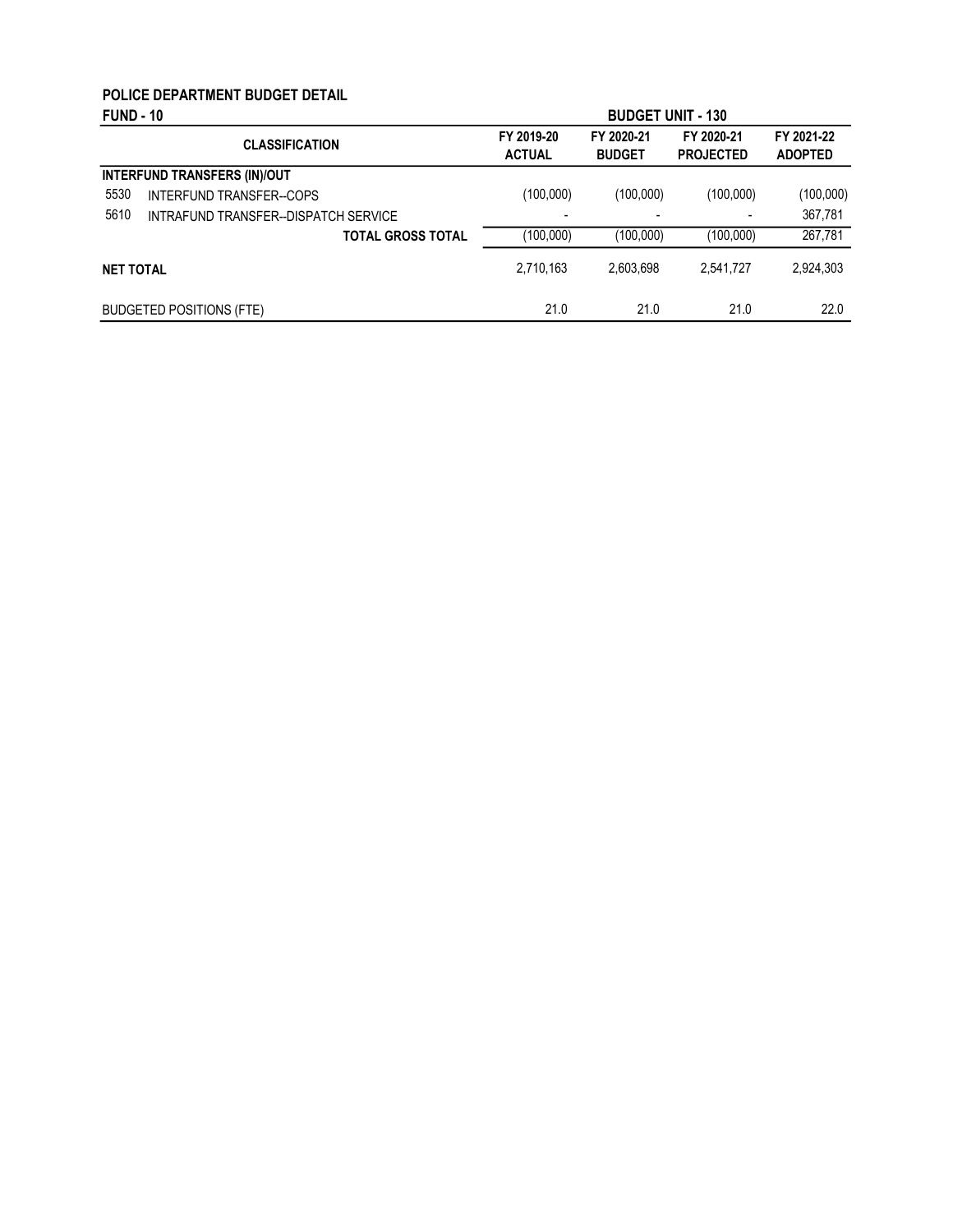### PUBLIC SAFETY DISPATCH CENTER BUDGET DETAIL

| <b>FUND - 10</b> |                                               |                             | <b>BUDGET UNIT - 135</b>    |                                |                              |  |  |
|------------------|-----------------------------------------------|-----------------------------|-----------------------------|--------------------------------|------------------------------|--|--|
|                  | <b>CLASSIFICATION</b>                         | FY 2019-20<br><b>ACTUAL</b> | FY 2020-21<br><b>BUDGET</b> | FY 2020-21<br><b>PROJECTED</b> | FY 2021-22<br><b>ADOPTED</b> |  |  |
|                  | <b>EXPENDITURE/APPROPRIATIONS</b>             |                             |                             |                                |                              |  |  |
|                  | <b>SALARIES &amp; EMPLOYEE BENEFITS</b>       |                             |                             |                                |                              |  |  |
| 5001             | SALARIES--PERMANENT                           | 319,010                     | 342,545                     | 324,013                        | 327,937                      |  |  |
| 5005             | SALARIES--TEMPORARY                           | 43,779                      | 36,000                      | 26,340                         | 36,000                       |  |  |
| 5015             | SALARIES--OVERTIME                            | 26,898                      | 24,000                      | 40,225                         | 24,000                       |  |  |
| 5020             | UNIFORM ALLOWANCE                             | 6,595                       | 6,400                       | 6,243                          | 6,400                        |  |  |
| 5030             | ACCRUED LEAVE PAYOUT                          | 10,009                      |                             | 21,643                         |                              |  |  |
| 5035             | <b>MEDICARE</b>                               | 4,802                       | 5,930                       | 5,868                          | 5,718                        |  |  |
| 5050             | <b>HEALTH INSURANCE</b>                       | 80,305                      | 78,382                      | 63,949                         | 61,595                       |  |  |
| 5051             | <b>DENTAL INSURANCE</b>                       | 3,304                       | 6,051                       | 4,172                          | 4,313                        |  |  |
| 5052             | <b>VISION INSURANCE</b>                       | 707                         | 1,057                       | 746                            | 720                          |  |  |
| 5055             | LIFE & DISABILITY INSURANCE                   | 3,507                       | 4,301                       | 3,888                          | 4,155                        |  |  |
| 5060             | RETIREMENT--PERS CITY                         | 16,824                      | 24,979                      | 19,674                         | 23,652                       |  |  |
| 5070             | <b>RETIREMENT--PARS CITY</b>                  | 252                         | 540                         | 27                             | 540                          |  |  |
|                  | <b>TOTAL SALARIES &amp; EMPLOYEE BENEFITS</b> | 515,992                     | 530,185                     | 516,788                        | 495,030                      |  |  |
|                  | <b>SERVICES &amp; SUPPLIES</b>                |                             |                             |                                |                              |  |  |
| 5105             | <b>CLOTHING &amp; PROTECTIVE GEAR</b>         | 144                         | 450                         | 30                             | 1,325                        |  |  |
| 5110             | <b>COMMUNICATIONS</b>                         | 6,297                       |                             |                                |                              |  |  |
| 5115             | <b>DUES &amp; SUBSCRIPTIONS</b>               | 125                         | 125                         |                                | 125                          |  |  |
| 5135             | HOUSEHOLD EXPENSES--OTHER                     |                             | 100                         | 100                            | 100                          |  |  |
| 5155             | OFFICE SUPPLIES                               | 1,343                       | 1,500                       | 1,340                          | 1,500                        |  |  |
| 5165             | PROFESSIONAL & SPECIALIZED SERVICES           | 135                         |                             |                                |                              |  |  |
| 5170             | PROFESSIONAL DEVELOPMENT                      | 400                         | 3,800                       | 2,060                          | 3,800                        |  |  |
| 5200             | REPAIR & MTC--BUILDINGS & GROUNDS             | 4,590                       | 400                         | 400                            |                              |  |  |
| 5205             | ADVERTISING & LEGAL NOTICES                   |                             | 400                         |                                | 400                          |  |  |
| 5215             | SMALL TOOLS & INSTRUMENTS                     | 1,650                       | 1,600                       | 1,637                          | 2,400                        |  |  |
| 5235             | TRAVEL, LODGING & MEALS                       | 732                         | 10,000                      | 5,000                          | 10,000                       |  |  |
|                  | <b>TOTAL SERVICES &amp; SUPPLIES</b>          | 15,416                      | 18,375                      | 10,567                         | 19,650                       |  |  |
|                  | <b>CAPITAL OUTLAY</b>                         |                             |                             |                                |                              |  |  |
| 5405             | CAPITAL PROJECTS                              | 4,257                       |                             |                                |                              |  |  |
|                  | <b>TOTAL CAPITAL OUTLAY</b>                   | 4,257                       | $\overline{a}$              | $\overline{a}$                 |                              |  |  |
|                  | <b>GROSS TOTAL</b>                            | 535,665                     | 548,560                     | 527.355                        | 514,680                      |  |  |
|                  | <b>INTRAFUND TRANSFERS (IN)/OUT</b>           |                             |                             |                                |                              |  |  |
| 5610             | INTRAFUND TRANSFER--DISPATCH SERVICE          | (102, 469)                  | (102, 469)                  | (102, 469)                     | (470, 250)                   |  |  |
|                  | TOTAL INTRAFUND TRANSFERS (IN)/OUT            | (102, 469)                  | (102, 469)                  | (102, 469)                     | (470, 250)                   |  |  |
| <b>NET TOTAL</b> |                                               | 433,196                     | 446,091                     | 424,886                        | 44,430                       |  |  |
|                  | <b>BUDGETED POSITIONS (FTE)</b>               | 7.0                         | 8.0                         | 8.0                            | 8.0                          |  |  |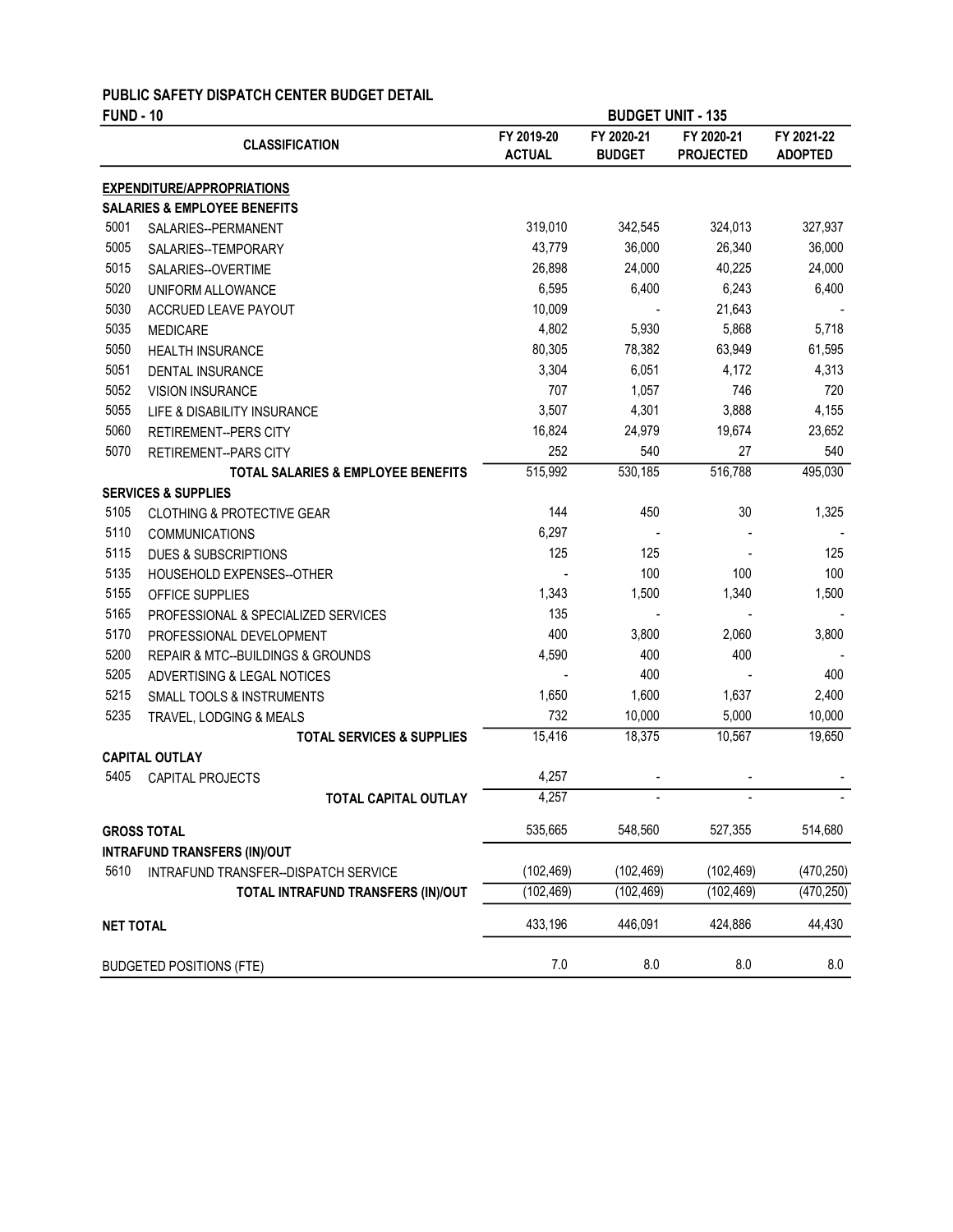#### ANIMAL SERVICES BUDGET DETAIL

| <b>FUND - 10</b> |                                               | <b>BUDGET UNIT - 140</b>    |                             |                                |                              |  |
|------------------|-----------------------------------------------|-----------------------------|-----------------------------|--------------------------------|------------------------------|--|
|                  | <b>CLASSIFICATION</b>                         | FY 2019-20<br><b>ACTUAL</b> | FY 2020-21<br><b>BUDGET</b> | FY 2020-21<br><b>PROJECTED</b> | FY 2021-22<br><b>ADOPTED</b> |  |
|                  | <b>EXPENDITURE/APPROPRIATIONS</b>             |                             |                             |                                |                              |  |
|                  | <b>SALARIES &amp; EMPLOYEE BENEFITS</b>       |                             |                             |                                |                              |  |
| 5001             | SALARIES--PERMANENT                           | 42,703                      | 45,012                      | 45,529                         | 45,012                       |  |
| 5015             | SALARIES--OVERTIME                            | 620                         | 700                         | 962                            | 700                          |  |
| 5020             | UNIFORM ALLOWANCE                             | 870                         | 800                         | 801                            | 800                          |  |
| 5035             | <b>MEDICARE</b>                               | 600                         | 674                         | 688                            | 674                          |  |
| 5050             | <b>HEALTH INSURANCE</b>                       | 5,154                       | 1,800                       | 6,222                          | 5,089                        |  |
| 5051             | <b>DENTAL INSURANCE</b>                       | 228                         | 331                         | 306                            | 331                          |  |
| 5052             | <b>VISION INSURANCE</b>                       | 67                          | 67                          | 52                             | 55                           |  |
| 5055             | LIFE & DISABILITY INSURANCE                   | 530                         | 657                         | 561                            | 568                          |  |
| 5060             | <b>RETIREMENT--PERS CITY</b>                  | 2,644                       | 3,259                       | 3,219                          | 3,227                        |  |
|                  | TOTAL SALARIES & EMPLOYEE BENEFITS            | 53,416                      | 53,300                      | 58,340                         | 56,458                       |  |
|                  | <b>SERVICES &amp; SUPPLIES</b>                |                             |                             |                                |                              |  |
| 5105             | <b>CLOTHING &amp; PROTECTIVE GEAR</b>         |                             | 1,248                       |                                | 1,248                        |  |
| 5115             | <b>DUES &amp; SUBSCRIPTIONS</b>               | 150                         | 150                         | 125                            | 150                          |  |
| 5165             | PROFESSIONAL & SPECIALIZED SERVICES           | 28,715                      | 43,200                      | 24,013                         | 44,000                       |  |
| 5170             | PROFESSIONAL DEVELOPMENT                      | 550                         | 500                         |                                | 500                          |  |
| 5190             | <b>REPAIR &amp; MTC--VEHICLES &amp; EQUIP</b> | 11,452                      | 3,000                       |                                | 3,000                        |  |
| 5210             | PRINTING & BINDING                            | 10                          | 500                         |                                | 500                          |  |
| 5215             | SMALL TOOLS & INSTRUMENTS                     | 3,069                       | 1,100                       | 1,028                          | 700                          |  |
| 5230             | SPECIAL DEPARTMENT EXPENSES                   | 270                         | 1,350                       | 1,350                          | 950                          |  |
| 5235             | TRAVEL, LODGING & MEALS                       | 234                         | 1,500                       |                                | 1,500                        |  |
|                  | <b>TOTAL SERVICES &amp; SUPPLIES</b>          | 44,450                      | 52.548                      | 26,516                         | 52,548                       |  |
|                  | <b>GROSS TOTAL</b>                            | 97,866                      | 105,848                     | 84,856                         | 109,006                      |  |
| <b>NET TOTAL</b> |                                               | 97,866                      | 105,848                     | 84,856                         | 109,006                      |  |
|                  | <b>BUDGETED POSITIONS (FTE)</b>               | 1.0                         | 1.0                         | 1.0                            | 1.0                          |  |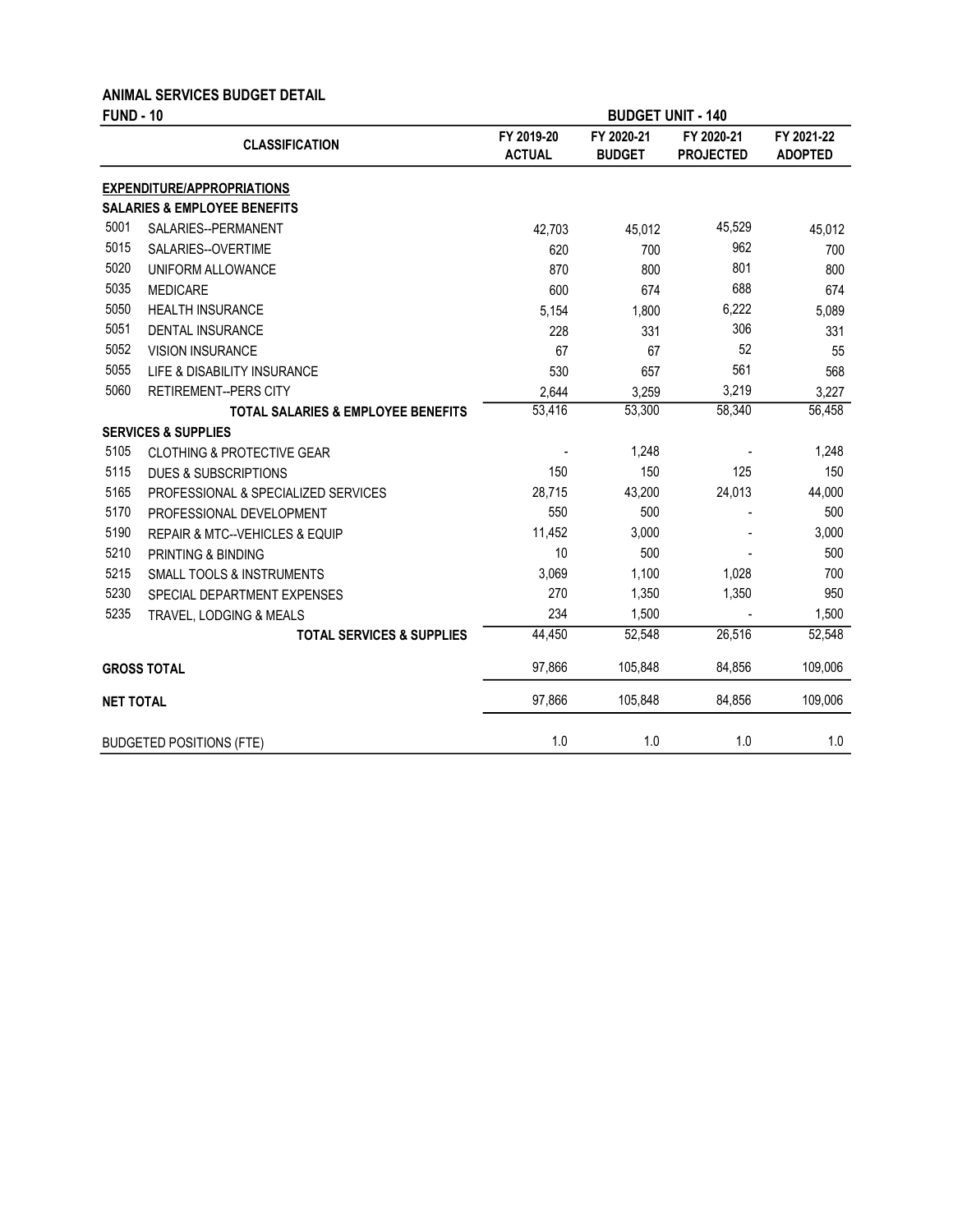# CITIZENS OPTION FOR PUBLIC SAFETY(COPS/SLESF) BUDGET DETAIL

| <b>FUND - 23</b> |                                               |                             | <b>BUDGET UNIT - 230</b>    |                                |                              |
|------------------|-----------------------------------------------|-----------------------------|-----------------------------|--------------------------------|------------------------------|
|                  | <b>CLASSIFICATION</b>                         | FY 2019-20<br><b>ACTUAL</b> | FY 2020-21<br><b>BUDGET</b> | FY 2020-21<br><b>PROJECTED</b> | FY 2021-22<br><b>ADOPTED</b> |
|                  | <b>REVENUE DETAIL</b>                         |                             |                             |                                |                              |
| 4401             | <b>INTEREST EARNINGS</b>                      | 3,030                       | 500                         |                                | 500                          |
| 4520             | COPS/SLESF                                    | 143,756                     | 114,000                     | 128,061                        | 138,000                      |
|                  | <b>TOTAL REVENUE</b>                          | 146,786                     | 114,500                     | 128,061                        | 138,500                      |
|                  | <b>EXPENDITURE/APPROPRIATIONS</b>             |                             |                             |                                |                              |
|                  | <b>SALARIES &amp; EMPLOYEE BENEFITS</b>       |                             |                             |                                |                              |
| 5005             | SALARIES--TEMPORARY                           | 12,206                      |                             |                                |                              |
|                  | <b>TOTAL SALARIES &amp; EMPLOYEE BENEFITS</b> | 12,206                      |                             |                                |                              |
|                  | <b>SERVICES &amp; SUPPLIES</b>                |                             |                             |                                |                              |
| 5175             | RENTS & LEASES--VEHICLES & EQUIP              |                             | 12,013                      | 12,013                         | 12,013                       |
| 5190             | REPAIR & MTC--VEHICLES & EQUIP                | 9,081                       |                             |                                |                              |
| 5220             | <b>INFORMATION TECHNOLOGY EQUIP</b>           | 5,325                       |                             |                                | 9,300                        |
| 5230             | SPECIAL DEPARTMENTAL EXPENSE                  | 16,917                      | 21,050                      | 20,749                         | 16,050                       |
|                  | <b>TOTAL SERVICES &amp; SUPPLIES</b>          | 31,323                      | 33,063                      | 32,762                         | 37,363                       |
|                  | DEBT, CONTINGENCY & OTHER CHARGES             |                             |                             |                                |                              |
| 5301             | <b>PRINCIPAL</b>                              | 20,445                      | 28,563                      | 29,819                         | 29,742                       |
| 5305             | <b>INTEREST</b>                               | 1,784                       | 4,140                       | 2,822                          | 2,903                        |
|                  | TOTAL DEBT, CONTINGENCY & OTHER CHARGES       | 22,229                      | 32,703                      | 32,641                         | 32,645                       |
|                  | <b>CAPITAL OUTLAY</b>                         |                             |                             |                                |                              |
| 5401             | <b>VEHICLES &amp; HEAVY EQUIPMENT</b>         | 63,688                      |                             |                                |                              |
|                  | <b>TOTAL CAPITAL OUTLAY</b>                   | 63,688                      |                             |                                |                              |
|                  | <b>GROSS TOTAL</b>                            | 129,446                     | 65,766                      | 65,403                         | 70,008                       |
|                  | <b>INTERFUND TRANSFERS (IN)/OUT</b>           |                             |                             |                                |                              |
| 5530             | INTERFUND TRANSFER (IN)/OUT                   | 100,000                     | 100,000                     | 100,000                        | 100,000                      |
|                  | TOTAL INTERFUND TRANSFERS (IN)/OUT            | 100,000                     | 100,000                     | 100,000                        | 100,000                      |
| <b>NET TOTAL</b> |                                               | 229,446                     | 165,766                     | 165,403                        | 170,008                      |
|                  | <b>NET FUND OBLIGATION</b>                    | 82,660                      | 51,266                      | 37,342                         | 31,508                       |
|                  | <b>BUDGETED POSITIONS (FTE)</b>               |                             |                             |                                |                              |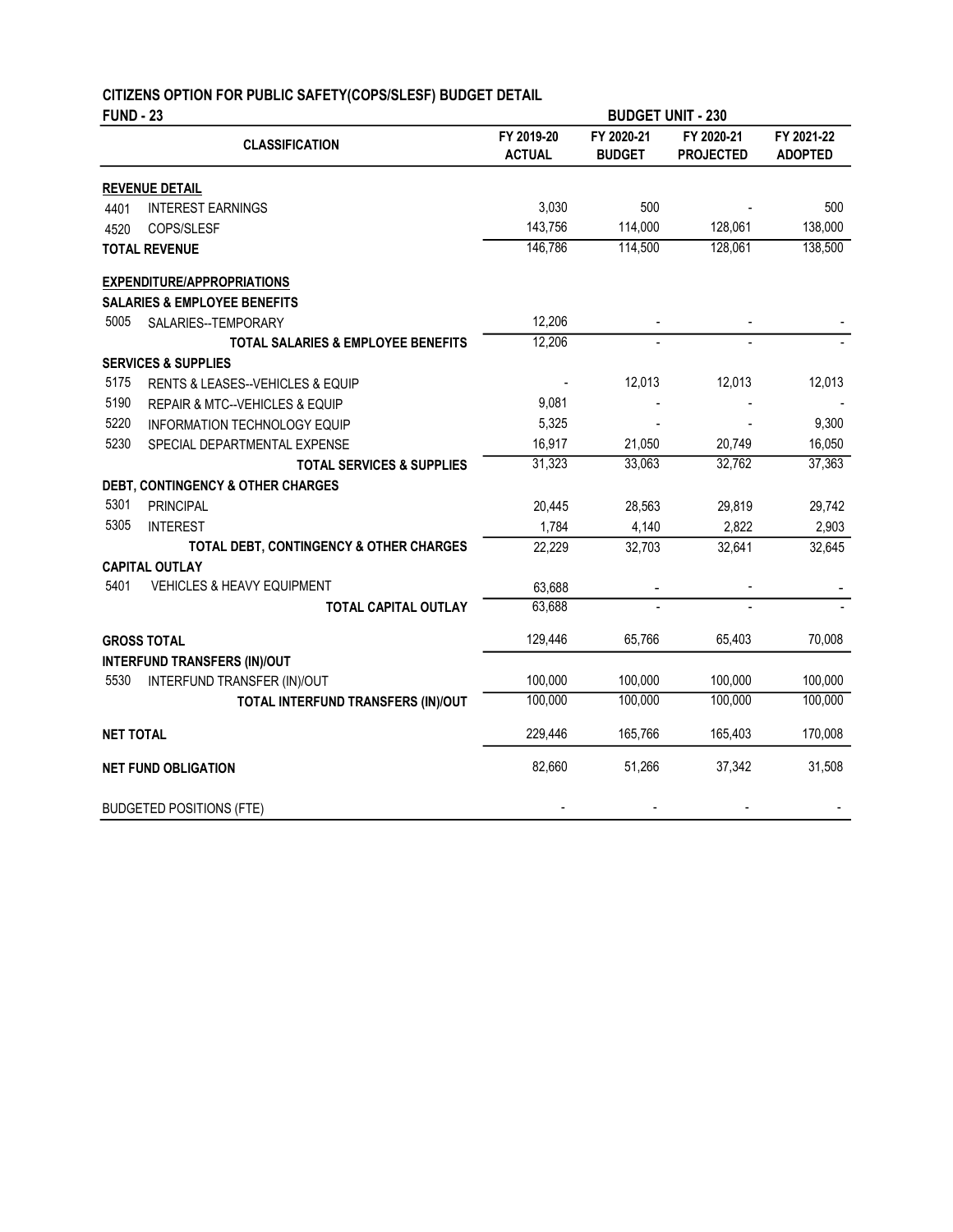| <b>FUND - 25</b> |                                                  |                             | <b>BUDGET UNIT - 250</b>    |                                |                              |  |
|------------------|--------------------------------------------------|-----------------------------|-----------------------------|--------------------------------|------------------------------|--|
|                  | <b>CLASSIFICATION</b>                            | FY 2019-20<br><b>ACTUAL</b> | FY 2020-21<br><b>BUDGET</b> | FY 2020-21<br><b>PROJECTED</b> | FY 2021-22<br><b>ADOPTED</b> |  |
|                  | <b>REVENUE DETAIL</b>                            |                             |                             |                                |                              |  |
| 4532             | OTS - SELECTIVE TRAFFIC ENFORCEMENT PROGRAM GRAN | 12,628                      | 22,397                      | 43,265                         | 13,811                       |  |
|                  | <b>TOTAL REVENUE</b>                             | 12,628                      | 22,397                      | 43,265                         | 13,811                       |  |
|                  | <b>EXPENDITURE/APPROPRIATIONS</b>                |                             |                             |                                |                              |  |
|                  | <b>SALARIES &amp; EMPLOYEE BENEFITS</b>          |                             |                             |                                |                              |  |
| 5007             | SALARIES--TEMP OTS STEP DUI                      | 464                         | 2,272                       | 148                            | 150                          |  |
| 5008             | SALARIES--TEMP OTS STEP TRAFFIC                  | 1.064                       | 1,636                       |                                |                              |  |
| 5009             | SALARIES--TEMP OTS STEP CHECKPOINT               | 197                         | 3,445                       | 1,002                          | 900                          |  |
| 5017             | SALARIES--OVERTIME OTS STEP DUI                  | 4,593                       | 2,271                       | 9,737                          | 3,693                        |  |
| 5018             | SALARIES--OVERTIME OTS STEP TRAFFIC              | 2,592                       | 1,636                       | 4,719                          | 2,535                        |  |
| 5019             | SALARIES--OVERTIME OTS STEP CHECKPOINT           | 1,912                       | 3,445                       | 9,100                          | 1,189                        |  |
| 5035             | <b>MEDICARE</b>                                  | 132                         | 238                         | 144                            | 122                          |  |
| 5040             | UNEMPLOYMENT INSURANCE                           | 182                         | 329                         | 199                            | 169                          |  |
| 5045             | <b>WORKERS COMPENSATION INSURANCE</b>            | 1,092                       | 1,971                       | 1,192                          | 1,016                        |  |
|                  | <b>TOTAL SALARIES &amp; EMPLOYEE BENEFITS</b>    | 12,228                      | 17,243                      | 26,241                         | 9,774                        |  |
|                  | <b>SERVICES &amp; SUPPLIES</b>                   |                             |                             |                                |                              |  |
| 5215             | <b>SMALL TOOLS &amp; INSTRUMENTS</b>             | 2,327                       | 3,466                       | 1,065                          | 1,623                        |  |
| 5235             | TRAVEL, LODGING & MEALS                          |                             | 1,688                       | 959                            | 2,414                        |  |
|                  | <b>TOTAL SERVICES &amp; SUPPLIES</b>             | 2,327                       | 5,154                       | 2,024                          | 4,037                        |  |
|                  | <b>CAPITAL ASSETS</b>                            |                             |                             |                                |                              |  |
| 5405             | CAPITAL PROJECTS                                 |                             |                             | 15,000                         |                              |  |
|                  | <b>TOTAL CAPITAL ASSETS</b>                      |                             |                             | 15,000                         |                              |  |
|                  | <b>GROSS TOTAL</b>                               | 14,555                      | 22,397                      | 43,265                         | 13,811                       |  |
| <b>NET TOTAL</b> |                                                  | 14,555                      | 22,397                      | 43,265                         | 13,811                       |  |
|                  | <b>NET FUND OBLIGATION</b>                       | 1,927                       |                             |                                |                              |  |
|                  | <b>BUDGETED POSITIONS (FTE)</b>                  |                             |                             |                                |                              |  |

#### OTS-SELECTIVE TRAFFIC ENFORCEMENET PROGRAM BUDGET DETAIL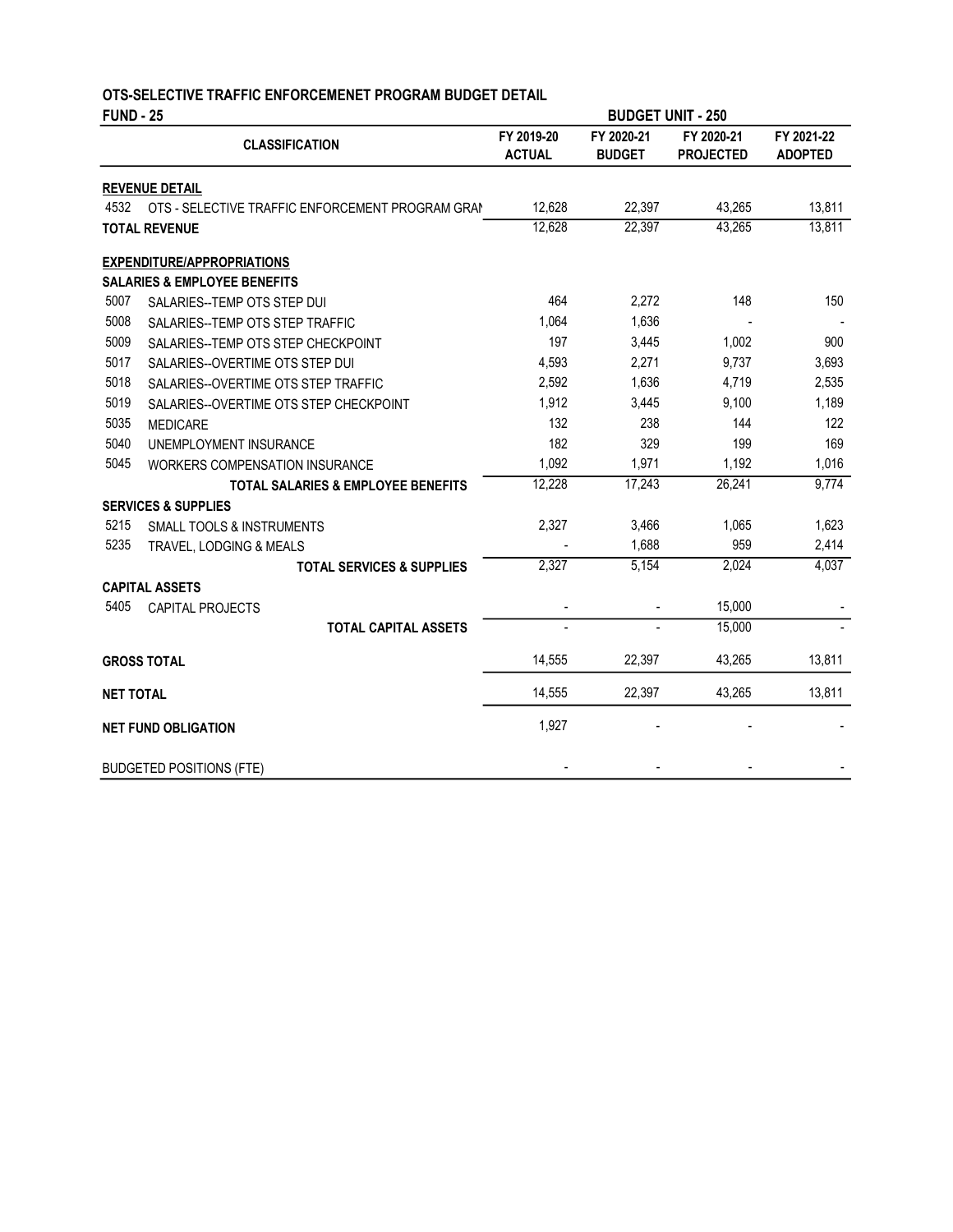# TOBACCO GRANT BUDGET DETAIL

| <b>FUND - 29</b> |                                               |                             | <b>BUDGET UNIT - 290</b>    |                                |                              |
|------------------|-----------------------------------------------|-----------------------------|-----------------------------|--------------------------------|------------------------------|
|                  | <b>CLASSIFICATION</b>                         | FY 2019-20<br><b>ACTUAL</b> | FY 2020-21<br><b>BUDGET</b> | FY 2020-21<br><b>PROJECTED</b> | FY 2021-22<br><b>ADOPTED</b> |
|                  | <b>REVENUE DETAIL</b>                         |                             |                             |                                |                              |
| 4572             | <b>TOBACCO GRANT</b>                          | 36,450                      | 40,334                      | 18,403                         |                              |
|                  | <b>TOTAL REVENUE</b>                          | 36,450                      | 40,334                      | 18,403                         |                              |
|                  | <b>EXPENDITURE/APPROPRIATIONS</b>             |                             |                             |                                |                              |
|                  | <b>SALARIES &amp; EMPLOYEE BENEFITS</b>       |                             |                             |                                |                              |
| 5005             | SALARIES--TEMPORARY                           | 7,791                       | 8,000                       | 2,963                          |                              |
| 5015             | SALARIES--OVERTIME                            | 22,715                      | 28,113                      | 14,941                         |                              |
| 5081             | BENEFITS--GRANT 10.38%                        |                             |                             |                                |                              |
|                  | <b>TOTAL SALARIES &amp; EMPLOYEE BENEFITS</b> | 30,506                      | 36,113                      | 17,904                         | $\overline{\phantom{0}}$     |
|                  | <b>SERVICES &amp; SUPPLIES</b>                |                             |                             |                                |                              |
| 5120             | <b>FUEL &amp; OIL</b>                         |                             | 1,000                       |                                |                              |
| 5155             | OFFICE SUPPLIES                               | 480                         | 1,300                       | 499                            |                              |
| 5165             | PROFESSIONAL & SPECIALIZED SERVICES           |                             | 1,921                       |                                |                              |
|                  | <b>TOTAL SERVICES &amp; SUPPLIES</b>          | 480                         | 4,221                       | 499                            |                              |
|                  | <b>GROSS TOTAL</b>                            | 30,986                      | 40,334                      | 18,403                         |                              |
| <b>NET TOTAL</b> |                                               | 30,986                      | 40,334                      | 18,403                         |                              |
|                  | <b>NET FUND OBLIGATION</b>                    | (5, 464)                    |                             |                                |                              |
|                  | <b>BUDGETED POSITIONS (FTE)</b>               |                             |                             |                                |                              |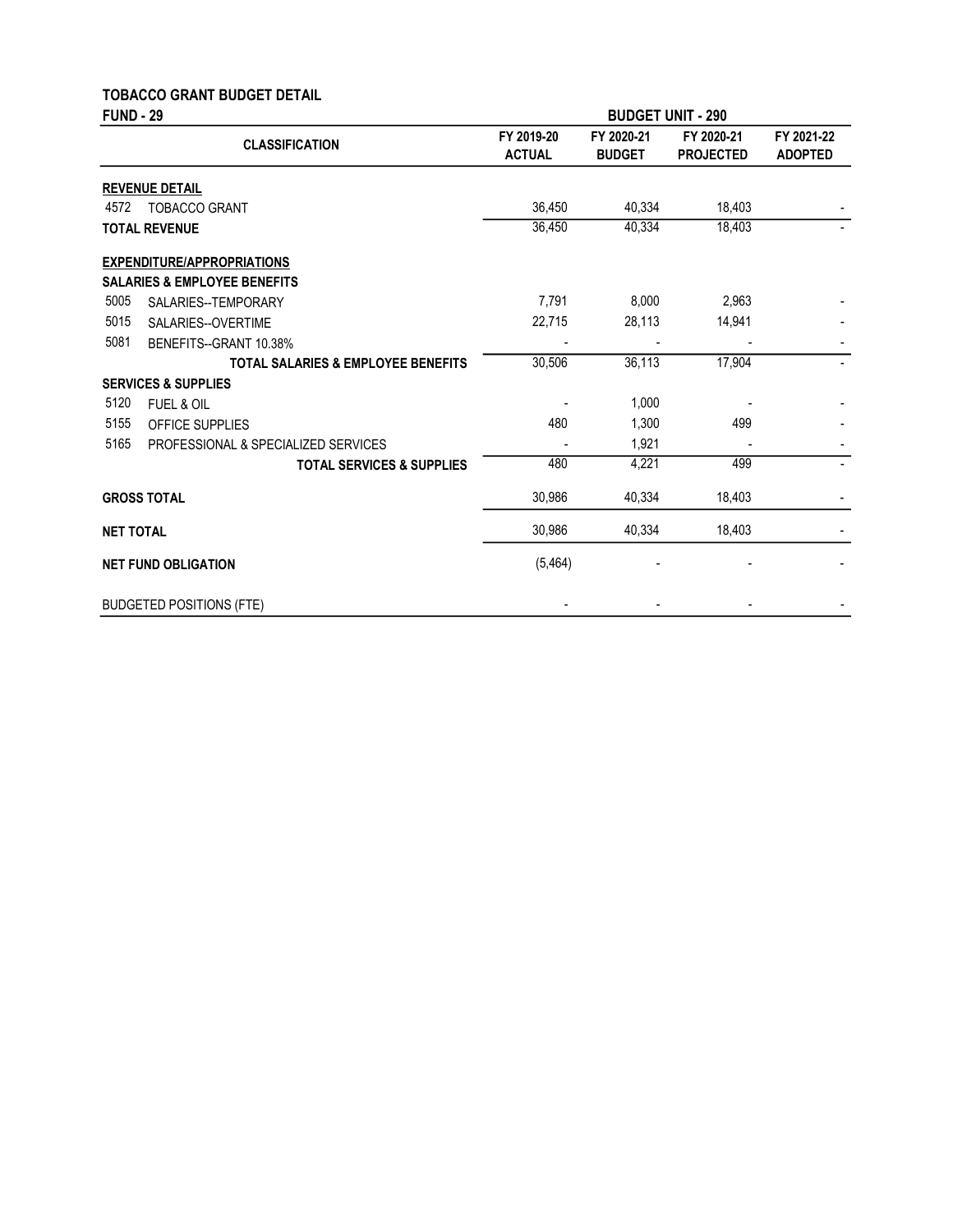#### FIRE DEPARTMENT BUDGET DETAIL

| <b>FUND - 10</b> |                                                     | <b>BUDGET UNIT - 145</b>    |                             |                                |                              |
|------------------|-----------------------------------------------------|-----------------------------|-----------------------------|--------------------------------|------------------------------|
|                  | <b>CLASSIFICATION</b>                               | FY 2019-20<br><b>ACTUAL</b> | FY 2020-21<br><b>BUDGET</b> | FY 2020-21<br><b>PROJECTED</b> | FY 2021-22<br><b>ADOPTED</b> |
|                  | <b>EXPENDITURE/APPROPRIATIONS</b>                   |                             |                             |                                |                              |
|                  | <b>SALARIES &amp; EMPLOYEE BENEFITS</b>             |                             |                             |                                |                              |
| 5001             | SALARIES--PERMANENT                                 | 923,145                     | 1,042,568                   | 1,090,003                      | 1,087,517                    |
| 5005             | SALARIES--TEMPORARY--ADMINISTRATION                 | 15,807                      |                             |                                |                              |
| 5006             | SALARIES--TEMPORARY--RESERVES                       | 49,338                      | 71,304                      | 49,706                         | 89,925                       |
| 5015             | SALARIES--OVERTIME                                  | 169,848                     | 198,994                     | 285,473                        | 200,000                      |
| 5016             | SALARIES--OVERTIME(STRIKE TEAM)                     | 42,782                      | 263,000                     | 262,717                        | 60,000                       |
| 5020             | UNIFORM ALLOWANCE                                   | 10,646                      | 11,700                      | 12,249                         | 11,700                       |
| 5030             | ACCRUED LEAVE PAYOUT                                | 2,329                       |                             | 1,495                          |                              |
| 5035             | <b>MEDICARE</b>                                     | 14,434                      | 19,367                      | 23,154                         | 21,013                       |
| 5050             | <b>HEALTH INSURANCE</b>                             | 150,887                     | 128,931                     | 129,765                        | 131,943                      |
| 5051             | DENTAL INSURANCE                                    | 9,098                       | 10,033                      | 9,220                          | 10,033                       |
| 5052             | <b>VISION INSURANCE</b>                             | 1,737                       | 1,712                       | 1,593                          | 1,712                        |
| 5055             | LIFE & DISABILITY INSURANCE                         | 9,333                       | 11,438                      | 11,545                         | 11,716                       |
| 5060             | <b>RETIREMENT--PERS CITY</b>                        | 83,762                      | 147,282                     | 98,623                         | 153,742                      |
| 5070             | <b>RETIREMENT--PARS CITY</b>                        | 962                         | 321                         | 1,135                          | 1,349                        |
| 5072             | RETIREMENT--DEFERRED COMP CITY                      |                             | 5,070                       | 5,070                          | 5,070                        |
|                  | TOTAL SALARIES & EMPLOYEE BENEFITS                  | 1,484,108                   | 1,911,720                   | 1,981,748                      | 1,785,719                    |
|                  | <b>SERVICES &amp; SUPPLIES</b>                      |                             |                             |                                |                              |
| 5101             | <b>CHEMICALS &amp; FERTILIZERS</b>                  | 31                          |                             |                                |                              |
| 5105             | <b>CLOTHING &amp; PROTECTIVE GEAR</b>               | 117,797                     | 43,600                      | 33,542                         | 29,000                       |
| 5110             | <b>COMMUNICATIONS</b>                               | 5,648                       |                             |                                |                              |
| 5115             | <b>DUES &amp; SUBSCRIPTIONS</b>                     | 2,628                       | 4,343                       | 3,791                          | 4,343                        |
| 5120             | FUEL & OIL                                          | 23,860                      | 25,000                      | 24,396                         | 25,000                       |
| 5130             | HOUSEHOLD EXPENSES--PEST CONTROL SERVICES           | 680                         |                             |                                | 1,260                        |
| 5135             | HOUSEHOLD EXPENSES--OTHER                           | 16,416                      | 13,796                      | 16,576                         | 19,740                       |
| 5136             | <b>EMS SUPPLIES</b>                                 | 17,863                      | 14,500                      | 19,152                         | 20,100                       |
| 5155             | OFFICE SUPPLIES                                     | 5,907                       | 4,390                       | 2,718                          | 4,390                        |
| 5160             | POSTAGE & DELIVERY                                  | 1,092                       | 250                         | 215                            | 250                          |
| 5165             | PROFESSIONAL & SPECIALIZED SERVICES                 | 15,074                      | 23,350                      | 24,217                         | 24,600                       |
| 5170             | PROFESSIONAL DEVELOPMENT                            | 14,760                      | 23,000                      | 27,559                         | 22,500                       |
| 5175             | <b>RENTS &amp; LEASES--VEHICLES &amp; EQUIPMENT</b> | 2,244                       | 2,050                       | 2,014                          | 2,550                        |
| 5190             | REPAIR & MTC--VEHICLES & EQUIP                      | 92,032                      | 100,000                     | 113,981                        | 75,000                       |
| 5195             | REPAIR & MTC--OFFICE EQUIPMENT                      | 1,312                       | 1,000                       | 735                            | 1,000                        |
| 5200             | REPAIR & MTC--BUILDINGS & GROUNDS                   | 13,066                      | 5,000                       | 14,991                         | 10,000                       |
| 5205             | ADVERTISING & LEGAL NOTICES                         | 289                         | 150                         |                                | 350                          |
| 5210             | PRINTING & BINDING                                  | 516                         |                             |                                | 150                          |
| 5215             | SMALL TOOLS & INSTRUMENTS                           | 52,307                      | 174,799                     | 169,130                        | 25,600                       |
| 5216             | RADIO EQUIPMENT                                     | 30,439                      | 15,200                      | 2,719                          | 3,000                        |
| 5218             | <b>SCBA</b>                                         | 26,620                      | 46,500                      | 1,486                          | 2,500                        |
| 5235             | TRAVEL, LODGING & MEALS                             | 3,978                       | 5,000                       | 2,792                          | 5,000                        |
| 5240             | UTILITIES--WATER SERVICE                            | 2,094                       | 1,400                       | 2,215                          | 2,600                        |
| 5245             | UTILITIES--GAS & ELECTRIC                           | 14,113                      | 12,000                      | 14,962                         | 15,500                       |
| 5250             | <b>COMMUNITY FUNCTIONS &amp; PROMOTIONS</b>         | 2,778                       | 4,500                       | 958                            | 3,500                        |
|                  | <b>TOTAL SERVICES &amp; SUPPLIES</b>                | 463,544                     | 519,828                     | 478,149                        | 297,933                      |
|                  | <b>CAPITAL OUTLAY</b>                               |                             |                             |                                |                              |
| 5401             | <b>VEHICLES &amp; HEAVY EQUIPMENT</b>               | 183,604                     |                             |                                |                              |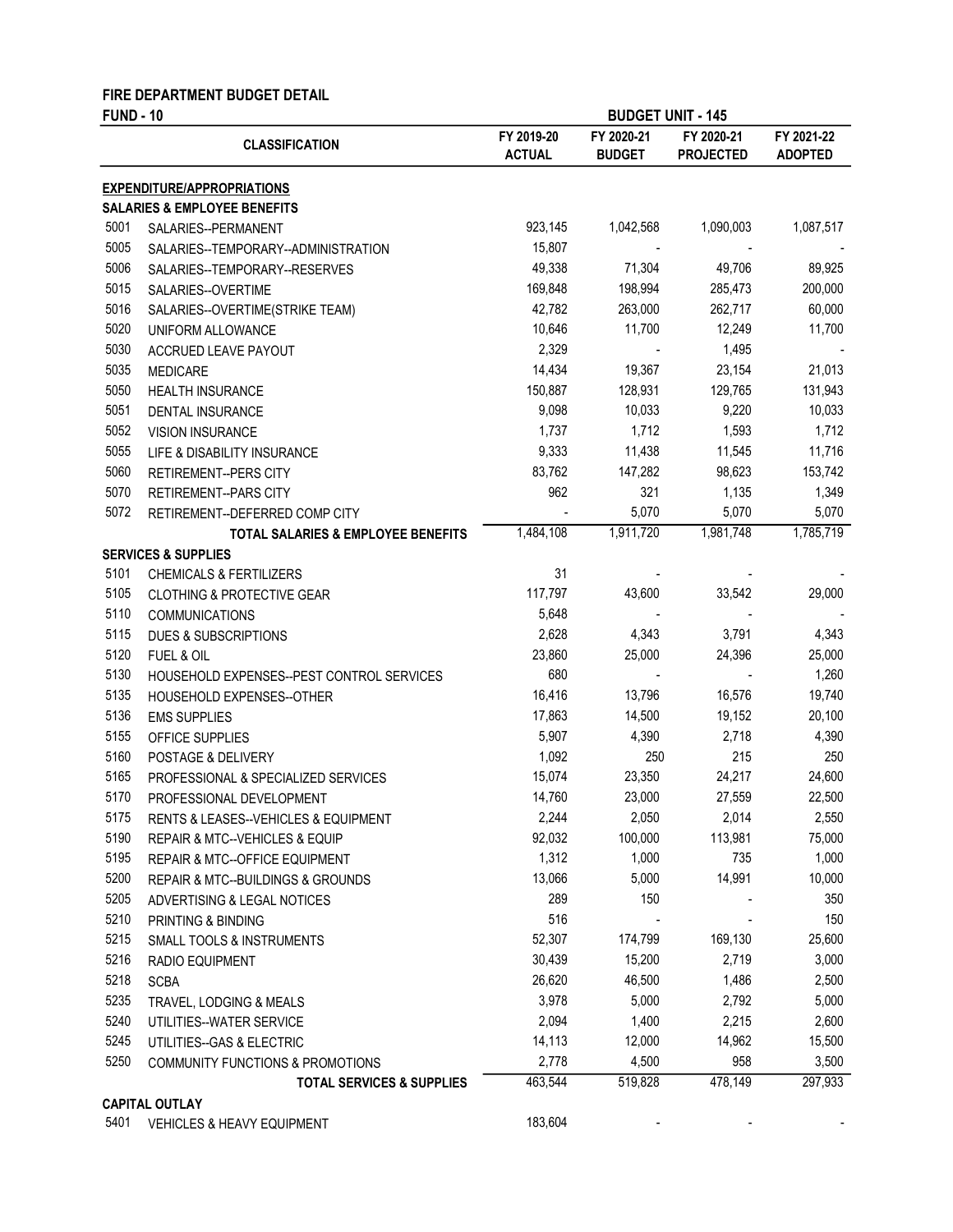# FIRE DEPARTMENT BUDGET DETAIL

| <b>FUND - 10</b> |                                      | <b>BUDGET UNIT - 145</b>    |                             |                                |                              |
|------------------|--------------------------------------|-----------------------------|-----------------------------|--------------------------------|------------------------------|
|                  | <b>CLASSIFICATION</b>                | FY 2019-20<br><b>ACTUAL</b> | FY 2020-21<br><b>BUDGET</b> | FY 2020-21<br><b>PROJECTED</b> | FY 2021-22<br><b>ADOPTED</b> |
| 5420             | FIRE DEPARTMENT DAMAGE               | 41.974                      |                             |                                |                              |
|                  | <b>TOTAL CAPITAL OUTLAY</b>          | 225,578                     |                             |                                |                              |
|                  | <b>GROSS TOTAL</b>                   | 2,173,230                   | 2,431,548                   | 2,459,897                      | 2,083,652                    |
|                  | <b>INTRAFUND TRANSFERS (IN)/OUT</b>  |                             |                             |                                |                              |
| 5605             | INTRAFUND TRANSFER--FLEET SERVICE    | (16, 962)                   |                             |                                |                              |
| 5610             | INTRAFUND TRANSFER--DISPATCH SERVICE | 102.469                     | 102.469                     | 102.469                        | 102,469                      |
|                  | TOTAL INTRAFUND TRANSFERS (IN)/OUT   | 85,507                      | 102.469                     | 102.469                        | 102.469                      |
| <b>NET TOTAL</b> |                                      | 2.258.737                   | 2.534.017                   | 2.562.366                      | 2,186,121                    |
|                  | <b>BUDGETED POSITIONS (FTE)</b>      | 12.75                       | 15.0                        | 15.0                           | 15.0                         |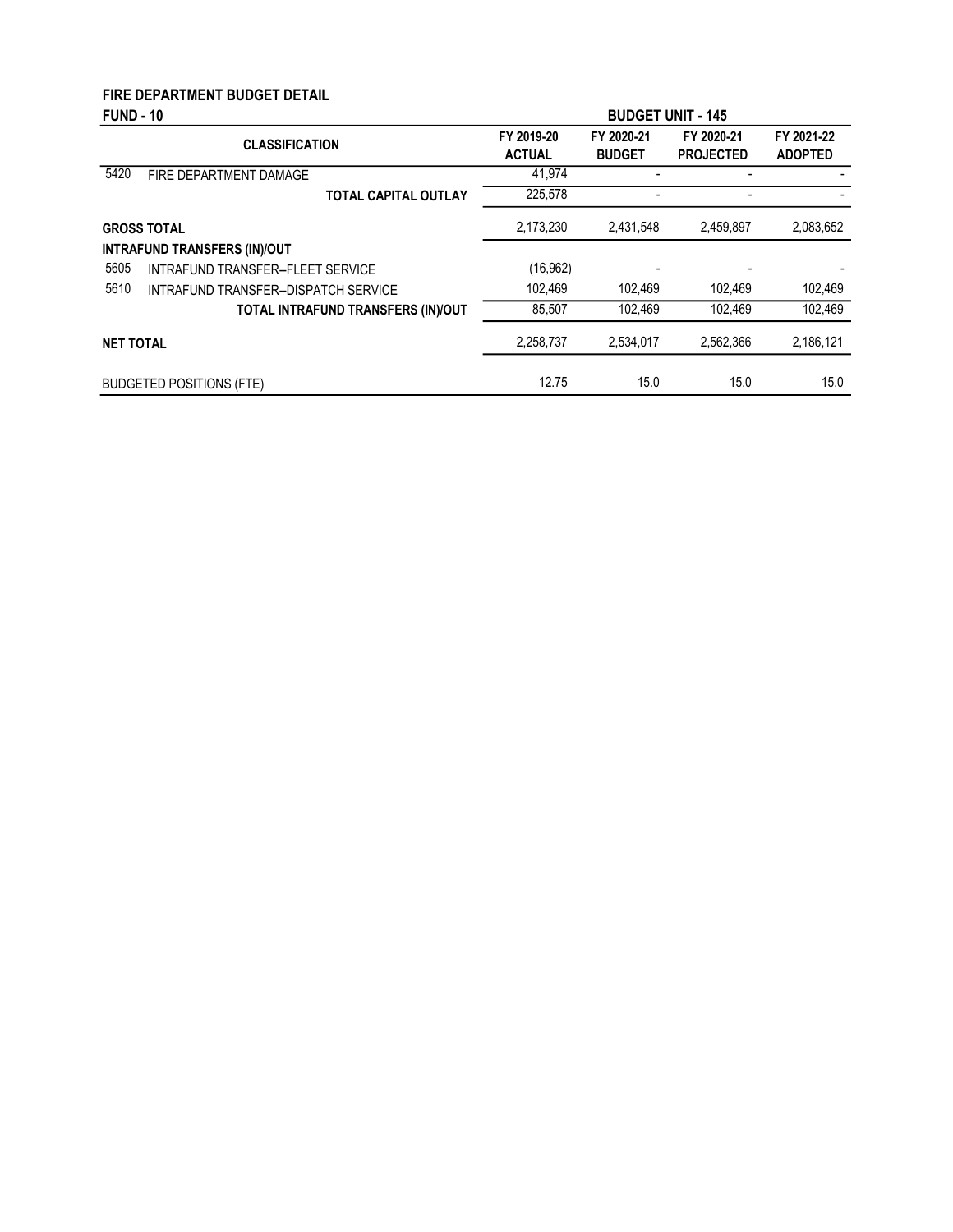### FLEET MAINTENANCE BUDGET DETAIL

| <b>FUND - 10</b> |                                               | <b>BUDGET UNIT - 170</b>    |                             |                                |                              |
|------------------|-----------------------------------------------|-----------------------------|-----------------------------|--------------------------------|------------------------------|
|                  | <b>CLASSIFICATION</b>                         | FY 2019-20<br><b>ACTUAL</b> | FY 2020-21<br><b>BUDGET</b> | FY 2020-21<br><b>PROJECTED</b> | FY 2021-22<br><b>ADOPTED</b> |
|                  | <b>EXPENDITURE/APPROPRIATIONS</b>             |                             |                             |                                |                              |
|                  | <b>SALARIES &amp; EMPLOYEE BENEFITS</b>       |                             |                             |                                |                              |
| 5001             | SALARIES--PERMANENT                           | 6,447                       | 49,126                      | 55,285                         | 51,676                       |
| 5015             | SALARIES--OVERTIME                            | 306                         | 500                         | 3,114                          | 3,000                        |
| 5020             | UNIFORM ALLOWANCE                             |                             | 500                         | 500                            | 500                          |
| 5035             | <b>MEDICARE</b>                               | 15                          | 723                         | 771                            | 787                          |
| 5050             | <b>HEALTH INSURANCE</b>                       | 1,915                       | 10,860                      | 9,188                          | 5,174                        |
| 5051             | <b>DENTAL INSURANCE</b>                       | 17                          | 872                         | 714                            | 872                          |
| 5052             | <b>VISION INSURANCE</b>                       | 21                          | 145                         | 136                            | 145                          |
| 5055             | LIFE & DISABILITY INSURANCE                   | 120                         | 587                         | 655                            | 614                          |
| 5060             | <b>RETIREMENT--PERS CITY</b>                  |                             | 3,555                       | 4,025                          | 3,703                        |
| 5067             | RETIREMENT--PERS UNFUNDED ACCRUED LIABILITY   | 69                          |                             |                                |                              |
|                  | <b>TOTAL SALARIES &amp; EMPLOYEE BENEFITS</b> | 8,910                       | 66,868                      | 74,388                         | 66,470                       |
|                  | <b>SERVICES &amp; SUPPLIES</b>                |                             |                             |                                |                              |
| 5105             | <b>CLOTHING &amp; PROTECTIVE GEAR</b>         | 108                         | 1,500                       | 1,644                          | 2,000                        |
| 5110             | <b>COMMUNICATIONS</b>                         | 765                         |                             |                                |                              |
| 5120             | FUEL & OIL                                    | 8,409                       | 18,000                      | 12,182                         | 15,000                       |
| 5135             | HOUSEHOLD EXPENSES--OTHER                     | 2,240                       | 10,000                      | 9,911                          | 10,000                       |
| 5165             | PROFESSIONAL & SPECIALIZED SERVICES           |                             |                             | 627                            | 1,000                        |
| 5170             | PROFESSIONAL DEVELOPMENT                      |                             | 3,100                       |                                | 2,500                        |
| 5175             | RENTS & LEASES-VEHICLES & EQUIPMENT           | 512                         |                             |                                |                              |
| 5190             | REPAIR & MTC--VEHICLES & EQUIPMENT            | 28,240                      | 20,000                      | 27,621                         | 40,000                       |
| 5195             | <b>REPAIR &amp; MTC--OFFICE EQUIPMENT</b>     |                             | 1,000                       | 190                            | 500                          |
| 5200             | REPAIR & MTC--BUILDINGS & GROUNDS             | 714                         | 2,000                       | 3,637                          | 15,000                       |
| 5215             | <b>SMALL TOOLS &amp; INSTRUMENTS</b>          | 1,870                       | 28,000                      | 25,219                         | 28,000                       |
| 5230             | SPECIAL DEPARTMENTAL                          |                             |                             | 594                            |                              |
| 5240             | UTILITIES--WATER SERVICE                      | 2,653                       | 2,800                       | 2,515                          | 2,800                        |
| 5245             | UTILITIES--GAS & ELECTRIC                     | 8,819                       | 15,000                      | 10,749                         | 12,000                       |
|                  | <b>TOTAL SERVICES &amp; SUPPLIES</b>          | 54,330                      | 101,400                     | 94,889                         | 128,800                      |
|                  | <b>CAPITAL OUTLAY</b>                         |                             |                             |                                |                              |
| 5401             | <b>VEHICLES &amp; HEAVY EQUIPMENT</b>         |                             | 25,000                      | 23,685                         |                              |
|                  | TOTAL CAPITAL OUTLAY                          |                             | 25,000                      | 23,685                         |                              |
|                  | <b>GROSS TOTAL</b>                            | 63,240                      | 193,268                     | 192,962                        | 195,270                      |
|                  | <b>INTERFUND TRANSFERS (IN)/OUT</b>           |                             |                             |                                |                              |
| 5515             | INTERFUND TRANSFER--SEWER                     | (8,000)                     |                             |                                |                              |
|                  | TOTAL INTERFUND TRANSFERS (IN)/OUT            | (8,000)                     |                             |                                |                              |
|                  | <b>INTRAFUND TRANSFERS (IN)/OUT</b>           |                             |                             |                                |                              |
| 5605             | INTRAFUND TRANSFER--FLEET SERVICE             | 16,962                      |                             |                                |                              |
|                  | TOTAL INTRAFUND TRANSFERS (IN)/OUT            | 16,962                      |                             |                                |                              |
| <b>NET TOTAL</b> |                                               | 72,202                      | 193,268                     | 192,962                        | 195,270                      |
|                  | <b>BUDGETED POSITIONS (FTE)</b>               | 1.0                         | $1.0$                       | $1.0$                          | 1.0                          |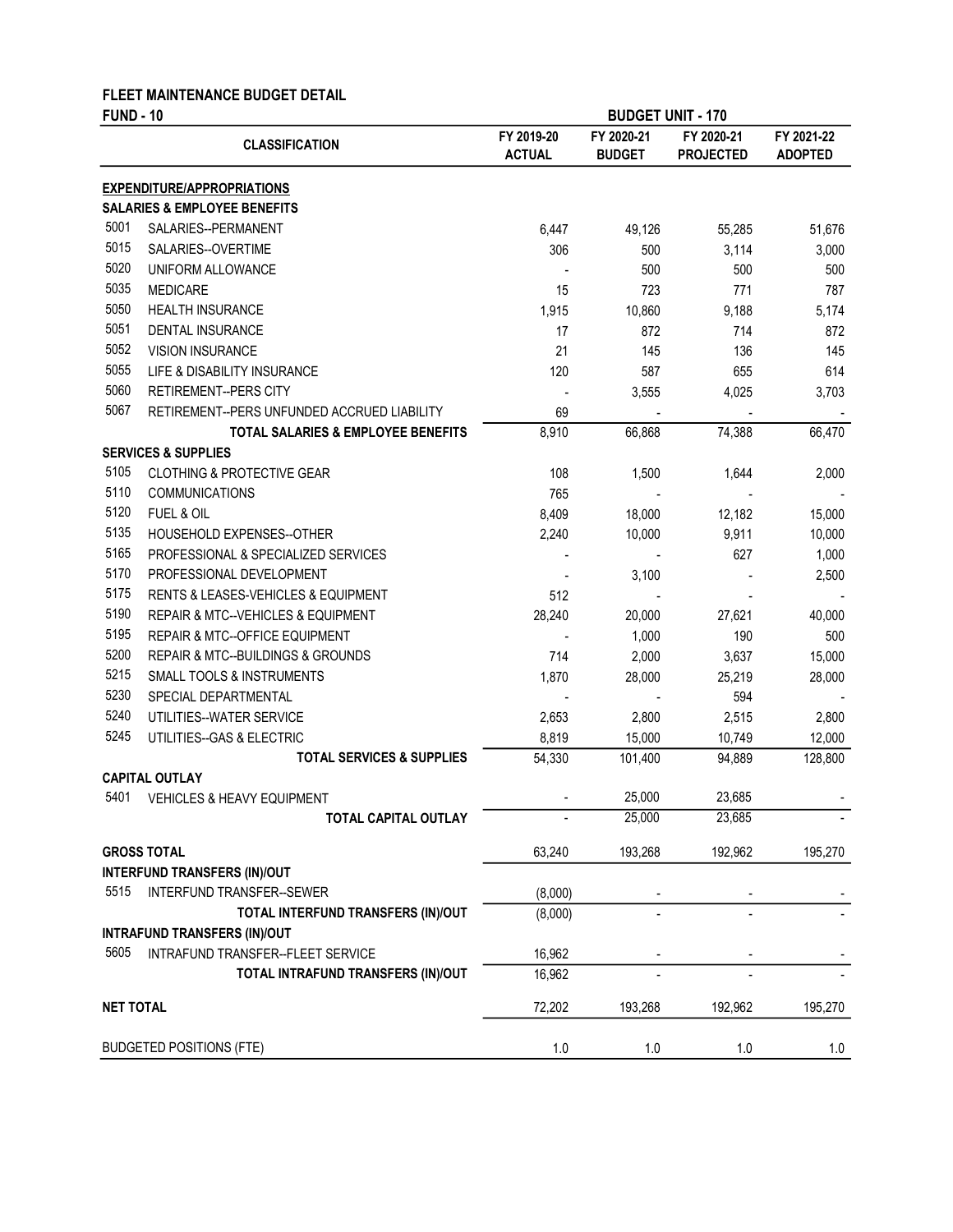### ECONOMIC SUSTAINABILITY BUDGET DETAIL

| <b>FUND - 10</b> |                                      |                             |                             | <b>BUDGET UNIT - 110</b>       |                              |
|------------------|--------------------------------------|-----------------------------|-----------------------------|--------------------------------|------------------------------|
|                  | <b>CLASSIFICATION</b>                | FY 2019-20<br><b>ACTUAL</b> | FY 2020-21<br><b>BUDGET</b> | FY 2020-21<br><b>PROJECTED</b> | FY 2021-22<br><b>ADOPTED</b> |
|                  | <b>EXPENDITURE/APPROPRIATIONS</b>    |                             |                             |                                |                              |
|                  | <b>SERVICES &amp; SUPPLIES</b>       |                             |                             |                                |                              |
| 5115             | DUES & SUBSCRIPTIONS                 |                             |                             |                                | 200                          |
| 5165             | PROFESSIONAL & SPECIALIZED SERVICES  | 52,573                      | 145,527                     | 45,290                         | 39,927                       |
| 5210             | PRINTING & BINDING                   | 119                         | 500                         | 4                              | 500                          |
| 5230             | SPECIAL DEPARTMENTAL EXPENSE         | 9,350                       | 11,280                      | 5,000                          | 5,000                        |
| 5255             | PEACH FESTIVAL EXPENSES              | 27,027                      | 5,282                       | 3,530                          | 49,252                       |
| 5260             | <b>HOLIDAY FESTIVAL EXPENSES</b>     | 15,636                      | 14,252                      | 10.454                         | 14,252                       |
|                  | <b>TOTAL SERVICES &amp; SUPPLIES</b> | 104,705                     | 176,841                     | 64,278                         | 109,131                      |
|                  | <b>GROSS TOTAL</b>                   | 104,705                     | 176,841                     | 64,278                         | 109,131                      |
| <b>NET TOTAL</b> |                                      | 104,705                     | 176,841                     | 64,278                         | 109,131                      |
|                  | <b>BUDGETED POSITIONS (FTE)</b>      |                             |                             |                                |                              |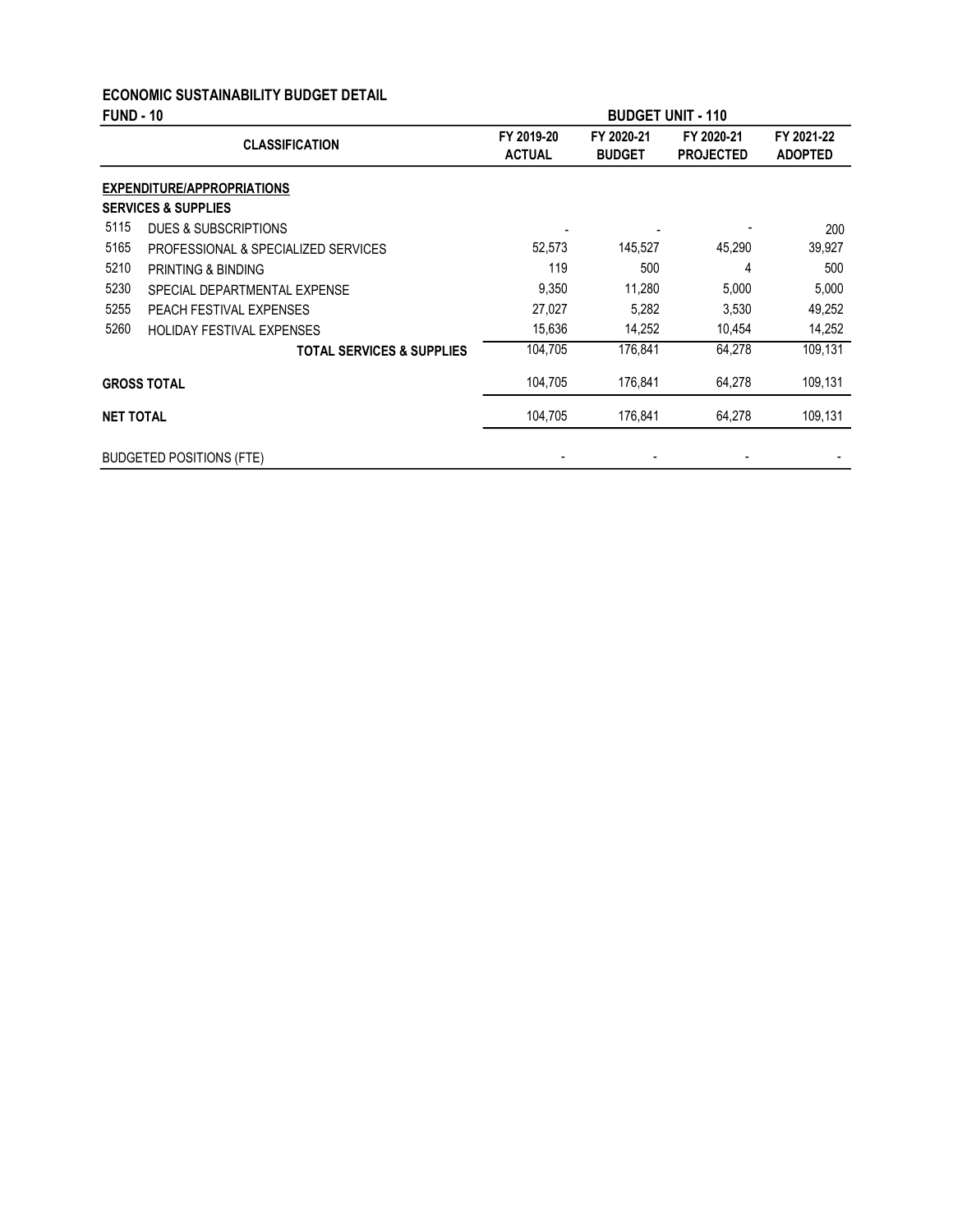### PLANNING & ZONING BUDGET DETAIL

| <b>FUND - 10</b> |                                               |                             | <b>BUDGET UNIT - 150</b>    |                                |                              |  |
|------------------|-----------------------------------------------|-----------------------------|-----------------------------|--------------------------------|------------------------------|--|
|                  | <b>CLASSIFICATION</b>                         | FY 2019-20<br><b>ACTUAL</b> | FY 2020-21<br><b>BUDGET</b> | FY 2020-21<br><b>PROJECTED</b> | FY 2021-22<br><b>ADOPTED</b> |  |
|                  | <b>EXPENDITURE/APPROPRIATIONS</b>             |                             |                             |                                |                              |  |
|                  | <b>SALARIES &amp; EMPLOYEE BENEFITS</b>       |                             |                             |                                |                              |  |
| 5001             | SALARIES--PERMANENT                           | 98,545                      | 213,785                     | 48,078                         | 164,316                      |  |
| 5015             | SALARIES--OVERTIME                            | 44                          | 250                         |                                | 250                          |  |
| 5030             | ACCRUED LEAVE PAYOUT                          | 795                         |                             | 3,087                          |                              |  |
| 5035             | <b>MEDICARE</b>                               | 1,026                       | 3,111                       | 886                            | 2,386                        |  |
| 5050             | <b>HEALTH INSURANCE</b>                       | 18,861                      | 28,773                      | 18,454                         | 26,289                       |  |
| 5051             | DENTAL INSURANCE                              | 540                         | 2,958                       | 1,217                          | 1,796                        |  |
| 5052             | <b>VISION INSURANCE</b>                       | 143                         | 516                         | 231                            | 322                          |  |
| 5055             | LIFE & DISABILITY INSURANCE                   | 1,084                       | 2,532                       | 680                            | 1,916                        |  |
| 5060             | <b>RETIREMENT--PERS CITY</b>                  | 5,465                       | 15,480                      | 4,420                          | 15,585                       |  |
|                  | <b>TOTAL SALARIES &amp; EMPLOYEE BENEFITS</b> | 126,503                     | 267,405                     | 77,053                         | 212,861                      |  |
|                  | <b>SERVICES &amp; SUPPLIES</b>                |                             |                             |                                |                              |  |
| 5110             | <b>COMMUNICATIONS</b>                         | 1,053                       |                             |                                |                              |  |
| 5115             | <b>DUES &amp; SUBSCRIPTIONS</b>               | 1,943                       | 2,000                       | 3,347                          | 2,081                        |  |
| 5120             | <b>FUEL &amp; OIL</b>                         | 35                          | 200                         |                                | 200                          |  |
| 5135             | HOUSEHOLD EXPENSES--OTHER                     | 1,382                       | 3,550                       | 3,865                          | 1,500                        |  |
| 5155             | OFFICE SUPPLIES                               | 4,361                       | 2,000                       | 1,462                          | 2,000                        |  |
| 5165             | PROFESSIONAL & SPECIALIZED SERVICES           | 156,494                     | 290,000                     | 274,027                        | 182,000                      |  |
| 5170             | PROFESSIONAL DEVELOPMENT                      | 785                         | 2,000                       |                                | 2,000                        |  |
| 5175             | RENTS & LEASES--VEHICLES & EQUIP              |                             | 1,200                       | 3,439                          |                              |  |
| 5195             | REPAIR & MTC--OFFICE EQUIPMENT                | 337                         | 500                         |                                | 500                          |  |
| 5205             | ADVERTISING & LEGAL NOTICES                   | 8,483                       | 8,000                       | 4,773                          | 8,000                        |  |
| 5210             | PRINTING & BINDING                            | 707                         | 500                         | 599                            | 500                          |  |
| 5215             | SMALL TOOLS & INSTRUMENTS                     |                             | 1,500                       |                                |                              |  |
| 5235             | TRAVEL, LODGING & MEALS                       | 50                          | 1,000                       |                                | 1,000                        |  |
| 5250             | COMMUNITY PROMOTION, OUTREACH, ENFORCEMENT    |                             | 2,000                       |                                |                              |  |
|                  | <b>TOTAL SERVICES &amp; SUPPLIES</b>          | 175,630                     | 314,450                     | 291,512                        | 199,781                      |  |
|                  | <b>GROSS TOTAL</b>                            | 302,133                     | 581,855                     | 368,565                        | 412,642                      |  |
| <b>NET TOTAL</b> |                                               | 302,133                     | 581,855                     | 368,565                        | 412,642                      |  |
|                  | <b>BUDGETED POSITIONS (FTE)</b>               | 3.0                         | 3.0                         | 3.0                            | 2.0                          |  |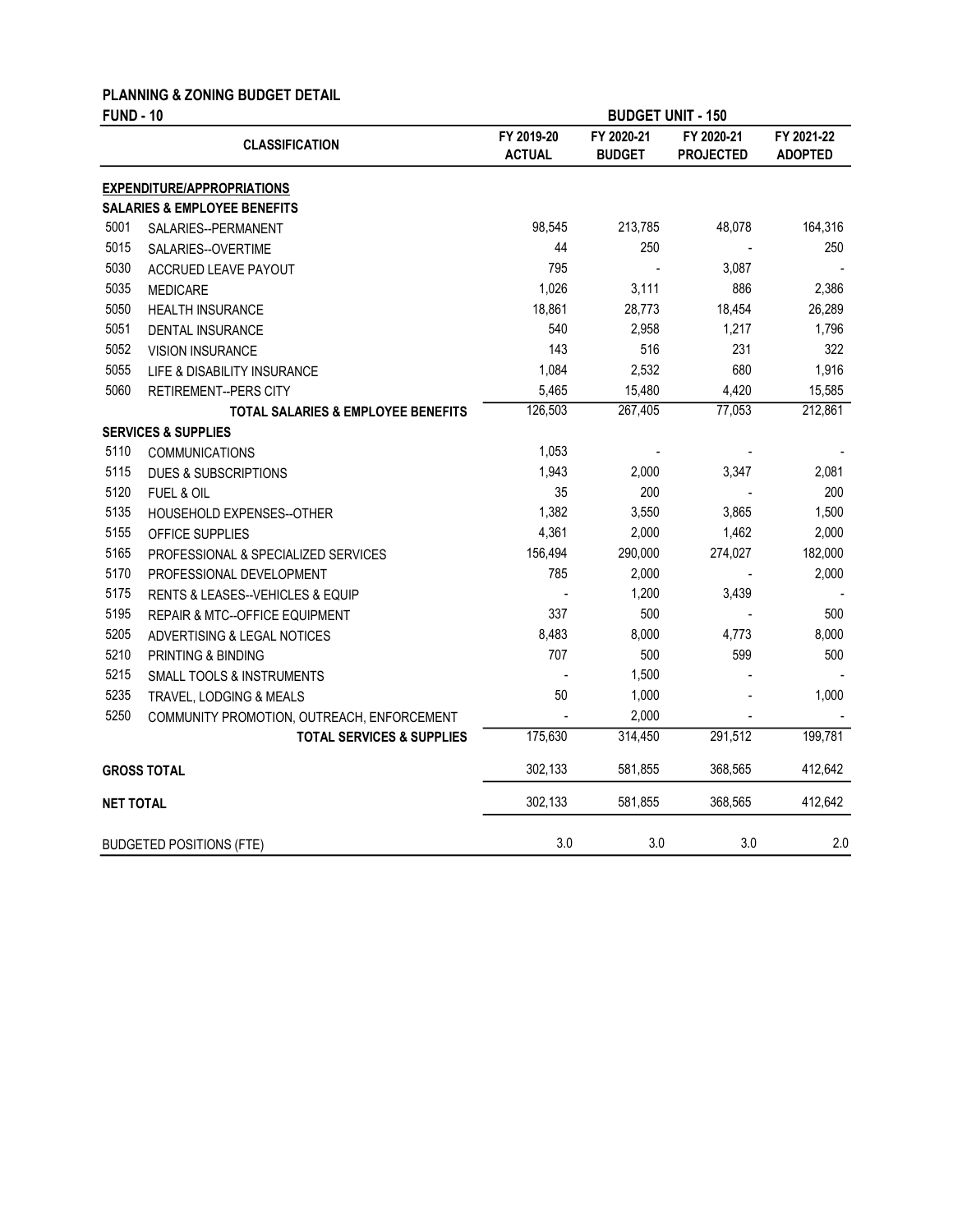| <b>FUND - 10</b> | <b>BUILDING BUDGET DETAIL</b>                 |                             |                             | <b>BUDGET UNIT - 155</b>       |                              |
|------------------|-----------------------------------------------|-----------------------------|-----------------------------|--------------------------------|------------------------------|
|                  | <b>CLASSIFICATION</b>                         | FY 2019-20<br><b>ACTUAL</b> | FY 2020-21<br><b>BUDGET</b> | FY 2020-21<br><b>PROJECTED</b> | FY 2021-22<br><b>ADOPTED</b> |
|                  | <b>EXPENDITURE/APPROPRIATIONS</b>             |                             |                             |                                |                              |
|                  | <b>SALARIES &amp; EMPLOYEE BENEFITS</b>       |                             |                             |                                |                              |
| 5001             | SALARIES--PERMANENT                           | 39,127                      | 55,079                      | 56,508                         | 57,947                       |
| 5005             | SALARIES--TEMPORARY                           | 41,537                      |                             |                                |                              |
| 5015             | SALARIES--OVERTIME                            |                             | 300                         |                                | 300                          |
| 5020             | UNIFORM ALLOWANCE                             | 300                         | 300                         |                                | 300                          |
| 5030             | ACCRUED LEAVE PAYOUT                          | 3,778                       |                             |                                |                              |
| 5035             | <b>MEDICARE</b>                               | 1,109                       | 807                         | 801                            | 849                          |
| 5050             | <b>HEALTH INSURANCE</b>                       | 9,036                       | 14,480                      | 18,645                         | 14,772                       |
| 5051             | DENTAL INSURANCE                              | 1,399                       | 1,162                       | 1,165                          | 1,162                        |
| 5052             | <b>VISION INSURANCE</b>                       | 27                          | 194                         | 178                            | 194                          |
| 5055             | LIFE & DISABILITY INSURANCE                   | 459                         | 672                         | 664                            | 702                          |
| 5060             | <b>RETIREMENT--PERS CITY</b>                  | 2,242                       | 3,988                       | 4,224                          | 4,155                        |
| 5070             | RETIREMENT--PARS CITY                         | 356                         |                             |                                |                              |
|                  | <b>TOTAL SALARIES &amp; EMPLOYEE BENEFITS</b> | 99,370                      | 76,982                      | 82,185                         | 80,381                       |
|                  | <b>SERVICES &amp; SUPPLIES</b>                |                             |                             |                                |                              |
| 5110             | <b>COMMUNICATIONS</b>                         | 883                         |                             |                                |                              |
| 5115             | <b>DUES &amp; SUBSCRIPTIONS</b>               | 480                         | 500                         | 145                            | 2,395                        |
| 5120             | FUEL & OIL                                    | 632                         | 600                         | 536                            | 600                          |
| 5135             | HOUSEHOLD EXPENSES--OTHER                     | 11                          |                             |                                |                              |
| 5165             | PROFESSIONAL & SPECIALIZED SERVICES           | 13,414                      | 15,000                      |                                | 35,000                       |
| 5170             | PROFESSIONAL DEVELOPMENT                      | 850                         | 1,000                       | 995                            | 4,490                        |
| 5190             | REPAIR & MTC--VEHICLES & EQUIPMENT            | 35                          | 100                         | 82                             | 1,000                        |
| 5210             | PRINTING & BINDING                            | 33                          | 200                         | 31                             | 200                          |
| 5235             | TRAVEL, LODGING & MEALS                       |                             | 500                         |                                | 500                          |
|                  | <b>TOTAL SERVICES &amp; SUPPLIES</b>          | 16,338                      | 17,900                      | 1,789                          | 44,185                       |
|                  | <b>GROSS TOTAL</b>                            | 115,708                     | 94,882                      | 83,974                         | 124,566                      |
| <b>NET TOTAL</b> |                                               | 115,708                     | 94.882                      | 83,974                         | 124,566                      |
|                  | <b>BUDGETED POSITIONS (FTE)</b>               | 1.5                         | 1.0                         | 1.0                            | 1.0                          |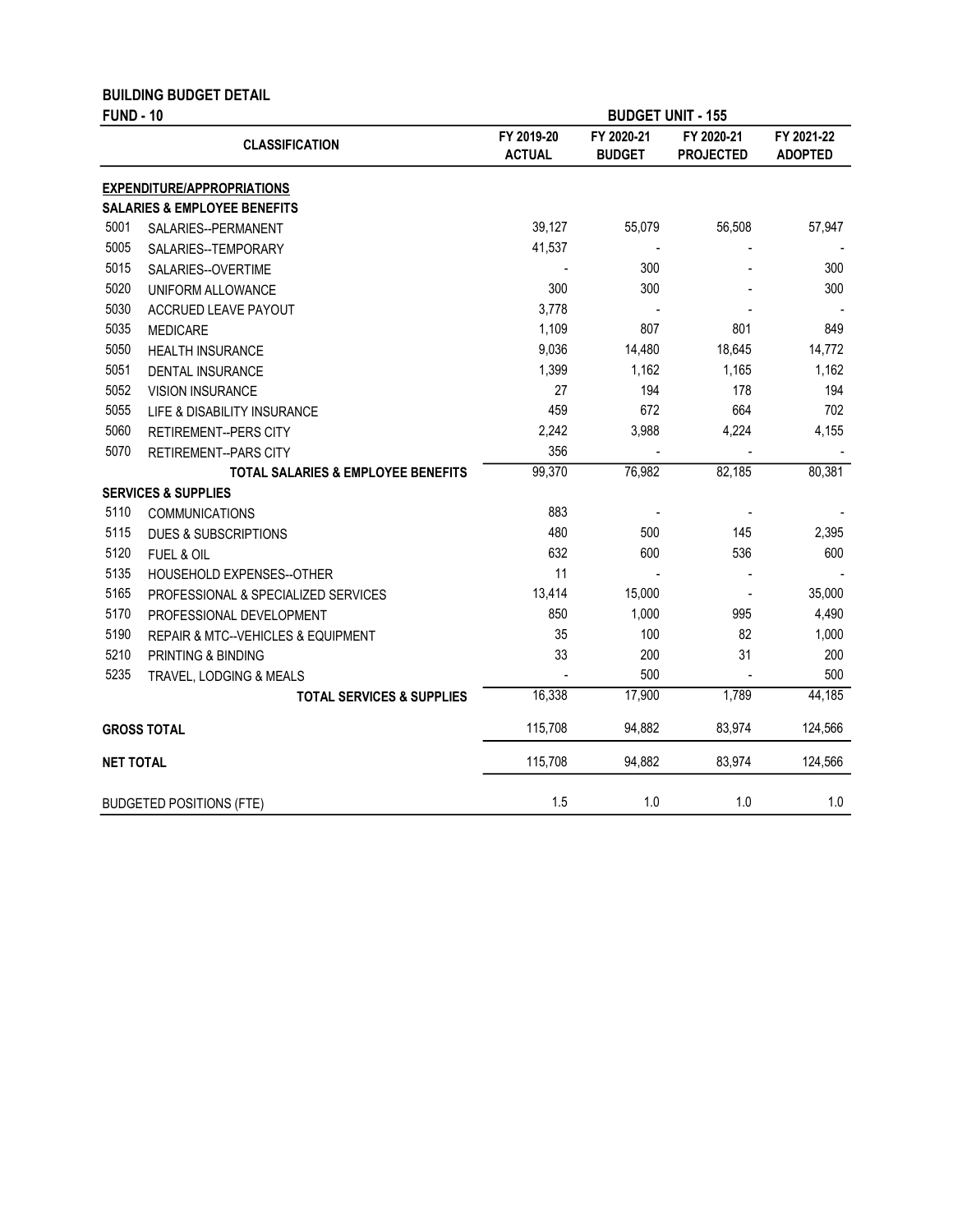### PUBLIC WORKS & ENGINEERING BUDGET DETAIL

| <b>FUND - 10</b> |                                               |                             | <b>BUDGET UNIT - 157</b>    |                                |                              |
|------------------|-----------------------------------------------|-----------------------------|-----------------------------|--------------------------------|------------------------------|
|                  | <b>CLASSIFICATION</b>                         | FY 2019-20<br><b>ACTUAL</b> | FY 2020-21<br><b>BUDGET</b> | FY 2020-21<br><b>PROJECTED</b> | FY 2021-22<br><b>ADOPTED</b> |
|                  | <b>EXPENDITURE/APPROPRIATIONS</b>             |                             |                             |                                |                              |
|                  | <b>SALARIES &amp; EMPLOYEE BENEFITS</b>       |                             |                             |                                |                              |
| 5001             | SALARIES--PERMANENT                           |                             | 43,600                      | 55,000                         | 44,025                       |
| 5035             | <b>MEDICARE</b>                               |                             | 632                         | 962                            | 638                          |
| 5050             | <b>HEALTH INSURANCE</b>                       |                             | 6,142                       | 7,270                          | 6,572                        |
| 5051             | <b>DENTAL INSURANCE</b>                       |                             | 425                         | 491                            | 449                          |
| 5052             | <b>VISION INSURANCE</b>                       |                             | 74                          | 104                            | 78                           |
| 5055             | LIFE & DISABILITY INSURANCE                   |                             | 508                         | 941                            | 535                          |
| 5060             | <b>RETIREMENT--PERS CITY</b>                  |                             | 4,130                       | 7,166                          | 4,108                        |
|                  | <b>TOTAL SALARIES &amp; EMPLOYEE BENEFITS</b> | $\overline{\phantom{0}}$    | 55,511                      | 71,934                         | 56,405                       |
|                  | <b>SERVICES &amp; SUPPLIES</b>                |                             |                             |                                |                              |
| 5110             | <b>COMMUNICATIONS</b>                         |                             |                             |                                | 25,000                       |
| 5115             | <b>DUES &amp; SUBSCRIPTIONS</b>               |                             | 500                         |                                | 500                          |
| 5120             | FUEL & OIL                                    |                             | 300                         | 258                            | 300                          |
| 5135             | HOUSEHOLD EXPENSES--OTHER                     |                             | 500                         | 43                             | 500                          |
| 5155             | OFFICE SUPPLIES                               |                             | 500                         | 463                            | 500                          |
| 5165             | PROFESSIONAL & SPECIALIZED SERVICES           |                             | 90,000                      | 31,760                         | 90,000                       |
| 5170             | PROFESSIONAL DEVELOPMENT                      |                             | 1,000                       |                                | 2,500                        |
| 5190             | REPAIR & MTC--VEHICLES & EQUIPMENT            |                             | 500                         | 67                             | 500                          |
| 5210             | PRINTING & BINDING                            |                             | 500                         |                                | 500                          |
| 5235             | TRAVEL, LODGING & MEALS                       |                             | 1,000                       |                                | 1,000                        |
|                  | <b>TOTAL SERVICES &amp; SUPPLIES</b>          | $\overline{\phantom{0}}$    | 94,800                      | 32,591                         | 121,300                      |
|                  | <b>GROSS TOTAL</b>                            |                             | 150,311                     | 104,525                        | 177,705                      |
| <b>NET TOTAL</b> |                                               |                             | 150,311                     | 104,525                        | 177,705                      |
|                  | <b>BUDGETED POSITIONS (FTE)</b>               |                             | 2.0                         | 2.0                            | 2.0                          |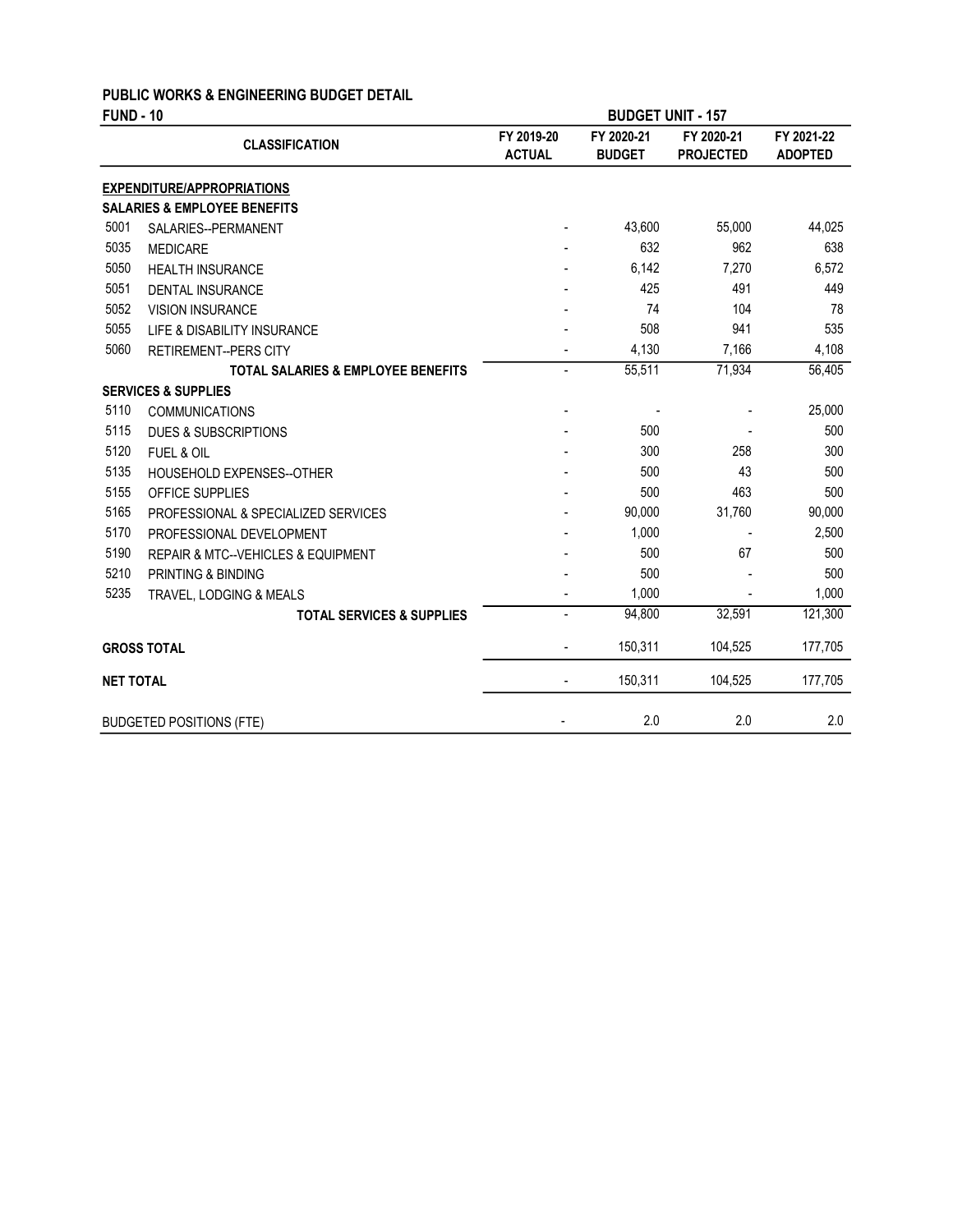| <b>FUND - 10</b> | <b>FACILITIES &amp; PARKS BUDGET</b>          |                             |                             | <b>BUDGET UNIT - 160</b>       |                              |
|------------------|-----------------------------------------------|-----------------------------|-----------------------------|--------------------------------|------------------------------|
|                  | <b>CLASSIFICATION</b>                         | FY 2019-20<br><b>ACTUAL</b> | FY 2020-21<br><b>BUDGET</b> | FY 2020-21<br><b>PROJECTED</b> | FY 2021-22<br><b>ADOPTED</b> |
|                  | <b>EXPENDITURE/APPROPRIATIONS</b>             |                             |                             |                                |                              |
|                  | <b>SALARIES &amp; EMPLOYEE BENEFITS</b>       |                             |                             |                                |                              |
| 5001             | SALARIES--PERMANENT                           | 106,516                     | 62,048                      | 76,062                         | 102,528                      |
| 5010             | SALARIES--TEMPORARY                           | 30,988                      | 30,355                      | 17,393                         | 31,853                       |
| 5015             | SALARIES--OVERTIME                            | 1,441                       | 2,000                       | 5,703                          | 4,125                        |
| 5020             | UNIFORM ALLOWANCE                             | 1,000                       | 1,000                       | 1,000                          | 1,500                        |
| 5030             | ACCRUED LEAVE PAYOUT                          | 4,789                       |                             |                                |                              |
| 5035             | <b>MEDICARE</b>                               | 1,707                       | 1,528                       | 1,821                          | 2,030                        |
| 5050             | <b>HEALTH INSURANCE</b>                       | 26,779                      | 28,959                      | 33,856                         | 37,368                       |
| 5051             | DENTAL INSURANCE                              | 21                          | 2,325                       | 2,194                          | 2,668                        |
| 5052             | <b>VISION INSURANCE</b>                       | 127                         | 388                         | 360                            | 457                          |
| 5055             | LIFE & DISABILITY INSURANCE                   | 1,286                       | 938                         | 1,085                          | 1,352                        |
| 5060             | <b>RETIREMENT--PERS CITY</b>                  | 8,335                       | 5,217                       | 6,499                          | 7,351                        |
| 5070             | RETIREMENT--PARS CITY                         | 452                         | 455                         | 199                            | 478                          |
|                  | <b>TOTAL SALARIES &amp; EMPLOYEE BENEFITS</b> | 183,441                     | 135,213                     | 146,172                        | 191,711                      |
|                  | <b>SERVICES &amp; SUPPLIES</b>                |                             |                             |                                |                              |
| 5101             | <b>CHEMICALS &amp; FERTILIZERS</b>            | 11,280                      | 10,000                      | 2,500                          | 10,000                       |
| 5105             | <b>CLOTHING &amp; PROTECTIVE GEAR</b>         | 1,301                       | 1,000                       | 3,130                          | 3,500                        |
| 5110             | <b>COMMUNICATIONS</b>                         | 760                         |                             |                                |                              |
| 5120             | <b>FUEL &amp; OIL</b>                         | 2,288                       | 2,000                       | 4,447                          | 3,500                        |
| 5125             | HOUSEHOLD EXPENSES--CUSTODIAL SERVICES        | 1,744                       | 25,500                      | 22,478                         | 22,500                       |
| 5130             |                                               | 235                         | 1,000                       | 1,800                          | 2,820                        |
| 5135             | HOUSEHOLD EXPENSES--PEST CONTROL SERVICES     | 1,219                       | 8,000                       | 6,649                          | 8,000                        |
|                  | HOUSEHOLD EXPENSES--OTHER                     |                             | 500                         | 28                             | 500                          |
| 5155             | OFFICE SUPPLIES                               |                             |                             |                                |                              |
| 5165             | PROFESSIONAL & SPECIALIZED SERVICES           | 26,470                      | 35,000                      | 35,038                         | 30,200                       |
| 5170             | PROFESSIONAL DEVELOPMENT                      |                             |                             | 432                            |                              |
| 5175             | RENTS & LEASES--VEHICLES & EQUIP              | 344                         |                             | 702                            |                              |
| 5190             | REPAIR & MTC--VEHICLES & EQUIPMENT            | 3,719                       | 10,000                      | 17,227                         | 12,000                       |
| 5200             | REPAIR & MTC--BUILDINGS & GROUNDS             | 56,401                      | 110,500                     | 120,778                        | 105,800                      |
| 5202             | PROPERTY MAINTENANCE & BEAUTIFICATION         |                             | 140.000                     | 140,262                        | 50.000                       |
| 5205             | ADVERTISING & LEGAL NOTICES                   | 230                         |                             |                                |                              |
| 5215             | SMALL TOOLS & INSTRUMENTS                     | 1,684                       | 2,000                       | 1,488                          | 2,000                        |
| 5230             | SPECIAL DEPARTMENTAL EXPENSE                  |                             |                             | 5,101                          | 1,000                        |
| 5240             | UTILITIES--WATER SERVICE                      | 62,964                      | 75,000                      | 73,355                         | 77,000                       |
| 5245             | UTILITIES--GAS & ELECTRIC                     | 97,788                      | 135,000                     | 136,537                        | 145,000                      |
|                  | <b>TOTAL SERVICES &amp; SUPPLIES</b>          | 268,427                     | 555,500                     | 571,952                        | 473,820                      |
|                  | <b>CAPITAL OUTLAY</b>                         |                             |                             |                                |                              |
| 5401             | <b>VEHICLES &amp; HEAVY EQUIPMENT</b>         |                             | 66,000                      | 66,000                         |                              |
| 5405             | CAPITAL OUTLAY & EQUIPMENT                    |                             | 15,000                      | 15,113                         | 85,000                       |
|                  | <b>TOTAL CAPITAL OUTLAY</b>                   |                             | 81,000                      | 81,113                         | 85,000                       |
|                  | <b>GROSS TOTAL</b>                            | 451,868                     | 771,713                     | 799,237                        | 750,531                      |
| <b>NET TOTAL</b> |                                               | 451,868                     | 771,713                     | 799,237                        | 750,531                      |
|                  | <b>BUDGETED POSITIONS (FTE)</b>               | 2.0                         | 2.0                         | 2.0                            | 3.0                          |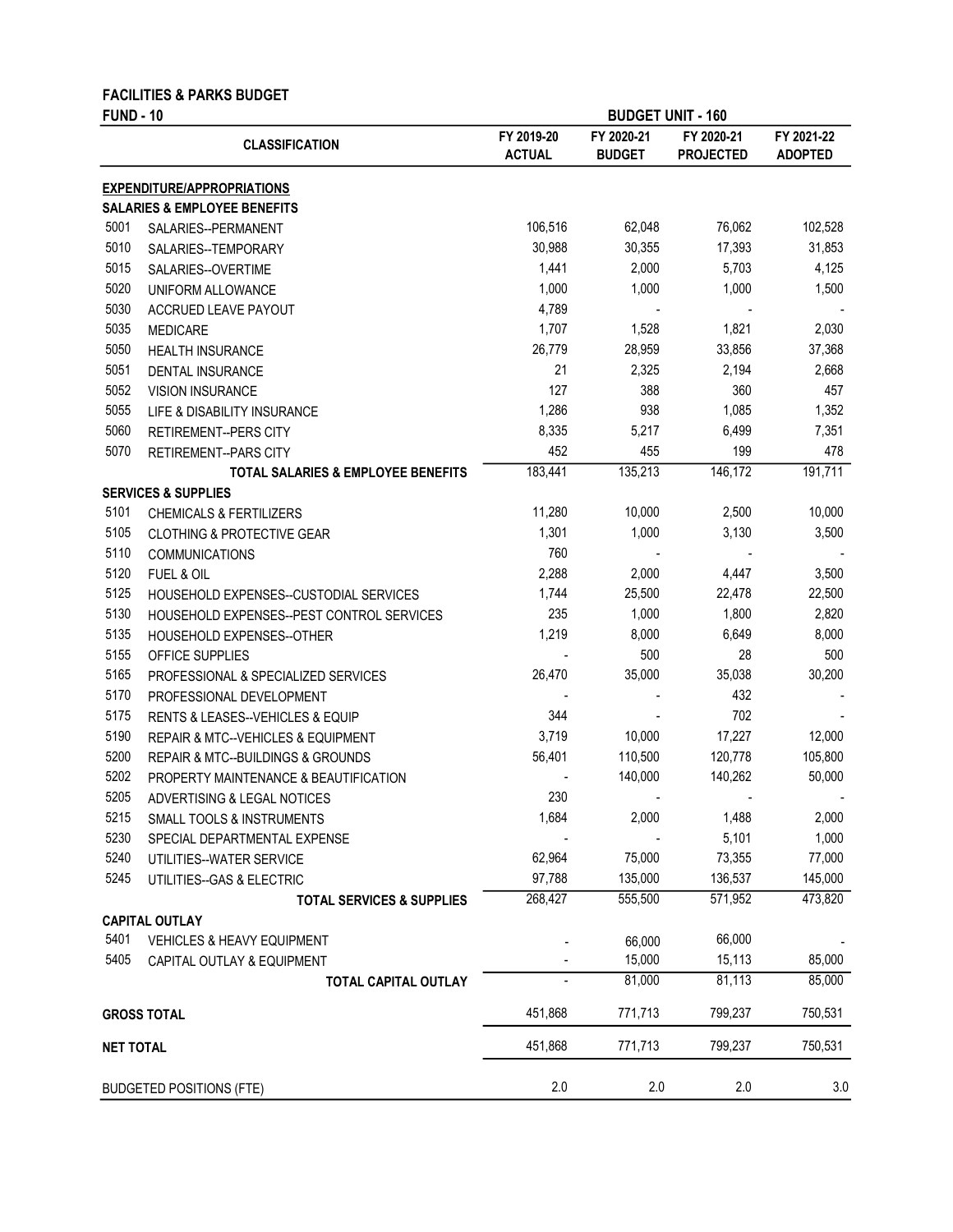# STREET MAINTENANCE (MOE) BUDGET DETAIL

| <b>FUND - 10</b>                                                         |                             |                             | <b>BUDGET UNIT - 185</b>       |                              |
|--------------------------------------------------------------------------|-----------------------------|-----------------------------|--------------------------------|------------------------------|
| <b>CLASSIFICATION</b>                                                    | FY 2019-20<br><b>ACTUAL</b> | FY 2020-21<br><b>BUDGET</b> | FY 2020-21<br><b>PROJECTED</b> | FY 2021-22<br><b>ADOPTED</b> |
| <b>EXPENDITURE/APPROPRIATIONS</b><br><b>INTERFUND TRANSFERS (IN)/OUT</b> |                             |                             |                                |                              |
| 5530<br>INTERFUND TRANSFER (IN)/OUT                                      | 289.769                     | 289,769                     | 289,769                        | 289,769                      |
| TOTAL INTERFUND TRANSFERS (IN)/OUT                                       | 289.769                     | 289.769                     | 289.769                        | 289.769                      |
| <b>GROSS TOTAL</b>                                                       | 289.769                     | 289.769                     | 289.769                        | 289,769                      |
| <b>NET TOTAL</b>                                                         | 289.769                     | 289.769                     | 289.769                        | 289,769                      |
| <b>BUDGETED POSITIONS (FTE)</b>                                          |                             |                             |                                |                              |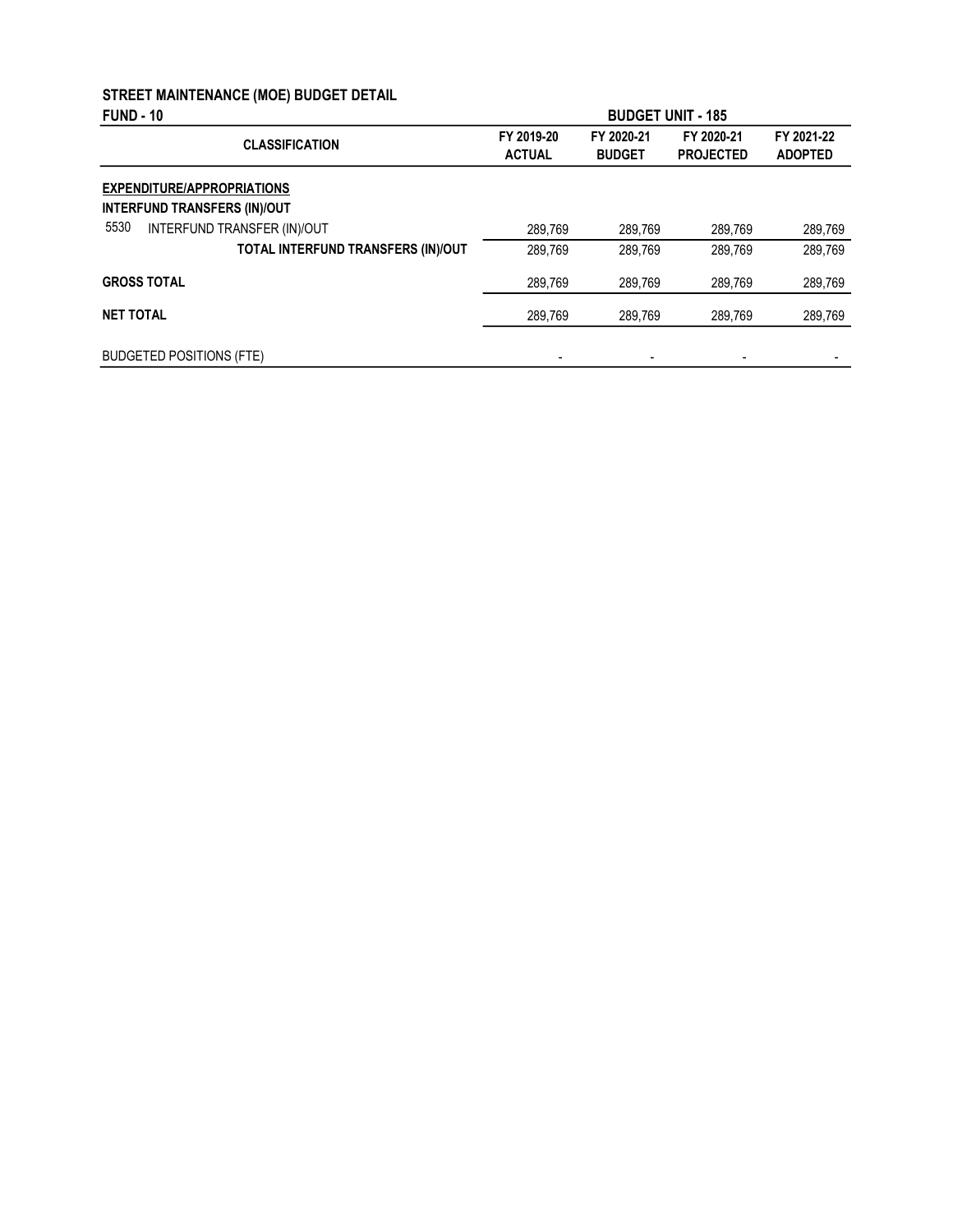### STREETS - HIGHWAY USER TAX BUDGET DETAIL

### FUND - 21

| <b>FUND - 21</b> |                                               |                             | <b>BUDGET UNIT - 210</b>    |                                |                              |
|------------------|-----------------------------------------------|-----------------------------|-----------------------------|--------------------------------|------------------------------|
|                  | <b>CLASSIFICATION</b>                         | FY 2019-20<br><b>ACTUAL</b> | FY 2020-21<br><b>BUDGET</b> | FY 2020-21<br><b>PROJECTED</b> | FY 2021-22<br><b>ADOPTED</b> |
|                  | <b>REVENUE DETAIL</b>                         |                             |                             |                                |                              |
|                  | <b>LICENSES &amp; PERMITS:</b>                |                             |                             |                                |                              |
| 4191             | COMMUNITY PARTNERSHIP FEE - RECOLOGY          | $\overline{\phantom{a}}$    | 36,000                      | $\overline{\phantom{a}}$       |                              |
|                  | <b>TOTAL LICENSES &amp; PERMITS</b>           | $\blacksquare$              | 36,000                      |                                |                              |
|                  | USE OF MONEY & PROPERTY:                      |                             |                             |                                |                              |
| 4401             | <b>INTEREST EARNINGS</b>                      | 4,000                       | 2,000                       | 868                            | 500                          |
|                  | <b>TOTAL USE OF MONEY &amp; PROPERTY</b>      | 4,000                       | 2,000                       | 868                            | 500                          |
|                  | <b>INTERGOVERNMENTAL:</b>                     |                             |                             |                                |                              |
|                  | <b>STATE:</b>                                 |                             |                             |                                |                              |
| 4540             | STATE HIGHWAY USERS TAX - SECTION 2103        | 87,068                      | 106,688                     | 97,717                         | 111,546                      |
| 4545             | STATE HIGHWAY USERS TAX - SECTION 2105        | 64,411                      | 66,930                      | 67,353                         | 72,684                       |
| 4550             | STATE HIGHWAY USERS TAX - SECTION 2106        | 39,455                      | 40,984                      | 39,678                         | 42,499                       |
| 4555             | STATE HIGHWAY USERS TAX - SECTION 2107        | 81,332                      | 80,518                      | 85,491                         | 92,496                       |
| 4560             | STATE HIGHWAY USERS TAX - SECTION 2107.5      | 3,000                       | 3,000                       | 3,000                          | 3,000                        |
| 4566             | ROAD MAINTENANCE & REHABILITATION             | 218,698                     | 217,016                     | 225,341                        | 246,791                      |
| 4567             | TCRF LOAN REPAYMENT                           | 14,196                      |                             |                                |                              |
|                  | OTHER:                                        |                             |                             |                                |                              |
| 4660             | COUNTY -- MEASURE D FUNDS                     | 53,411                      | 18,000                      |                                | 18,000                       |
|                  | TOTAL INTERGOVERNMENTAL                       | 561,571                     | 533,136                     | 518,580                        | 587,016                      |
|                  | <b>OTHER REVENUES:</b>                        |                             |                             |                                |                              |
| 4801             | MISCELLANEOUS REVENUE                         | 7,696                       | 1,000                       | 13,500                         | 1,000                        |
|                  | <b>TOTAL OTHER REVENUES</b>                   | 7,696                       | 1,000                       | 13,500                         | 1,000                        |
|                  | <b>TOTAL REVENUE</b>                          | 573,267                     | 572,136                     | 532,948                        | 588,516                      |
|                  | <b>EXPENDITURE/APPROPRIATIONS</b>             |                             |                             |                                |                              |
|                  | <b>SALARIES &amp; EMPLOYEE BENEFITS</b>       |                             |                             |                                |                              |
| 5001             | SALARIES--PERMANENT                           | 152,935                     | 194,093                     | 164,539                        | 218,011                      |
| 5015             | SALARIES--OVERTIME                            | 9,124                       | 6,000                       | 8,132                          | 10,000                       |
| 5020             | UNIFORM ALLOWANCE                             | 1,500                       | 2,000                       | 1,500                          | 2,500                        |
| 5030             | ACCRUED LEAVE PAYOUT                          | 10,201                      |                             | 9,877                          |                              |
| 5035             | <b>MEDICARE</b>                               | 1,886                       | 2,933                       | 2,711                          | 3,350                        |
| 5040             | UNEMPLOYMENT INSURANCE                        |                             | 233                         |                                | 500                          |
| 5045             | WORKERS COMPENSATION INSURANCE                | 11,215                      | 14,590                      | 15,762                         | 14,239                       |
| 5050             | <b>HEALTH INSURANCE</b>                       | 22,853                      | 41,811                      | 47,590                         | 52,659                       |
| 5051             | DENTAL INSURANCE                              | 2,324                       | 3,439                       | 3,062                          | 4,331                        |
| 5052             | <b>VISION INSURANCE</b>                       | 286                         | 572                         | 513                            | 727                          |
| 5055             | LIFE & DISABILITY INSURANCE                   | 1,793                       | 2,401                       | 1,834                          | 2,771                        |
| 5060             | RETIREMENT--PERS CITY                         | 10,969                      | 15,040                      | 12,739                         | 17,081                       |
| 5067             | RETIREMENT--PERS UNFUNDED ACCRUED LIABILITY   | 96                          |                             | 114                            |                              |
|                  | <b>TOTAL SALARIES &amp; EMPLOYEE BENEFITS</b> | 225,182                     | 283,112                     | 268,373                        | 326,169                      |
|                  | <b>SERVICES &amp; SUPPLIES</b>                |                             |                             |                                |                              |
| 5101             | <b>CHEMICALS &amp; FERTILIZERS</b>            |                             | 2,000                       | 2,000                          | 2,000                        |
| 5105             | <b>CLOTHING &amp; PROTECTIVE GEAR</b>         | 1,763                       | 1,500                       | 654                            | 500                          |
| 5110             | <b>COMMUNICATIONS</b>                         | 1,360                       | 1,400                       | 1,600                          | 1,440                        |
| 5120             | FUEL & OIL                                    | 8,588                       | 8,000                       | 5,314                          | 8,000                        |
| 5135             | HOUSEHOLD EXPENSES--OTHER                     | 904                         | 1,000                       | 1,429                          | 1,000                        |
| 5140             | INSURANCE--CASUALTY & LIABILITY               | 9,386                       | 11,563                      | 14,120                         | 20,706                       |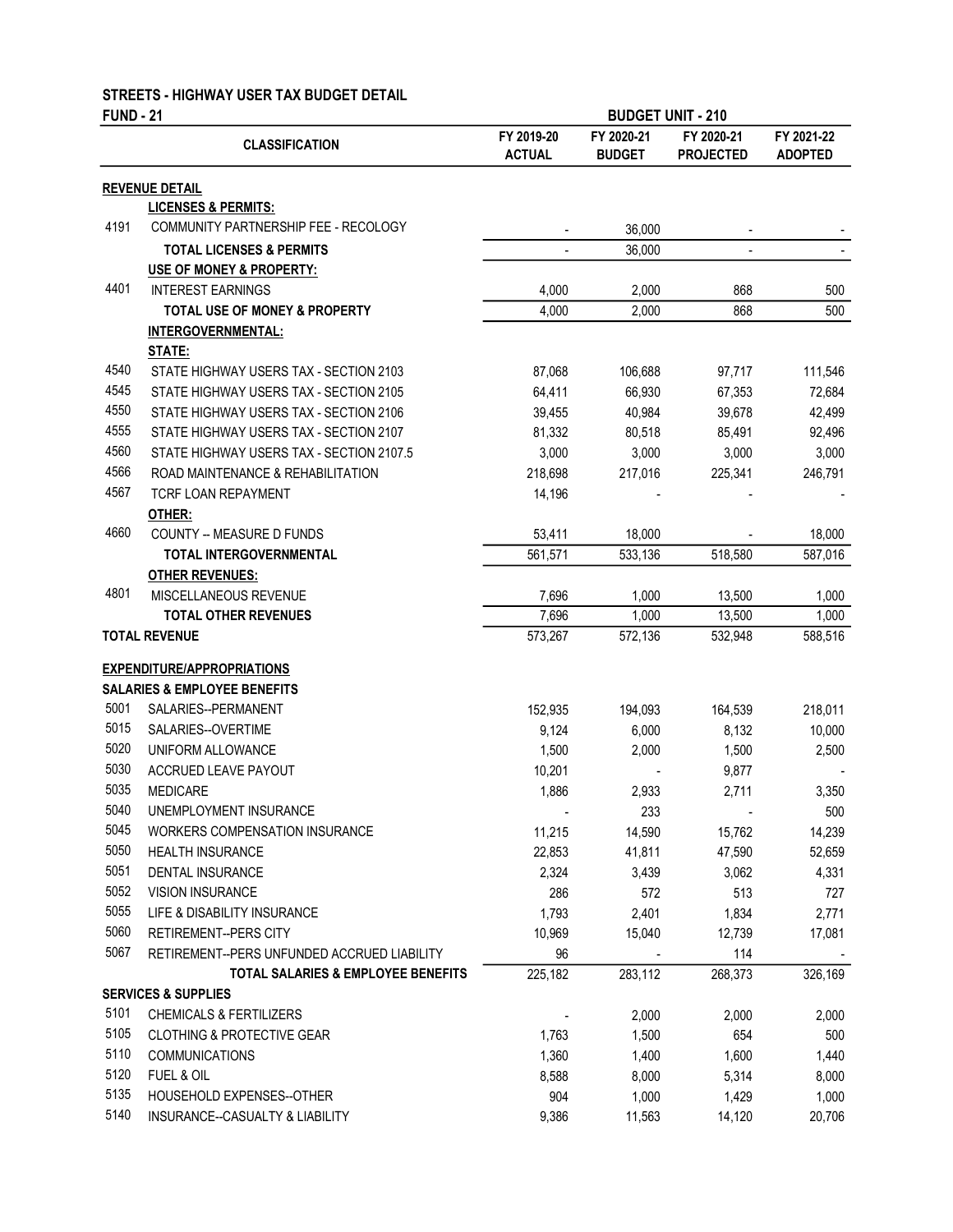# STREETS - HIGHWAY USER TAX BUDGET DETAIL

| <b>FUND - 21</b>  |                                                    | <b>BUDGET UNIT - 210</b>    |                             |                                |                              |
|-------------------|----------------------------------------------------|-----------------------------|-----------------------------|--------------------------------|------------------------------|
|                   | <b>CLASSIFICATION</b>                              | FY 2019-20<br><b>ACTUAL</b> | FY 2020-21<br><b>BUDGET</b> | FY 2020-21<br><b>PROJECTED</b> | FY 2021-22<br><b>ADOPTED</b> |
| $\overline{5145}$ | INSURANCE--VEHICLE                                 | 1,089                       | 3,474                       | 2,955                          | 2,357                        |
| 5150              | INSURANCE--FIDELITY                                | 61                          | 79                          | 202                            | 227                          |
| 5165              | PROFESSIONAL & SPECIALIZED SERVICES                | 2,450                       | 100,000                     | 21,538                         | 48,000                       |
| 5170              | PROFESSIONAL DEVELOPMENT                           |                             | 1,000                       | 432                            | 1,000                        |
| 5175              | <b>RENTS &amp; LEASES-VEHICLES &amp; EQUIPMENT</b> | 16,573                      | 31,995                      | 29,240                         | 31,000                       |
| 5190              | REPAIR & MTC--VEHICLES & EQUIPMENT                 | 4,360                       | 25,000                      | 11,479                         | 12,000                       |
| 5200              | <b>REPAIR &amp; MTC--BUILDING &amp; GROUNDS</b>    | 1,439                       | 2,000                       | 1,737                          | 2,000                        |
| 5215              | <b>SMALL TOOLS &amp; INSTRUMENTS</b>               | 926                         | 1,000                       | 334                            | 1,000                        |
| 5230              | SPECIAL DEPARTMENTAL EXPENSE                       | 87,911                      | 10,141                      | 15,240                         | 100,000                      |
| 5245              | UTILITIES--GAS & ELECTRIC                          | 80,398                      | 104,000                     | 80,061                         | 80,000                       |
| 5345              | PRIOR PERIOD ADJUSTMENT                            | (8)                         |                             |                                |                              |
|                   | <b>TOTAL SERVICES &amp; SUPPLIES</b>               | 217,200                     | 304,152                     | 188,335                        | 311,230                      |
|                   | <b>CAPITAL OUTLAY</b>                              |                             |                             |                                |                              |
| 5401              | <b>VEHICLES &amp; HEAVY EQUIPMENT</b>              |                             |                             |                                | 28,000                       |
| 5405              | CAPITAL PROJECTS                                   |                             | 89,859                      | 89,859                         |                              |
|                   | <b>TOTAL CAPITAL OUTLAY</b>                        |                             | 89,859                      | 89,859                         | 28,000                       |
|                   | <b>GROSS TOTAL</b>                                 | 442,382                     | 677,123                     | 546,567                        | 665,399                      |
|                   | <b>INTERFUND TRANSFERS (IN)/OUT</b>                |                             |                             |                                |                              |
| 5530              | INTERFUND TRANSFER (IN)/OUT                        | (86, 555)                   | (289, 769)                  | (289, 769)                     | (289, 769)                   |
|                   | TOTAL INTERFUND TRANSFERS (IN)/OUT                 | (86, 555)                   | (289, 769)                  | (289, 769)                     | (289, 769)                   |
| <b>NET TOTAL</b>  |                                                    | 355,827                     | 387,354                     | 256,798                        | 375,630                      |
|                   | <b>NET FUND OBLIGATION</b>                         | (217, 440)                  | (184, 782)                  | (276, 150)                     | (212, 886)                   |
|                   | <b>BUDGETED POSITIONS (FTE)</b>                    | 3.0                         | 3.0                         | 3.0                            | 4.0                          |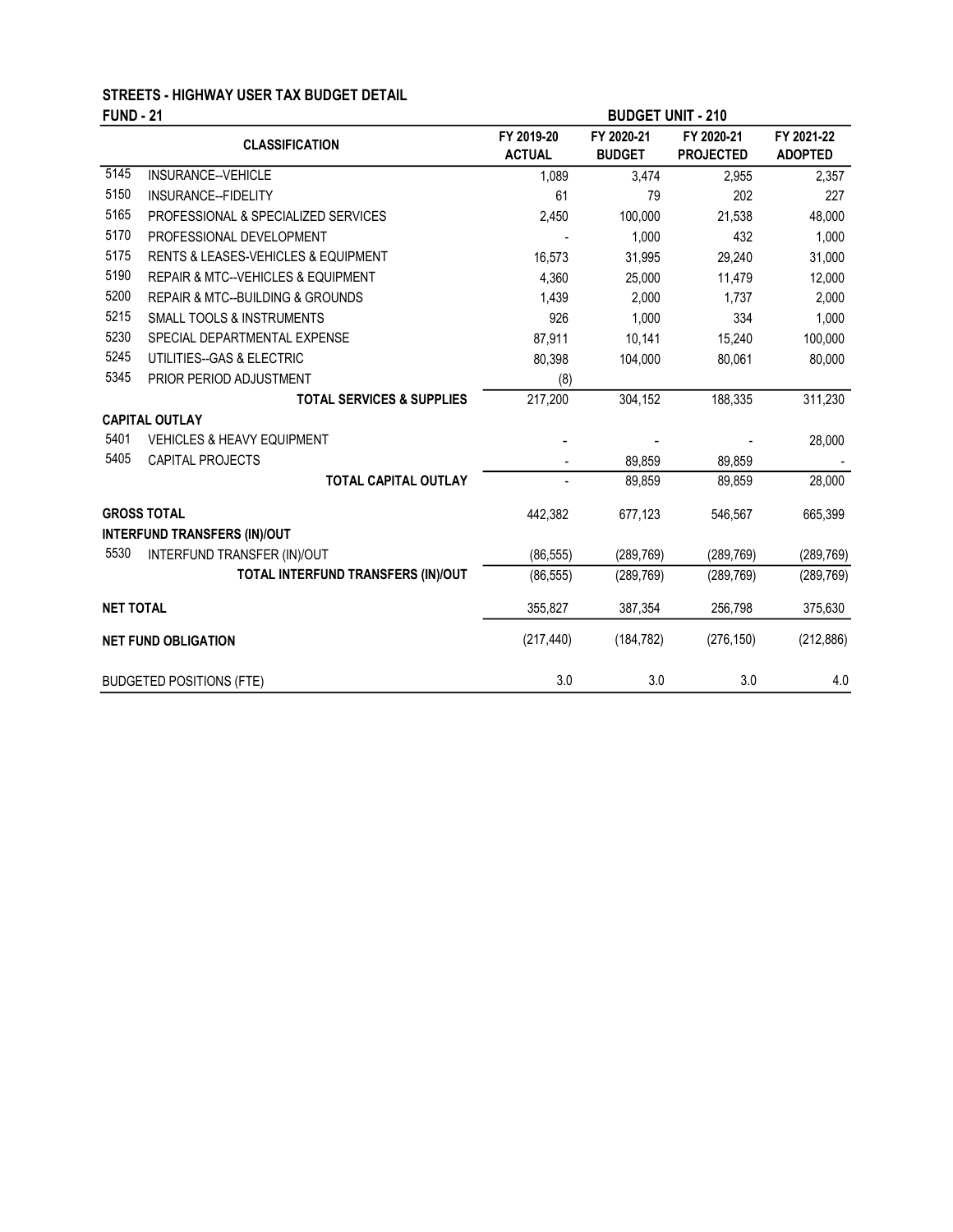#### WASTEWATER OPERATING BUDGET DETAIL

| <b>FUND - 50</b> |                                               | <b>BUDGET UNIT - 500</b>    |                             |                                |                              |
|------------------|-----------------------------------------------|-----------------------------|-----------------------------|--------------------------------|------------------------------|
|                  | <b>CLASSIFICATION</b>                         | FY 2019-20<br><b>ACTUAL</b> | FY 2020-21<br><b>BUDGET</b> | FY 2020-21<br><b>PROJECTED</b> | FY 2021-22<br><b>ADOPTED</b> |
|                  | <b>OPERATING INCOME</b>                       |                             |                             |                                |                              |
|                  | <b>LICENCES &amp; PERMITS:</b>                |                             |                             |                                |                              |
| 4195             | SEWER CONNECTION FEES                         | $\overline{c}$              |                             | 1,651                          |                              |
|                  | <b>TOTAL LICENSES &amp; PERMITS</b>           | $\overline{2}$              |                             | 1,651                          |                              |
|                  | <b>USE OF MONEY &amp; PROPERTY:</b>           |                             |                             |                                |                              |
| 4401             | <b>INTEREST EARNINGS</b>                      | 6,531                       | 5,000                       | 2,059                          | 5,000                        |
|                  | <b>TOTAL USE OF MONEY &amp; PROPERTY</b>      | 6,531                       | 5,000                       | 2,059                          | 5,000                        |
|                  | <b>CHARGES FOR SERVICES:</b>                  |                             |                             |                                |                              |
| 4725             | <b>SEWER SERVICE CHARGES</b>                  | 3,371,939                   | 3,660,000                   | 3,653,072                      | 3,660,000                    |
|                  | <b>TOTAL CHARGES FOR SERVICES</b>             | 3,371,939                   | 3,660,000                   | 3,653,072                      | 3,660,000                    |
|                  | <b>OTHER REVENUE:</b>                         |                             |                             |                                |                              |
| 4801             | MISCELLANEOUS REVENUE                         | 55,027                      | 15,000                      | 9,530                          | 10,000                       |
|                  | <b>TOTAL OTHER REVENUE</b>                    | 55,027                      | 15,000                      | 9,530                          | 10,000                       |
|                  | <b>TOTAL OPERATING INCOME</b>                 | 3,433,499                   | 3,680,000                   | 3,666,312                      | 3,675,000                    |
|                  | <b>OPERATING EXPENSES</b>                     |                             |                             |                                |                              |
|                  | <b>SALARIES &amp; EMPLOYEE BENEFITS</b>       |                             |                             |                                |                              |
| 5001             | SALARIES--PERMANENT                           | 244,461                     | 251,274                     | 157,809                        | 264,667                      |
| 5015             | SALARIES--OVERTIME                            | 12,573                      | 8,000                       | 12,896                         | 12,000                       |
| 5020             | UNIFORM ALLOWANCE                             | 1,048                       | 600                         | 300                            | 600                          |
| 5030             | ACCRUED LEAVE PAYOUT                          |                             |                             | 1,559                          |                              |
| 5035             | <b>MEDICARE</b>                               | 3,460                       | 3,771                       | 2,606                          | 4,027                        |
| 5040             | UNEMPLOYMENT INSURANCE                        |                             | 301                         | 1,538                          | 2,900                        |
| 5045             | <b>WORKERS COMPENSATION INSURANCE</b>         | 21,258                      | 18,902                      | 20,420                         | 17,228                       |
| 5050             | <b>HEALTH INSURANCE</b>                       | 27,644                      | 41,475                      | 24,920                         | 43,572                       |
| 5051             | DENTAL INSURANCE                              | 2,710                       | 3,017                       | 1,601                          | 3,163                        |
| 5052             | <b>VISION INSURANCE</b>                       | 339                         | 508                         | 273                            | 538                          |
| 5055             | LIFE & DISABILITY INSURANCE                   | 2,498                       | 3,004                       | 1,924                          | 3,077                        |
| 5060             | <b>RETIREMENT--PERS CITY</b>                  | 9,858                       | 19,225                      | 13,297                         | 20,409                       |
| 5067             | RETIREMENT--PERS UNFUNDED ACCRUED LIABILITY   | 13,934                      | 1,059                       | 876                            | 2,527                        |
| 5085             | COMP ABSENCES EXPENSE                         | 767                         |                             |                                |                              |
| 5090             | PENSION UAL EXPENSE                           | 70,333                      |                             |                                |                              |
|                  | <b>TOTAL SALARIES &amp; EMPLOYEE BENEFITS</b> | 410,883                     | 351,136                     | 240,019                        | 374,707                      |
|                  | <b>SERVICES &amp; SUPPLIES</b>                |                             |                             |                                |                              |
| 5101             | <b>CHEMICALS &amp; FERTILIZERS</b>            | 54                          | 5,000                       | 5,000                          | 5,000                        |
| 5105             | <b>CLOTHING &amp; PERSONAL GEAR</b>           | 1,534                       | 1,500                       | 250                            | 1,500                        |
| 5110             | <b>COMMUNICATIONS</b>                         | 4,425                       | 4,200                       | 4,375                          | 4,950                        |
| 5115             | <b>DUES &amp; SUBSCRIPTIONS</b>               | 2,431                       | 2,500                       | 9,824                          | 5,750                        |
| 5117             | <b>LICENSES &amp; PERMITS</b>                 |                             |                             |                                | 45,500                       |
| 5120             | FUEL & OIL                                    | 6,448                       | 7,500                       | 6,029                          | 7,500                        |
| 5135             | HOUSEHOLD EXPENSES--OTHER                     | 14,287                      | 10,000                      | 3,325                          | 10,000                       |
| 5140             | INSURANCE--CASUALTY & LIABILITY               | 27,065                      | 25,284                      | 18,293                         | 45,398                       |
| 5145             | INSURANCE--VEHICLE                            | 2,844                       | 4,100                       | 3,487                          | 3,424                        |
| 5150             | INSURANCE--FIDELITY                           | 120                         | 102                         | 262                            | 274                          |
| 5155             | OFFICE SUPPLIES                               | 76                          | 250                         | 76                             | 250                          |

5160 POSTAGE & DELIVERY 9 - - - 5165 PROFESSIONAL & SPECIALIZED SERVICES 374,011 190,000 276,753 190,100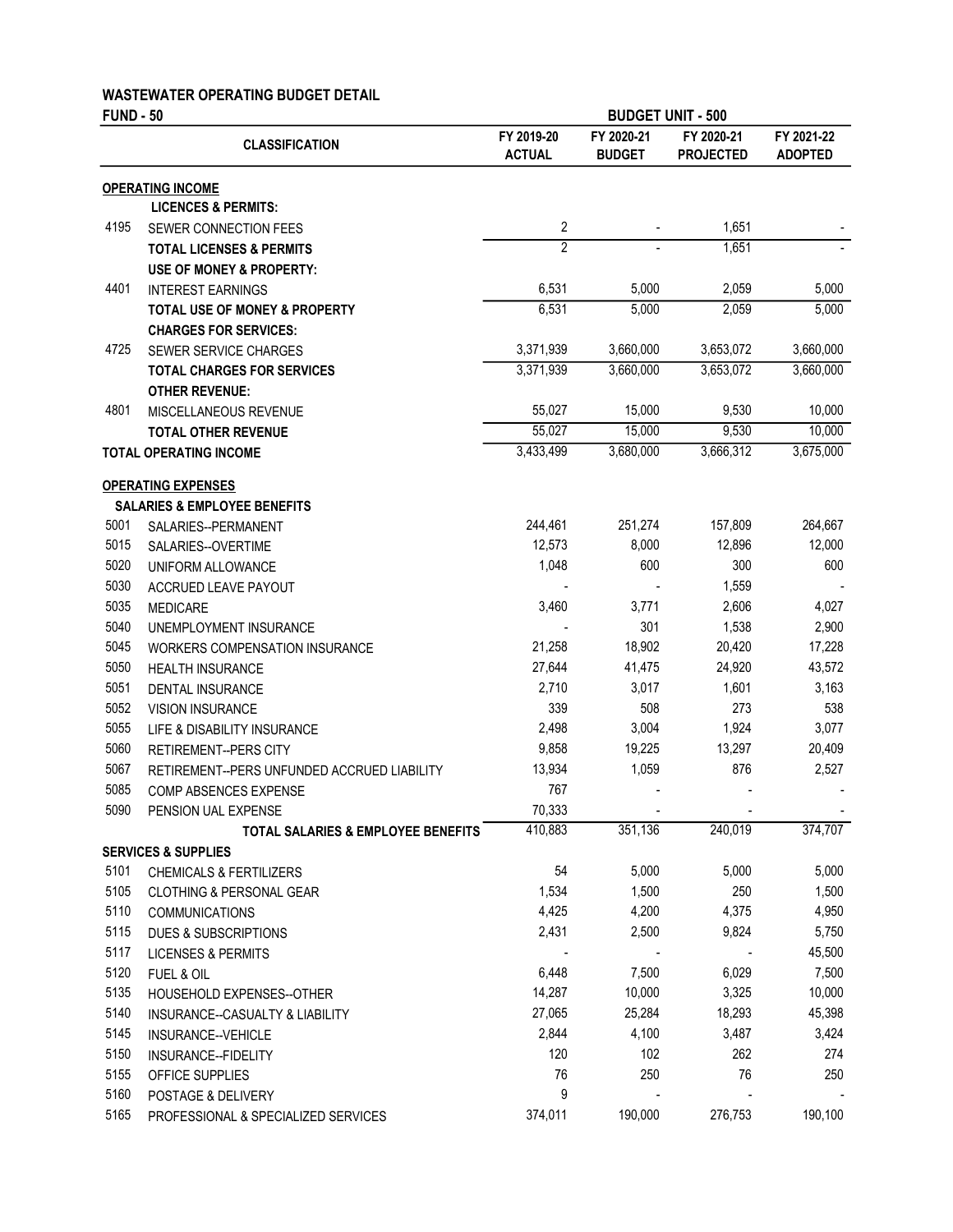# WASTEWATER OPERATING BUDGET DETAIL

|                  | <b>FUND - 50</b>                                    |                             | <b>BUDGET UNIT - 500</b>    |                                |                              |  |
|------------------|-----------------------------------------------------|-----------------------------|-----------------------------|--------------------------------|------------------------------|--|
|                  | <b>CLASSIFICATION</b>                               | FY 2019-20<br><b>ACTUAL</b> | FY 2020-21<br><b>BUDGET</b> | FY 2020-21<br><b>PROJECTED</b> | FY 2021-22<br><b>ADOPTED</b> |  |
| 5168             | PAYMENTS TO LWCD                                    | $\overline{a}$              | $\blacksquare$              | $\overline{\phantom{a}}$       | 976,980                      |  |
| 5170             | PROFESSIONAL DEVELOPMENT                            | 125                         | 2,000                       | 77                             | 2,000                        |  |
| 5175             | <b>RENTS &amp; LEASES--VEHICLES &amp; EQUIPMENT</b> | 3,532                       | 16,402                      | 17,450                         | 16,402                       |  |
| 5185             | RENTS & LEASES--BUILDINGS & LAND                    | 109                         |                             |                                |                              |  |
| 5190             | <b>REPAIR &amp; MTC--VEHICLES &amp; EQUIPMENT</b>   | 14,087                      | 10,000                      | 5,922                          | 10,000                       |  |
| 5200             | REPAIR & MTC--BUILDINGS & GROUNDS                   | 63,806                      | 50,000                      | 131,348                        | 20,000                       |  |
| 5303             | REPAIR & MTC--INFRASTRUCTUE                         |                             |                             |                                | 100,000                      |  |
| 5215             | <b>SMALL TOOLS &amp; INSTRUMENTS</b>                | 8,965                       | 7,500                       | 2,606                          | 7,500                        |  |
| 5220             | INFORMATION TECHNOLOGY EQUIPMENT                    | 25,028                      | 100,000                     | 32,933                         | 101,300                      |  |
| 5230             | SPECIAL DEPARTMENTAL EXPENSE                        | 1,287                       | 15,000                      | 2,267                          | 2,500                        |  |
| 5240             | UTILITIES--WATER SERVICE                            | 6,411                       | 6,000                       | 6,574                          | 7,000                        |  |
| 5245             | UTILITIES--GAS & ELECTRIC                           | 77,654                      | 90,000                      | 71,138                         | 80,000                       |  |
|                  | <b>TOTAL SERVICES &amp; SUPPLIES</b>                | 634,308                     | 547,338                     | 597,989                        | 1,643,328                    |  |
|                  | <b>DEBT, CONTINGENCY &amp; OTHER CHARGES</b>        |                             |                             |                                |                              |  |
| 5301             | <b>PRINCIPAL</b>                                    | 740,058                     | 716,265                     | 410,366                        | 401,811                      |  |
| 5305             | <b>INTEREST</b>                                     | 705,104                     | 740,389                     | 642,463                        | 626,350                      |  |
| 5310             | <b>DEBT SERVICE FEES</b>                            | 1,623                       | 1,700                       | 1,600                          | 1,600                        |  |
| 5340             | PAYMENTS & CONTRIBUTIONS TO OTHER AGENCIES          | 873,775                     | 875,000                     | 878,611                        |                              |  |
| 5345             | PRIOR PERIOD ADJUSTMENT                             | (2,009)                     |                             |                                |                              |  |
|                  | TOTAL DEBT, CONTINGENCY & OTHER CHARGES             | 2,318,551                   | 2,333,354                   | 1,933,040                      | 1,029,761                    |  |
|                  | <b>CAPITAL OUTLAY</b>                               |                             |                             |                                |                              |  |
| 5414             | COST OF ISSUANCE--SEWER                             | 1,280                       |                             |                                |                              |  |
| 5415             | <b>BOND AMORTIZATION</b>                            | (33, 044)                   |                             |                                |                              |  |
|                  | <b>TOTAL CAPITAL OUTLAY</b>                         | (31, 764)                   |                             |                                |                              |  |
|                  | <b>TOTAL OPERATING EXPENSES</b>                     | 3,331,978                   | 3,231,828                   | 2,771,048                      | 3,047,796                    |  |
|                  | <b>INTERFUND TRANSFERS (IN)/OUT</b>                 |                             |                             |                                |                              |  |
| 5505             | INTERFUND TRANSFER--FLEET SERVICE                   | 8,000                       |                             |                                |                              |  |
| 5510             | INTERFUND TRANSFER--IT SERVICE                      | 7,000                       | 7,000                       | 7,000                          |                              |  |
| 5530             | INTERFUND TRANSFER (IN)/OUT                         |                             | 205,000                     | 138,810                        | 50,000                       |  |
| 5545             | LEGAL COST ALLOCATION TRANSFER                      | 15,000                      | 15,000                      | 15,000                         | 15,000                       |  |
|                  | TOTAL INTERFUND TRANSFERS (IN)/OUT                  | 30,000                      | 227,000                     | 160,810                        | 65,000                       |  |
| <b>NET TOTAL</b> |                                                     | 3,361,978                   | 3,458,828                   | 2,931,858                      | 3,112,796                    |  |
|                  | <b>NET FUND OBLIGATION</b>                          | (71, 521)                   | (221, 172)                  | (734, 454)                     | (562, 204)                   |  |
|                  | <b>BUDGETED POSITIONS (FTE)</b>                     | 2.0                         | 2.0                         | 2.0                            | 2.0                          |  |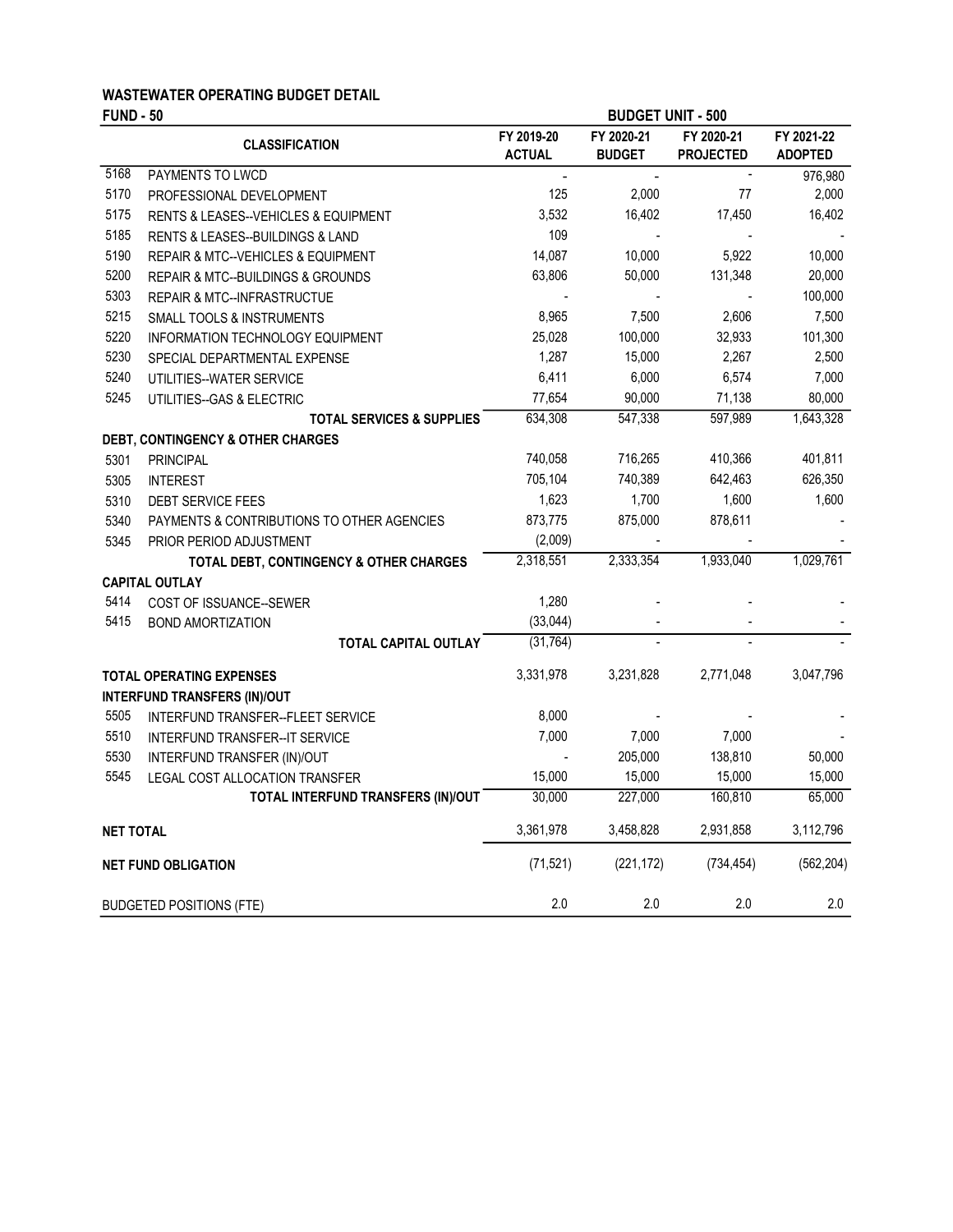### WASTEWATER CAPITAL PROJECTS BUDGET DETAIL

| <b>FUND - 51</b>                        | <b>BUDGET UNIT - 510</b>    |                             |                                |                              |
|-----------------------------------------|-----------------------------|-----------------------------|--------------------------------|------------------------------|
| <b>CLASSIFICATION</b>                   | FY 2019-20<br><b>ACTUAL</b> | FY 2020-21<br><b>BUDGET</b> | FY 2020-21<br><b>PROJECTED</b> | FY 2021-22<br><b>ADOPTED</b> |
| <b>EXPENDITURE/APPROPRIATIONS</b>       |                             |                             |                                |                              |
| DEBT, CONTINGENCY & OTHER CHARGES       |                             |                             |                                |                              |
| MISCELLANEOUS EXPENSE<br>5990           |                             |                             |                                |                              |
| TOTAL DEBT, CONTINGENCY & OTHER CHARGES |                             |                             |                                |                              |
| <b>CAPITAL OUTLAY</b>                   |                             |                             |                                |                              |
| 5405<br>CAPITAL PROJECTS                | 669,956                     | 205,000                     | 138,810                        | 50,000                       |
| <b>TOTAL CAPITAL OUTLAY</b>             | 669,956                     | 205,000                     | 138,810                        | 50,000                       |
| <b>TOTAL OPERATING EXPENSES</b>         | 669,956                     | 205,000                     | 138,810                        | 50,000                       |
| <b>INTERFUND TRANSFERS (IN)/OUT</b>     |                             |                             |                                |                              |
| 5530<br>INTERFUND TRANSFER (IN)/OUT     |                             | (205,000)                   | (138, 810)                     | (50,000)                     |
| TOTAL INTERFUND TRANSFERS (IN)/OUT      |                             | (205,000)                   | (138, 810)                     | (50,000)                     |
| <b>NET TOTAL</b>                        | 669,956                     |                             |                                |                              |
| <b>NET FUND OBLIGATION</b>              | 669,956                     |                             |                                |                              |
| <b>BUDGETED POSITIONS (FTE)</b>         |                             |                             |                                |                              |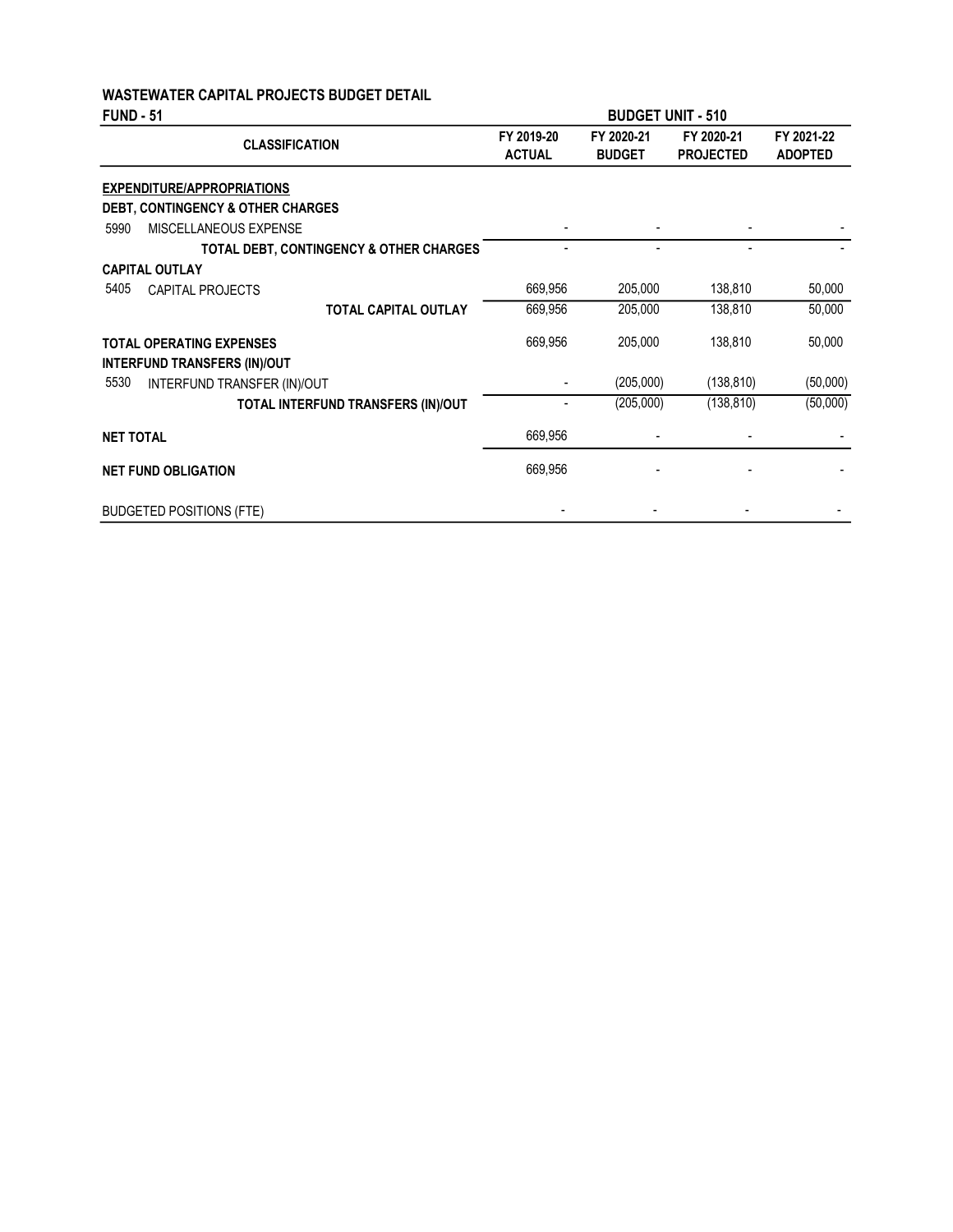### CDBG PROGRAM INCOME BUDGET DETAIL

| <b>FUND - 35</b> |                                       | <b>BUDGET UNIT - 350</b>    |                             |                                |                              |
|------------------|---------------------------------------|-----------------------------|-----------------------------|--------------------------------|------------------------------|
|                  | <b>CLASSIFICATION</b>                 | FY 2019-20<br><b>ACTUAL</b> | FY 2020-21<br><b>BUDGET</b> | FY 2020-21<br><b>PROJECTED</b> | FY 2021-22<br><b>ADOPTED</b> |
|                  | <b>REVENUE DETAIL</b>                 |                             |                             |                                |                              |
|                  | <b>USE OF MONEY &amp; PROPERTY:</b>   |                             |                             |                                |                              |
| 4401             | <b>INTEREST EARNINGS</b>              | 4,713                       | 2,000                       |                                |                              |
|                  | TOTAL USE OF MONEY & PROPERTY         | 4,713                       | 2,000                       | $\blacksquare$                 |                              |
|                  | <b>INTERGOVERNMENTAL:</b>             |                             |                             |                                |                              |
|                  | FEDERAL:                              |                             |                             |                                |                              |
| 4590             | CDBG PROGRAM INCOME                   | 58,240                      | 3,600                       | 3,600                          | 3,600                        |
| 4596             | 90-STBG-487                           | 56,137                      |                             |                                |                              |
|                  | OTHER:                                |                             |                             |                                |                              |
| 4598             | 92-STBG-649                           | 847                         | 1,140                       | 1,007                          | 780                          |
| 4599             | 96-STBG-1019                          | 4,848                       | 4,800                       | 4,848                          | 4,848                        |
|                  | <b>TOTAL INTERGOVERNMENTAL</b>        | 120,072                     | 9,540                       | 9,455                          | 9,228                        |
|                  | <b>TOTAL REVENUE</b>                  | 124,785                     | 11,540                      | 9,455                          | 9,228                        |
|                  | <b>EXPENDITURE/APPROPRIATIONS</b>     |                             |                             |                                |                              |
|                  | <b>CAPITAL OUTLAY</b>                 |                             |                             |                                |                              |
| 5401             | <b>VEHICLES &amp; HEAVY EQUIPMENT</b> |                             |                             | 160,892                        |                              |
|                  | <b>TOTAL CAPITAL OUTLAY</b>           |                             |                             | 160,892                        |                              |
|                  | <b>GROSS TOTAL</b>                    |                             |                             | 160,892                        |                              |
| <b>NET TOTAL</b> |                                       |                             |                             | 160,892                        |                              |
|                  | <b>NET FUND OBLIGATION</b>            | (124, 785)                  | (11,540)                    | 151,437                        | (9,228)                      |
|                  | <b>BUDGETED POSITIONS (FTE)</b>       |                             |                             |                                |                              |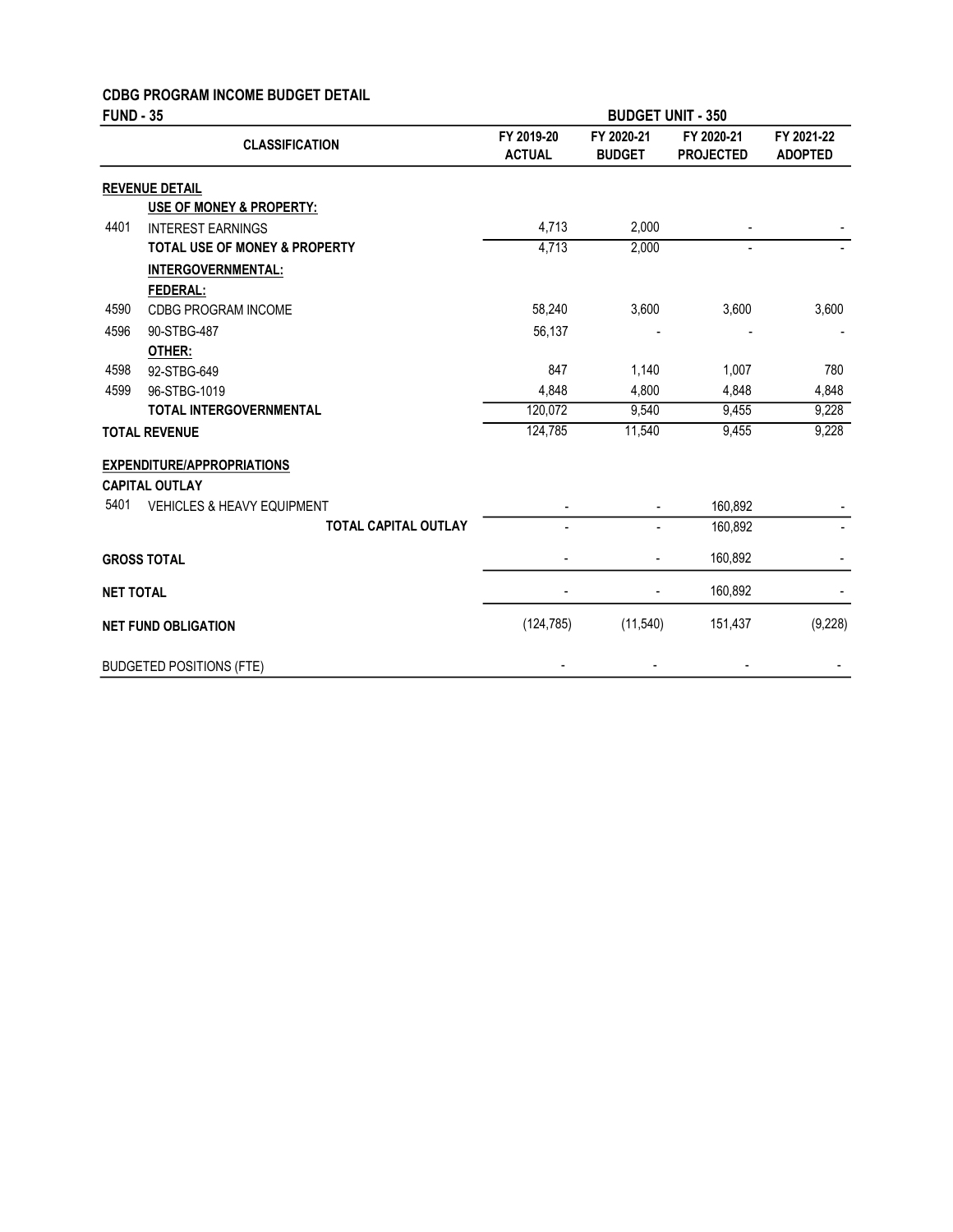# HOME PROGRAM INCOME BUDGET DETAIL

| <b>FUND - 36</b> |                                          | <b>BUDGET UNIT - 360</b>    |                             |                                |                              |
|------------------|------------------------------------------|-----------------------------|-----------------------------|--------------------------------|------------------------------|
|                  | <b>CLASSIFICATION</b>                    | FY 2019-20<br><b>ACTUAL</b> | FY 2020-21<br><b>BUDGET</b> | FY 2020-21<br><b>PROJECTED</b> | FY 2021-22<br><b>ADOPTED</b> |
|                  | <b>REVENUE DETAIL</b>                    |                             |                             |                                |                              |
|                  | USE OF MONEY & PROPERTY:                 |                             |                             |                                |                              |
| 4401             | <b>INTEREST EARNINGS</b>                 | 363                         |                             |                                |                              |
|                  | <b>TOTAL USE OF MONEY &amp; PROPERTY</b> | 363                         |                             |                                |                              |
|                  | <b>INTERGOVERNMENTAL:</b>                |                             |                             |                                |                              |
|                  | OTHER:                                   |                             |                             |                                |                              |
| 4630             | HOME PROGRAM INCOME                      |                             |                             |                                |                              |
| 4635             | 07-HOME-2425                             | 5,252                       |                             |                                |                              |
|                  | <b>TOTAL INTERGOVERNMENTAL</b>           | 5,252                       |                             |                                |                              |
|                  | <b>TOTAL REVENUE</b>                     | 5,615                       | ٠                           | -                              |                              |
|                  | <b>EXPENDITURE/APPROPRIATIONS</b>        |                             |                             |                                |                              |
|                  | <b>GROSS TOTAL</b>                       |                             |                             |                                |                              |
|                  | <b>CDBG/HOME GRANT PROJECTS</b>          |                             |                             |                                |                              |
| 5701             | <b>GENERAL ADMINISTRATION</b>            |                             |                             |                                |                              |
|                  | <b>TOTAL CDBG/HOME GRANT PROJECTS</b>    |                             |                             |                                |                              |
| <b>NET TOTAL</b> |                                          |                             |                             |                                |                              |
|                  | <b>NET FUND OBLIGATION</b>               | (5,615)                     |                             |                                |                              |
|                  | <b>BUDGETED POSITIONS (FTE)</b>          |                             |                             |                                |                              |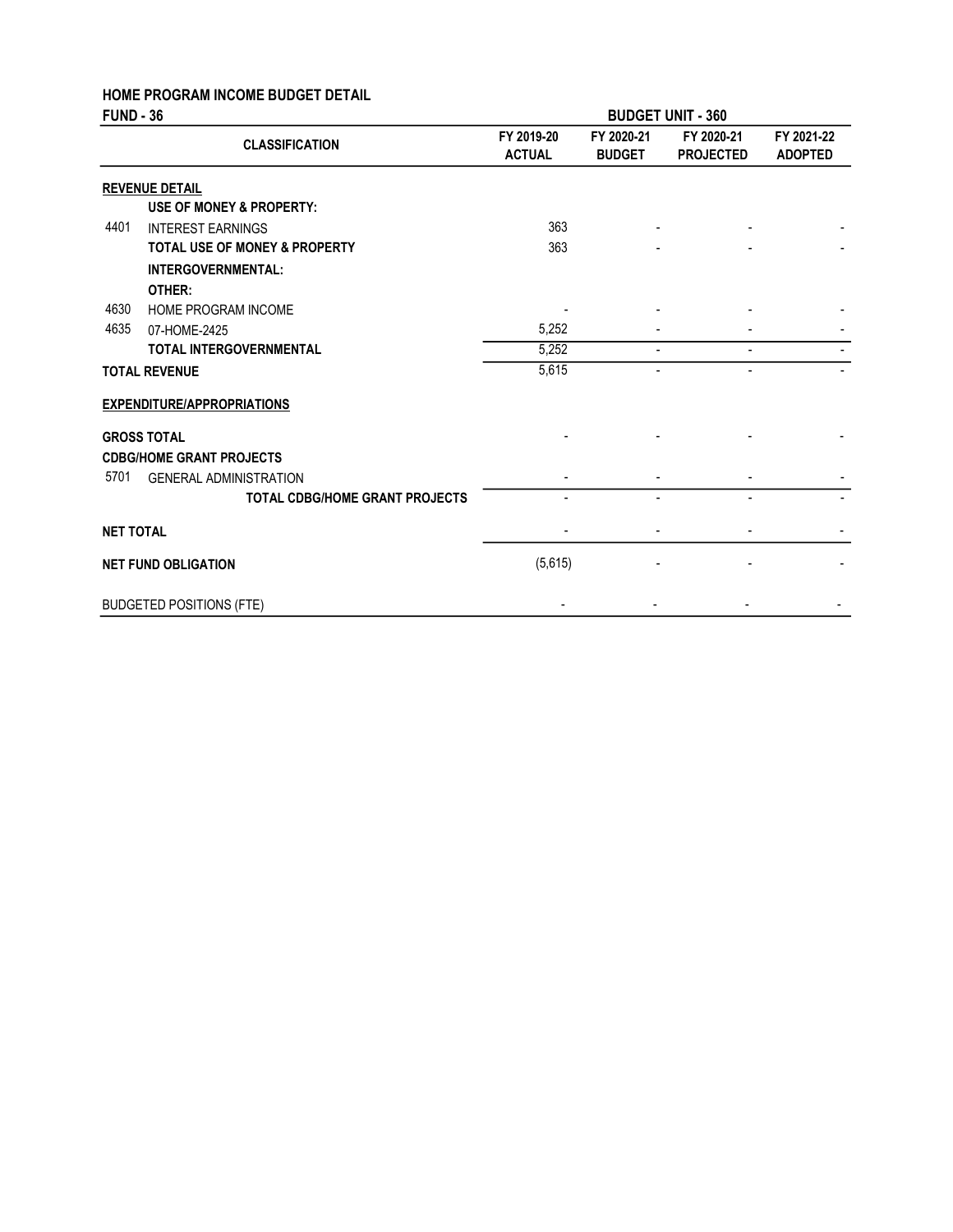|                  | <b>HOME-10900 BUDGET DETAIL</b>       |                             |                             |                                |                              |  |
|------------------|---------------------------------------|-----------------------------|-----------------------------|--------------------------------|------------------------------|--|
| <b>FUND - 45</b> |                                       | <b>BUDGET UNIT - 450</b>    |                             |                                |                              |  |
|                  | <b>CLASSIFICATION</b>                 | FY 2019-20<br><b>ACTUAL</b> | FY 2020-21<br><b>BUDGET</b> | FY 2020-21<br><b>PROJECTED</b> | FY 2021-22<br><b>ADOPTED</b> |  |
|                  | <b>REVENUE DETAIL</b>                 |                             |                             |                                |                              |  |
|                  | INTERGOVERNMENTAL:                    |                             |                             |                                |                              |  |
|                  | <b>FEDERAL:</b>                       |                             |                             |                                |                              |  |
| 4535             | <b>GRANT REVENUE</b>                  | 3,189                       |                             |                                |                              |  |
|                  | <b>TOTAL INTERGOVERNMENTAL</b>        | 3,189                       |                             |                                |                              |  |
|                  | <b>TOTAL REVENUE</b>                  | 3,189                       | $\overline{a}$              | $\overline{\phantom{a}}$       |                              |  |
|                  | <b>EXPENDITURE/APPROPRIATIONS</b>     |                             |                             |                                |                              |  |
|                  | <b>GROSS TOTAL</b>                    |                             |                             |                                |                              |  |
|                  | <b>CDBG/HOME GRANT PROJECTS</b>       |                             |                             |                                |                              |  |
| 5701             | <b>GENERAL ADMINISTRATION</b>         |                             |                             | 387                            |                              |  |
| 5750             | <b>GRANTS/SOFT COSTS HOME</b>         | 750                         |                             |                                |                              |  |
|                  | <b>TOTAL CDBG/HOME GRANT PROJECTS</b> | 750                         | ۰                           | 387                            |                              |  |
| <b>NET TOTAL</b> |                                       | 750                         |                             | 387                            |                              |  |
|                  | <b>NET FUND OBLIGATION</b>            | (2, 439)                    |                             | 387                            |                              |  |
|                  | <b>BUDGETED POSITIONS (FTE)</b>       |                             |                             |                                |                              |  |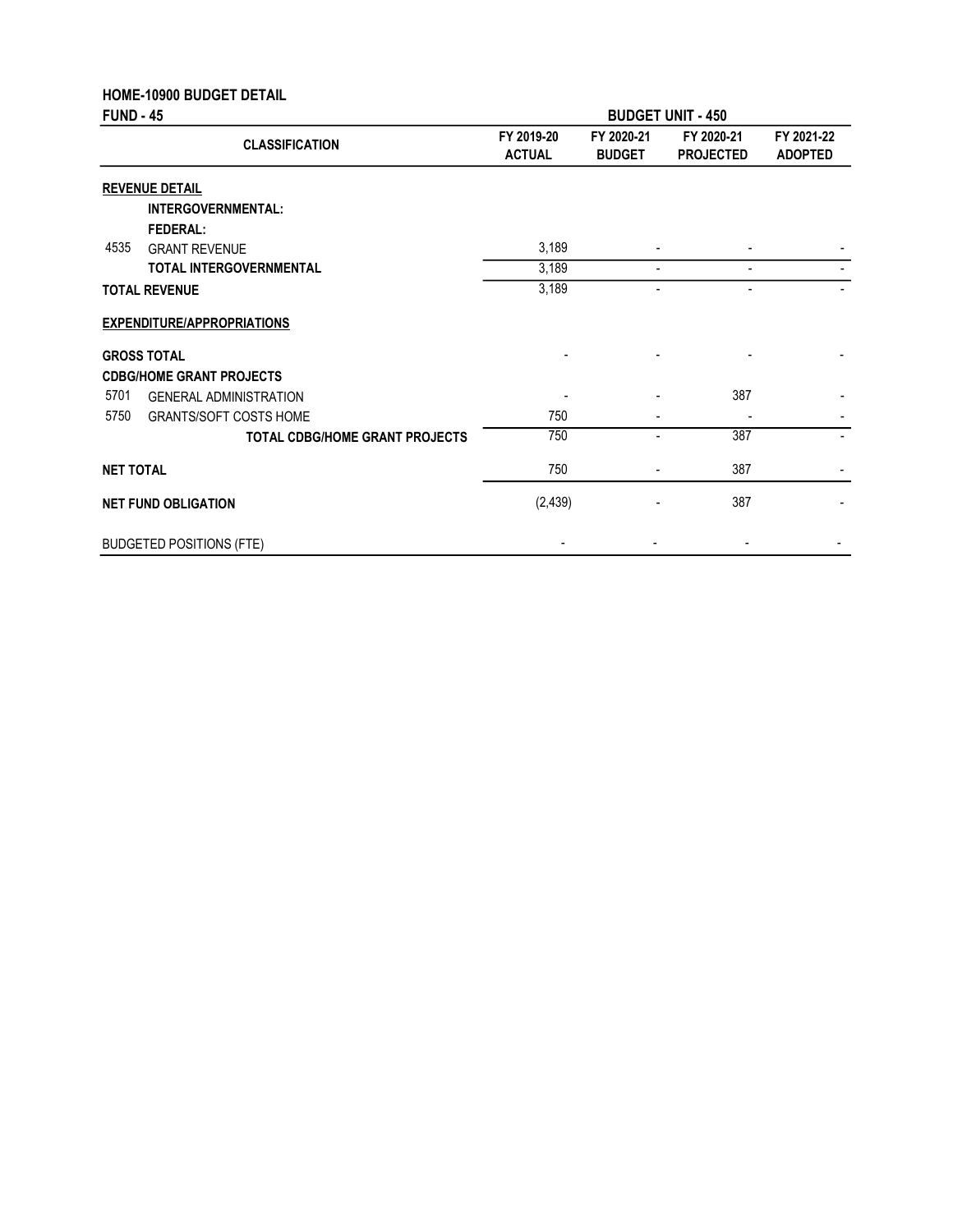# GENERAL CAPITAL PROJECTS BUDGET DETAIL

| <b>FUND - 60</b>                            | <b>BUDGET UNIT - 600</b>    |                             |                                |                              |
|---------------------------------------------|-----------------------------|-----------------------------|--------------------------------|------------------------------|
| <b>CLASSIFICATION</b>                       | FY 2019-20<br><b>ACTUAL</b> | FY 2020-21<br><b>BUDGET</b> | FY 2020-21<br><b>PROJECTED</b> | FY 2021-22<br><b>ADOPTED</b> |
| <b>REVENUE DETAIL</b>                       |                             |                             |                                |                              |
| <b>NONE</b>                                 | $\overline{\phantom{a}}$    |                             |                                |                              |
| <b>TOTAL REVENUE</b>                        |                             |                             |                                |                              |
| <b>EXPENDITURE/APPROPRIATIONS</b>           |                             |                             |                                |                              |
| <b>SERVICES &amp; SUPPLIES</b>              |                             |                             |                                |                              |
| 5165<br>PROFESSIONAL & SPECIALIZED SERVICES | 69,000                      |                             |                                | 400,000                      |
| <b>TOTAL SERVICES &amp; SUPPLIES</b>        | 69,000                      |                             |                                | 400,000                      |
| <b>CAPITAL OUTLAY</b>                       |                             |                             |                                |                              |
| 5405<br><b>CAPITAL PROJECTS</b>             |                             |                             |                                |                              |
| <b>TOTAL CAPITAL OUTLAY</b>                 |                             |                             |                                |                              |
| <b>GROSS TOTAL</b>                          | 69,000                      |                             |                                | 400,000                      |
| <b>INTERFUND TRANSFERS (IN)/OUT</b>         |                             |                             |                                |                              |
| 5530<br>OPERATING TRANS OUT/(IN)            | (69,000)                    |                             |                                | (400,000)                    |
| TOTAL INTERFUND TRANSFERS (IN)/OUT          | (69,000)                    | ۰                           |                                | (400,000)                    |
| <b>NET TOTAL</b>                            |                             |                             |                                |                              |
| <b>NET FUND OBLIGATION</b>                  |                             |                             |                                |                              |
| <b>BUDGETED POSITIONS (FTE)</b>             |                             |                             |                                |                              |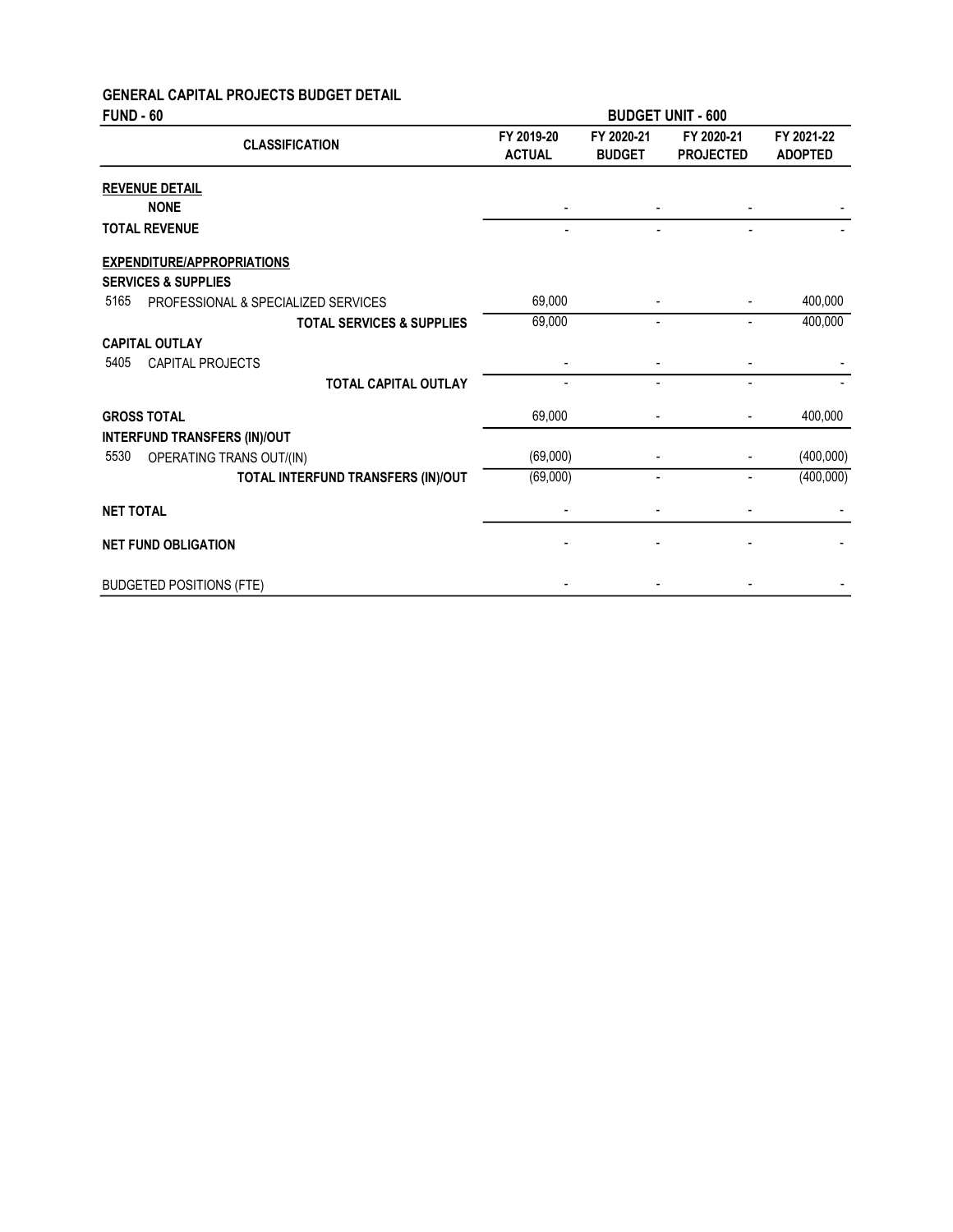# PARKS & RECREATION CAPITAL PROJECTS BUDGET DETAIL

| <b>FUND - 60</b> |                                         | <b>BUDGET UNIT - 605</b>    |                             |                                |                              |
|------------------|-----------------------------------------|-----------------------------|-----------------------------|--------------------------------|------------------------------|
|                  | <b>CLASSIFICATION</b>                   | FY 2019-20<br><b>ACTUAL</b> | FY 2020-21<br><b>BUDGET</b> | FY 2020-21<br><b>PROJECTED</b> | FY 2021-22<br><b>ADOPTED</b> |
|                  | <b>REVENUE DETAIL</b>                   |                             |                             |                                |                              |
|                  | INTERGOVERNMENTAL:                      |                             |                             |                                |                              |
|                  | STATE:                                  |                             |                             |                                |                              |
| 4539             | DWR GRANT - CITY'S PARK IRRIGATION WELL |                             | 379,500                     | 379,500                        |                              |
| 4669             | PER CAPITA PROP 68 GRANT                |                             |                             |                                | 177,952                      |
| 4670             | SACOG - GAVIN PARK GRANT                |                             |                             |                                | 100,000                      |
|                  | <b>TOTAL INTERGOVERNMENTAL</b>          |                             | 379,500                     | 379,500                        | 277,952                      |
|                  | <b>TOTAL REVENUE</b>                    |                             | 379,500                     | 379,500                        | 277,952                      |
|                  | <b>EXPENDITURE/APPROPRIATIONS</b>       |                             |                             |                                |                              |
|                  | <b>CAPITAL OUTLAY</b>                   |                             |                             |                                |                              |
| 5405             | <b>CAPITAL PROJECTS</b>                 | 64,052                      | 321,315                     | 379,500                        | 277,952                      |
|                  | <b>TOTAL CAPITAL OUTLAY</b>             | 64,052                      | 321,315                     | 379,500                        | 277,952                      |
|                  | <b>GROSS TOTAL</b>                      | 64,052                      | 321,315                     | 379,500                        | 277,952                      |
|                  | <b>INTERFUND TRANSFERS (IN)/OUT</b>     |                             |                             |                                |                              |
| 5530             | OPERATING TRANS OUT/(IN)                |                             |                             |                                |                              |
|                  | TOTAL INTERFUND TRANSFERS (IN)/OUT      |                             |                             |                                |                              |
| <b>NET TOTAL</b> |                                         | 64,052                      | 321,315                     | 379,500                        | 277,952                      |
|                  | <b>NET FUND OBLIGATION</b>              | 64,052                      | (58, 185)                   |                                |                              |
|                  | <b>BUDGETED POSITIONS (FTE)</b>         |                             |                             |                                |                              |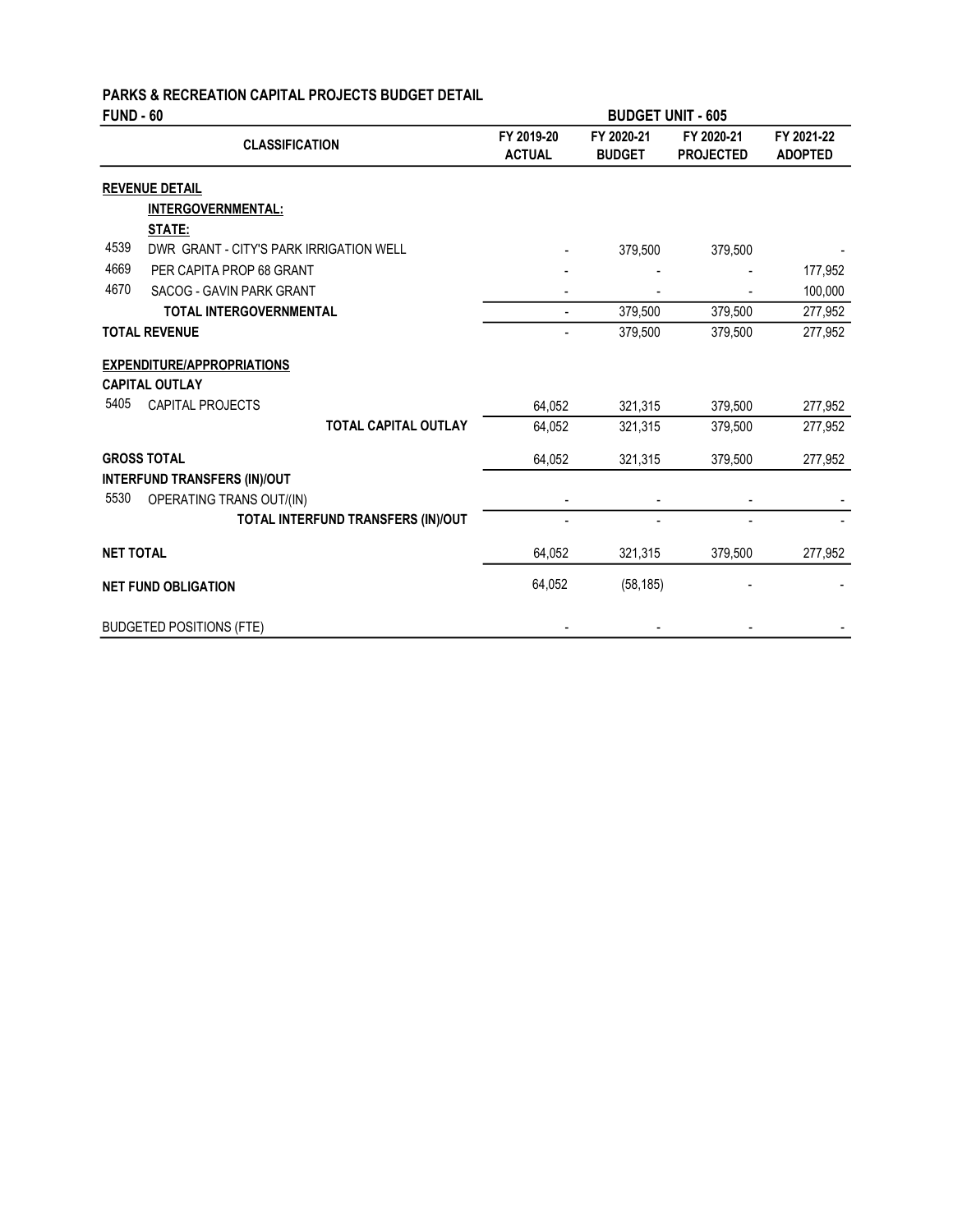### STREET CAPITAL PROJECTS BUDGET DETAIL

| <b>FUND - 60</b> |                                                                 | <b>BUDGET UNIT - 610</b>    |                             |                                |                              |
|------------------|-----------------------------------------------------------------|-----------------------------|-----------------------------|--------------------------------|------------------------------|
|                  | <b>CLASSIFICATION</b>                                           | FY 2019-20<br><b>ACTUAL</b> | FY 2020-21<br><b>BUDGET</b> | FY 2020-21<br><b>PROJECTED</b> | FY 2021-22<br><b>ADOPTED</b> |
|                  | <b>REVENUE DETAIL</b>                                           |                             |                             |                                |                              |
|                  | INTERGOVERNMENTAL:                                              |                             |                             |                                |                              |
|                  | STATE:                                                          |                             |                             |                                |                              |
| 4537             | CALTRANS - REGIONAL/LOCAL GRANT - 2ND & 5TH STREET!             | 33,252                      | 639,000                     | 70,207                         | 554,000                      |
| 4538             | DOT/APT 2019 - BIKE/PED IMPROVEMENT PLAN<br>OTHER:              | 37,925                      | 492,000                     | 492,000                        |                              |
| 4680             | SACOG - 5TH STREET PROJECT                                      |                             | 1,500,000                   |                                | 2,500,000                    |
| 4684             | SACOG - 2016 PLANNING GRANT - PAVEMENT MGMT/MEDIC.              | 58,946                      |                             |                                |                              |
|                  | TOTAL INTERGOVERNMENTAL                                         | 130,123                     | 2,631,000                   | 562,207                        | 3,054,000                    |
|                  | <b>OTHER REVENUES</b>                                           |                             |                             |                                |                              |
| 4860             | OES/FEMA REIMBURSEMENTS                                         |                             | 525,800                     | 525,800                        |                              |
|                  | <b>TOTAL OTHER REVENUES</b>                                     |                             | 525,800                     | 525,800                        |                              |
|                  | <b>TOTAL REVENUE</b>                                            | 130,123                     | 3,156,800                   | 1,088,007                      | 3,054,000                    |
|                  | <b>EXPENDITURE/APPROPRIATIONS</b>                               |                             |                             |                                |                              |
|                  | <b>CAPITAL OUTLAY</b>                                           |                             |                             |                                |                              |
| 5405             | <b>CAPITAL PROJECTS</b>                                         | 381,164                     | 3,860,527                   | 1,187,437                      | 3,125,770                    |
|                  | <b>TOTAL CAPITAL OUTLAY</b>                                     | 381,164                     | 3,860,527                   | 1,187,437                      | 3,125,770                    |
|                  | <b>GROSS TOTAL</b>                                              | 381,164                     | 3,860,527                   | 1,187,437                      | 3,125,770                    |
| 5530             | <b>INTERFUND TRANSFERS (IN)/OUT</b><br>OPERATING TRANS OUT/(IN) | (203, 214)                  | (171, 200)                  | (99, 430)                      | (71, 770)                    |
|                  | TOTAL INTERFUND TRANSFERS (IN)/OUT                              | (203, 214)                  | (171, 200)                  | (99, 430)                      | (71, 770)                    |
| <b>NET TOTAL</b> |                                                                 | 177,950                     | 3,689,327                   | 1,088,007                      | 3,054,000                    |
|                  | <b>NET FUND OBLIGATION</b>                                      | 47,827                      | 532,527                     |                                |                              |
|                  | <b>BUDGETED POSITIONS (FTE)</b>                                 |                             |                             |                                |                              |
|                  |                                                                 |                             |                             |                                |                              |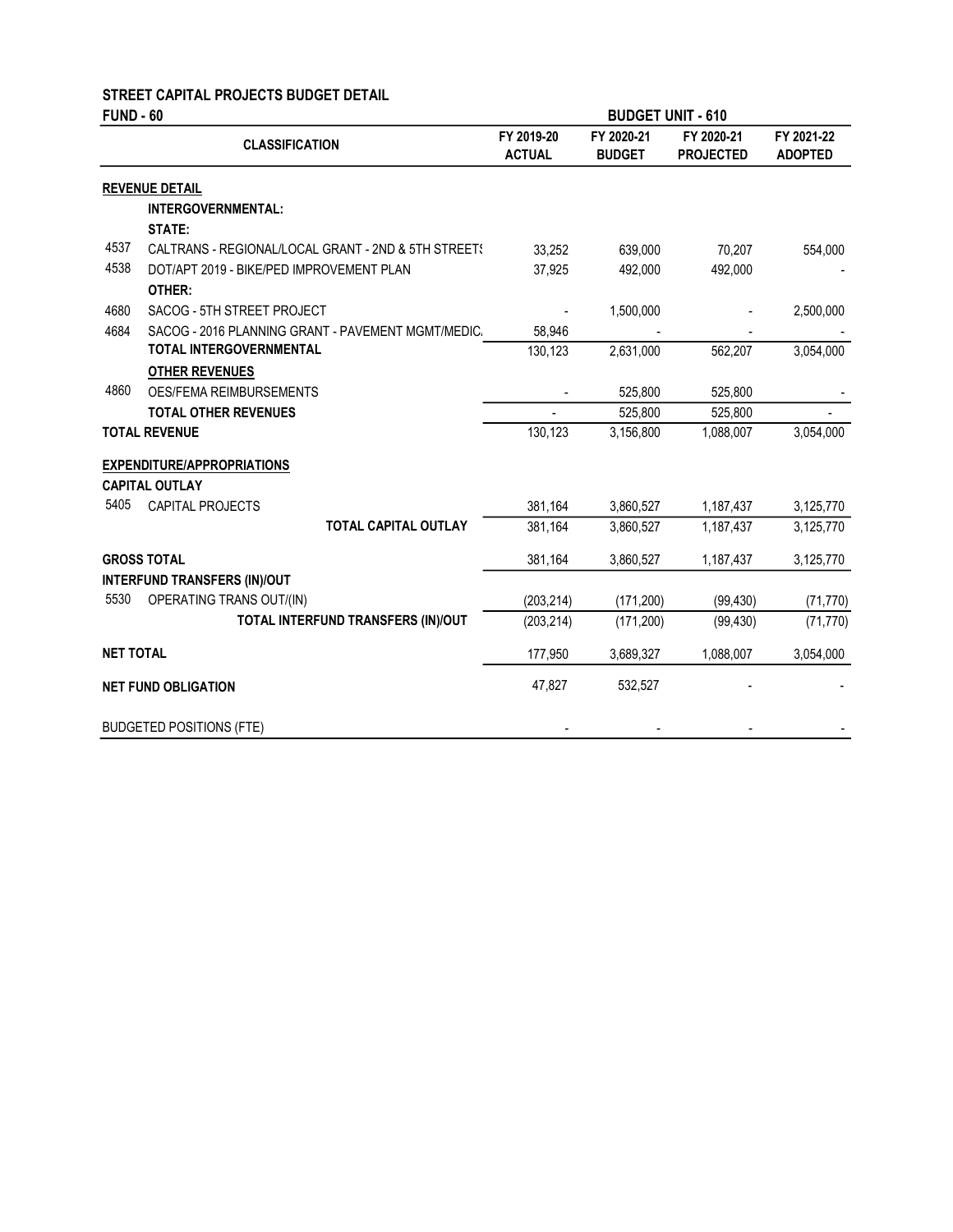### FIRE DEPARTMENT EQUIPMENT

| <b>FUND - 60</b> |                                         |                             | <b>BUDGET UNIT - 625</b>    |                                |                              |
|------------------|-----------------------------------------|-----------------------------|-----------------------------|--------------------------------|------------------------------|
|                  | <b>CLASSIFICATION</b>                   | FY 2019-20<br><b>ACTUAL</b> | FY 2020-21<br><b>BUDGET</b> | FY 2020-21<br><b>PROJECTED</b> | FY 2021-22<br><b>ADOPTED</b> |
|                  | <b>REVENUE DETAIL</b>                   |                             |                             |                                |                              |
|                  | INTERGOVERNMENTAL:                      |                             |                             |                                |                              |
|                  | OTHER:                                  |                             |                             |                                |                              |
| 4675             | YUBA COUNTY WATER AGENCY GRANT          | 100,000                     |                             |                                |                              |
|                  | <b>TOTAL CHARGES FOR SERVICES</b>       | 100,000                     |                             |                                |                              |
|                  | <b>CHARGES FOR SERVICES:</b>            |                             |                             |                                |                              |
| 4706             | HALLWOOD CONTRACT/APPARATUS REPLACEMENT | 126,881                     |                             | 39,619                         |                              |
| 4711             | OES STRIKE TEAM/ENGINE REIMBURSEMEN     | 47,716                      | 50,000                      | 246,582                        | 50,000                       |
|                  | <b>TOTAL CHARGES FOR SERVICES</b>       | 174,597                     | 50,000                      | 286,201                        | 50,000                       |
|                  | <b>OTHER REVENUES</b>                   |                             |                             |                                |                              |
| 4871             | FIRE LEASE REIMBURSEMENT                |                             |                             | 243,439                        |                              |
|                  | <b>TOTAL OTHER REVENUES</b>             |                             |                             | 243,439                        |                              |
|                  | <b>TOTAL REVENUE</b>                    | 274,597                     | 50,000                      | 529,640                        | 50,000                       |
|                  | <b>EXPENDITURE/APPROPRIATIONS</b>       |                             |                             |                                |                              |
|                  | DEBT, CONTINGENCY & OTHER CHARGES       |                             |                             |                                |                              |
| 5301             | <b>PRINCIPAL</b>                        |                             | 57,763                      | 57,762                         | 110,459                      |
| 5305             | <b>INTEREST</b>                         |                             | 31,350                      | 31,350                         | 45,494                       |
|                  | TOTAL DEBT, CONTINGENCY & OTHER CHARGES |                             | 89,113                      | 89,112                         | 155,953                      |
|                  | <b>CAPITAL OUTLAY</b>                   |                             |                             |                                |                              |
| 5405             | CAPITAL PROJECTS                        | 333,025                     |                             | 380,321                        | 50,000                       |
|                  | <b>TOTAL CAPITAL OUTLAY</b>             | 333,025                     |                             | 380,321                        | 50,000                       |
|                  | <b>GROSS TOTAL</b>                      | 333,025                     | 89,113                      | 469,433                        | 205,953                      |
|                  | <b>INTERFUND TRANSFERS (IN)/OUT</b>     |                             |                             |                                |                              |
| 5530             | OPERATING TRANS OUT/(IN)                |                             |                             |                                |                              |
|                  | TOTAL INTERFUND TRANSFERS (IN)/OUT      |                             |                             |                                |                              |
| <b>NET TOTAL</b> |                                         | 333,025                     | 89,113                      | 469,433                        | 205,953                      |
|                  | <b>NET FUND OBLIGATION</b>              | 58,428                      | 39,113                      | (60, 207)                      | 155,953                      |
|                  | <b>BUDGETED POSITIONS (FTE)</b>         |                             |                             |                                |                              |
|                  |                                         |                             |                             |                                |                              |